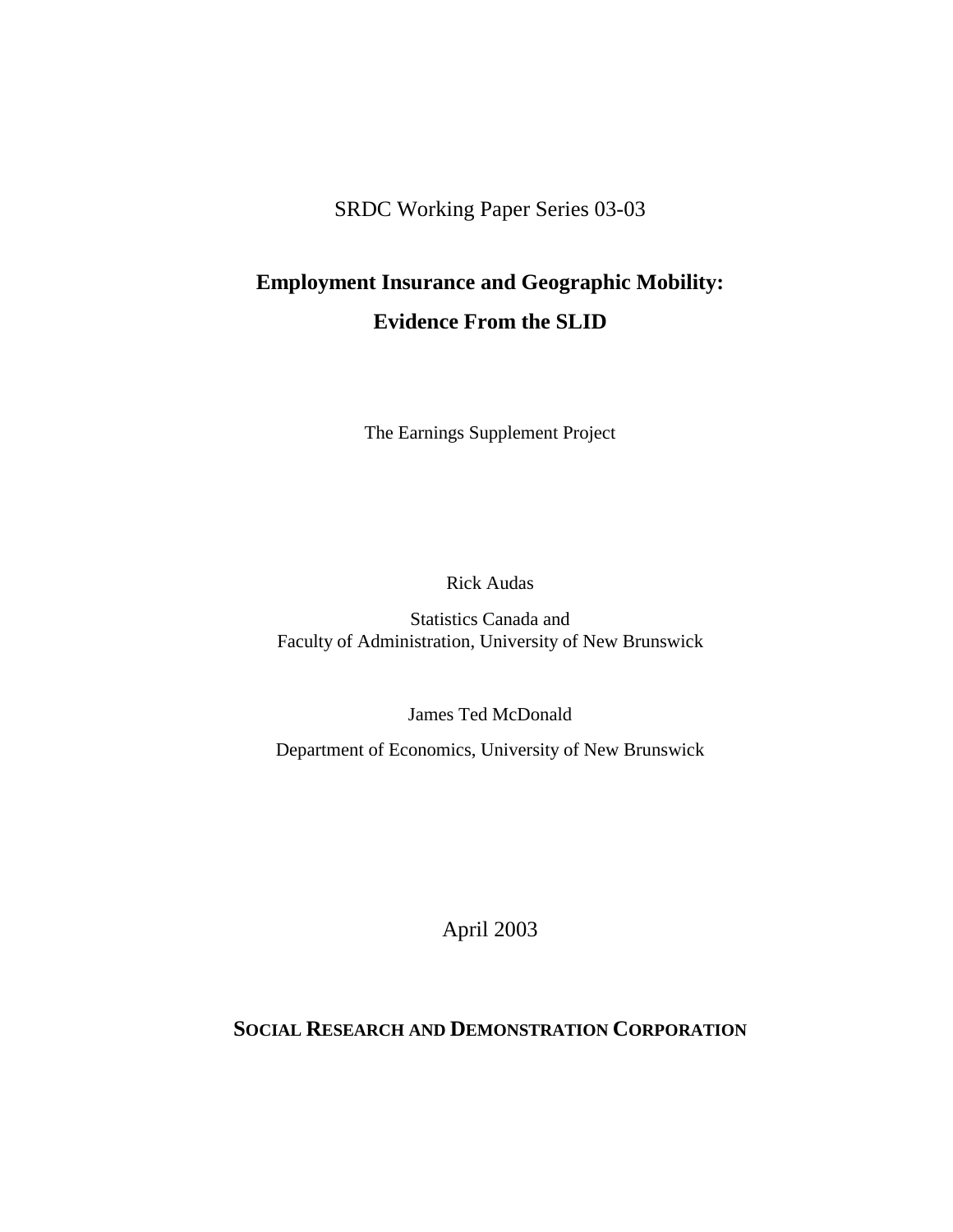This paper is part of the Social Research and Demonstration Corporation's Earnings Supplement Project (ESP), sponsored by Human Resources Development Canada (HRDC). The authors would like to thank René Morissette, Carole Vincent, two anonymous referees, and participants at the 2002 Canadian Economics Association (CEA) Conference for helpful comments, as well as HRDC for providing the regional unemployment rate data. The research and econometric analysis are based on data from Statistics Canada and were conducted at the Canadian Research Institute for Social Policy (CRISP) Data Centre at the University of New Brunswick. The opinions expressed herein are the authors' and do not necessarily reflect those of the Social Research and Demonstration Corporation (SRDC), HRDC, or Statistics Canada.

\_\_\_\_\_\_\_\_\_\_\_\_\_\_\_\_\_\_\_\_\_\_\_\_\_\_\_\_\_\_\_\_\_\_\_\_\_\_\_\_\_\_\_\_\_\_\_\_\_\_\_\_\_\_\_\_\_\_\_\_\_\_\_\_\_\_\_\_\_\_\_

Recent census data indicate that more than one million individuals moved during the period from July 1, 2000 to June 30, 2001 in Canada. Of all individuals who moved, the vast majority (73 per cent) relocated within their own province, 22 per cent moved from one province to another, while the rest moved into or out of the country. Statistics Canada reports that 50 per cent of young adults aged 15 to 29 changed residence between 1996 and 2001, and 5 per cent moved to a different province or territory. Young adults often moved to enrol in college or university, join the job market, or get married. However, migration rates decline after young adulthood as older people develop tighter family ties and social networks. The fact that Canada's population is ageing is, according to Statistics Canada, one of the key reasons why we have seen a decline in overall migration rates over the past 20 years.

In deciding whether to move, individuals of all ages will weigh the benefits and costs from moving, for themselves and their family. They will consider such factors as expected employment opportunities and earnings, differences in the cost of living and quality of life, as well as financial and psychological costs of moving to another region. The accessibility to government services and financial assistance may also play an important role in migration decisions. For instance, access to Employment Insurance (EI) benefits may influence individuals' choice of residence, especially since the EI program is designed to respond to fluctuations in job opportunities for the unemployed across the country by having lower eligibility requirements and providing more generous benefits in regions of high unemployment. Some may argue that this feature of the EI program allows the unemployed to search exhaustively for a new job. Therefore, it makes a costly search away from one's home more feasible and may facilitate relocation to a new community where employment prospects are better. An alternative, and perhaps more prevalent, view is that the relative generosity of the EI program reduces the incidence of people moving out of regions of high unemployment to other areas where employment possibilities are better. Given the high and persistent unemployment rates in many areas of Canada, the notion that EI receipt acts as a disincentive to migrate and creates patterns of dependency on social programs has been the subject of considerable debate.

In this working paper, authors Rick Audas and Ted McDonald provide an original and rigorous contribution to this debate. Using longitudinal data from the Survey of Labour and Income Dynamics (SLID) that cover the period from 1993 to 1999, they show that the relationship between EI and migration is complex and critically depends on individuals' degree of attachment to the labour market. While they find no strong evidence of a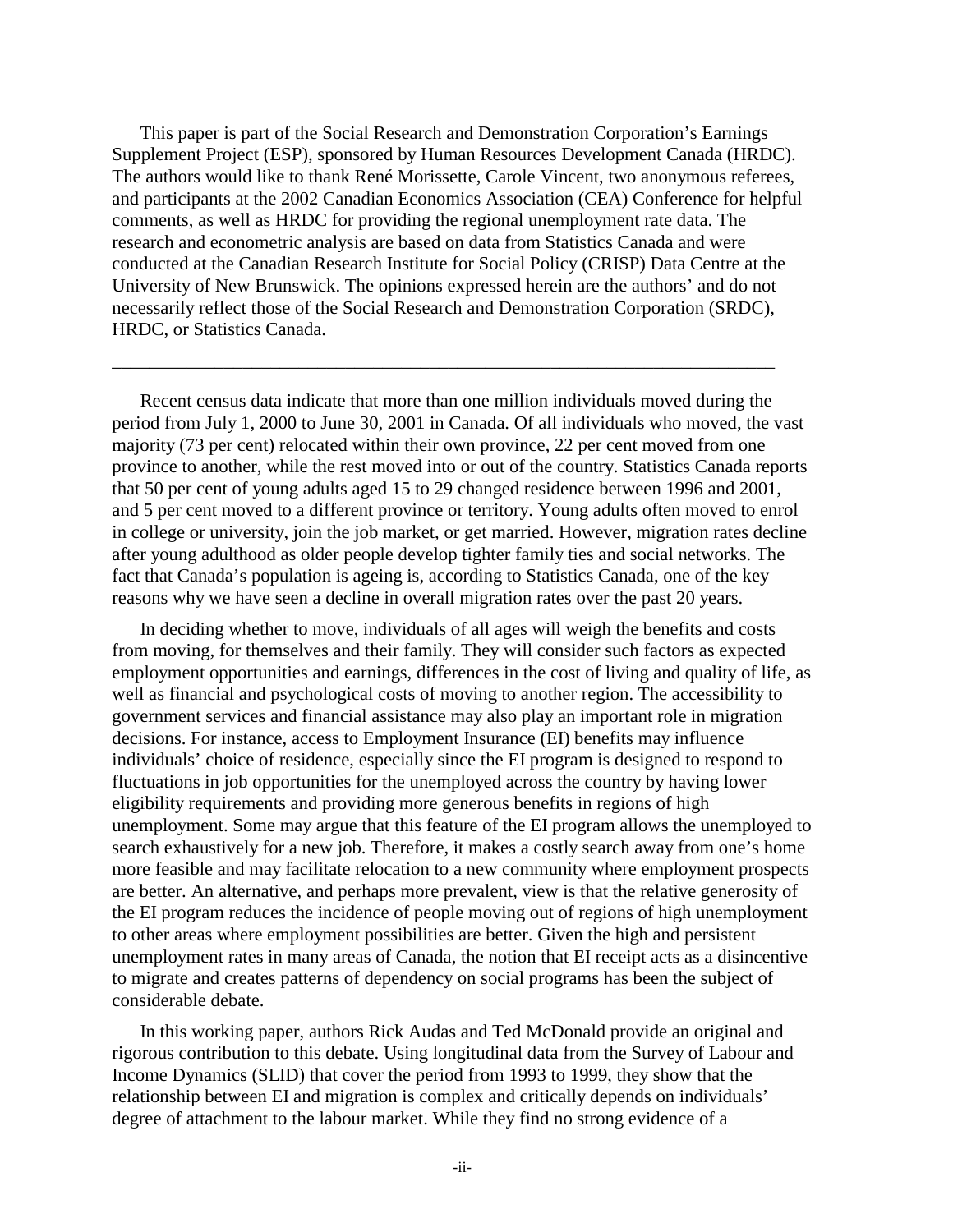relationship between EI and geographic mobility, they find some evidence that the receipt of EI benefits inhibits migration among individuals who are moderately attached to the labour market, that is those who work between 20 to 49 weeks (full time or part time) during the year. However, their results suggest that the EI program does not have a significant effect on mobility decisions for individuals with a strong attachment to the labour market, which is not surprising since these individuals are relatively unlikely to rely on EI. They also find some evidence to support the hypothesis that tighter rules for EI eligibility may give people who are only marginally attached to the labour market a stronger incentive to leave areas of high unemployment in order to improve their employment prospects.

Audas and McDonald's analysis is an important contribution to the existing literature on the impact of EI on geographic mobility because it extends it in many significant ways. First, the authors broaden the concept of mobility to include all movements between "economic regions," a concept defined by Statistics Canada to reflect the notion of a local labour market. This concept is certainly the most relevant to the evaluation of the extent to which EI benefits inhibit the migration of individuals out of local labour markets characterized by high unemployment. What is more, by going beyond the analysis of movements between provinces to include mobility within provincial boundaries, they are able to capture the most important aspects of geographic mobility in Canada, one that has been unexamined by most Canadian studies. Although migration remains a relatively rare phenomenon at both the interprovincial and intraprovincial levels, they find that mobility within provinces is about 2.5 times more likely than interprovincial mobility.

Their analysis also improves on previous research by explicitly taking into account the fact that the EI program may affect not only the mobility of individuals actually receiving benefits but may also have an impact on individuals not currently receiving benefits, but who might expect to do so in the future. To this end, they allow the relationship between geographic mobility and parameters of the EI program to vary according to individuals' labour force status. In addition, the authors discuss extensively the various empirical challenges inherent to their analysis. Since both EI receipt and migration decisions may reflect personal characteristics that are unobservable (e.g. personal motivation), and since regional variations in eligibility and entitlement to EI are directly related to variations in the local unemployment rate, which is also likely to impact directly on a person's decision to move or not, the finding of a statistically significant relationship between mobility and EI may not reflect the true effects of EI on migration decisions. In other words, the decision to move may be simultaneously and jointly determined with the receipt of EI benefits. Audas and McDonald's approaches to address these difficulties are innovative and compelling: they use sophisticated econometric techniques and account for a variety of potentially determining factors that allow them to identify with a great deal of confidence the impact of the receipt of (or eligibility to) EI benefits on migration decisions.

This paper is part of the Earnings Supplement Project's ongoing research initiatives, which focus on providing empirical and analytical evaluations of key issues essential to formulating policy responses to the needs of workers who face barriers to secure, year-round employment and who must rely on EI benefits. The Earnings Supplement Project was originally implemented in 1995 as a demonstration project to test the use of a financial incentive as a way of hastening re-employment. It has now developed into a broader program of research that seeks to provide answers to three main questions: Who are the workers who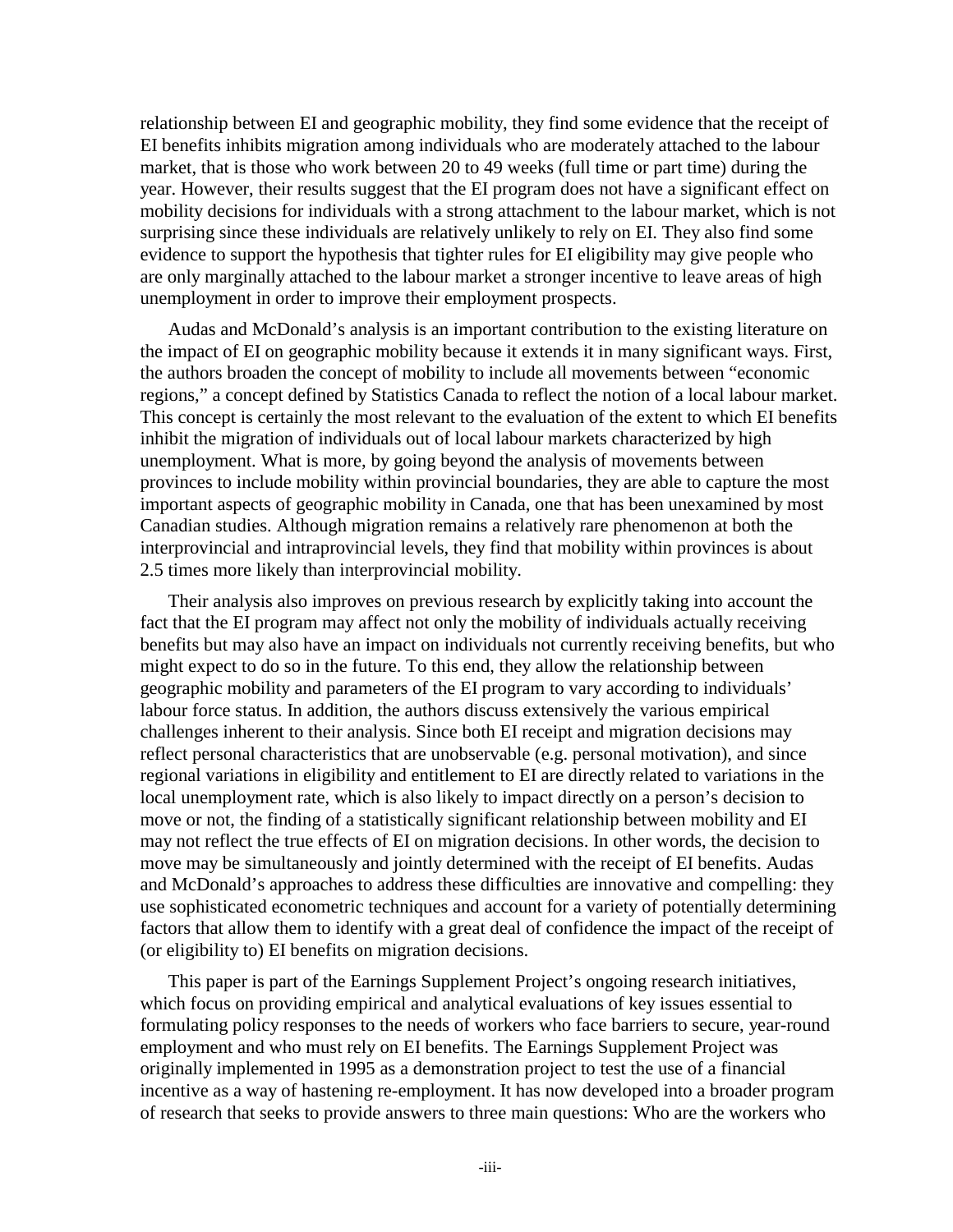do not have secure, year-round employment and depend on EI benefits? What barriers to standard employment do they face? What can be done to better address their needs? This study by Rick Audas and Ted McDonald is the second paper to be published in this series of working papers that provides new evidence on work and EI use patterns.

\_\_\_\_\_\_\_\_\_\_\_\_\_\_\_\_\_\_\_\_\_\_\_\_\_\_\_\_\_\_\_\_\_\_\_\_\_\_\_\_\_\_\_\_\_\_\_\_\_\_\_\_\_\_\_\_\_\_\_\_\_\_\_\_\_\_\_\_\_\_\_

Carole Vincent Senior Research Associate and Project Manager, Earnings Supplement Project Social Research and Demonstration Corporation April 2003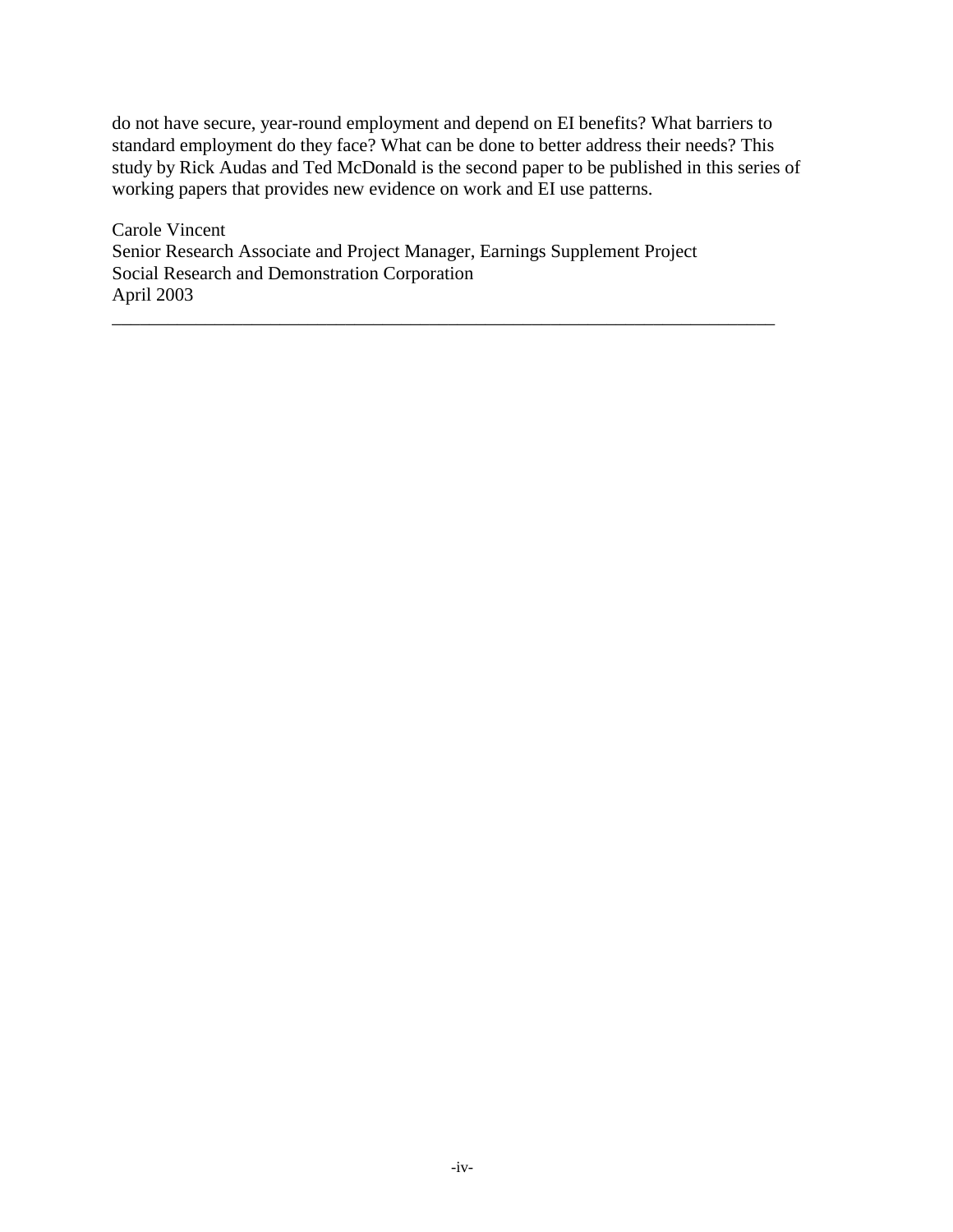# **Table of Contents**

| <b>Tables</b>                                                                | vi  |
|------------------------------------------------------------------------------|-----|
| <b>Abstract</b>                                                              | vii |
| <b>Introduction</b>                                                          | 1   |
| <b>Modelling the Decision to Move</b>                                        | 5   |
| Changes in Expected Income                                                   | 5   |
| <b>Mobility Costs</b>                                                        | 6   |
| Experience With EI and Social Assistance Programs                            | 7   |
| Labour Market Attachment                                                     | 10  |
| Unobservable Factors                                                         | 11  |
| <b>Data Sources and Definitions</b>                                          | 13  |
| <b>Preliminary Analysis</b>                                                  | 15  |
| The Determinants of Geographic Mobility                                      | 19  |
| Determinants of Mobility According to the Degree of Labour Market Attachment | 22  |
| Determinants of Interprovincial Mobility                                     | 28  |
| <b>Conclusion</b>                                                            | 31  |
| Appendix: Procedure for Calculating the Expected Wage Gains From Moving      | 33  |
| <b>References</b>                                                            | 39  |
|                                                                              |     |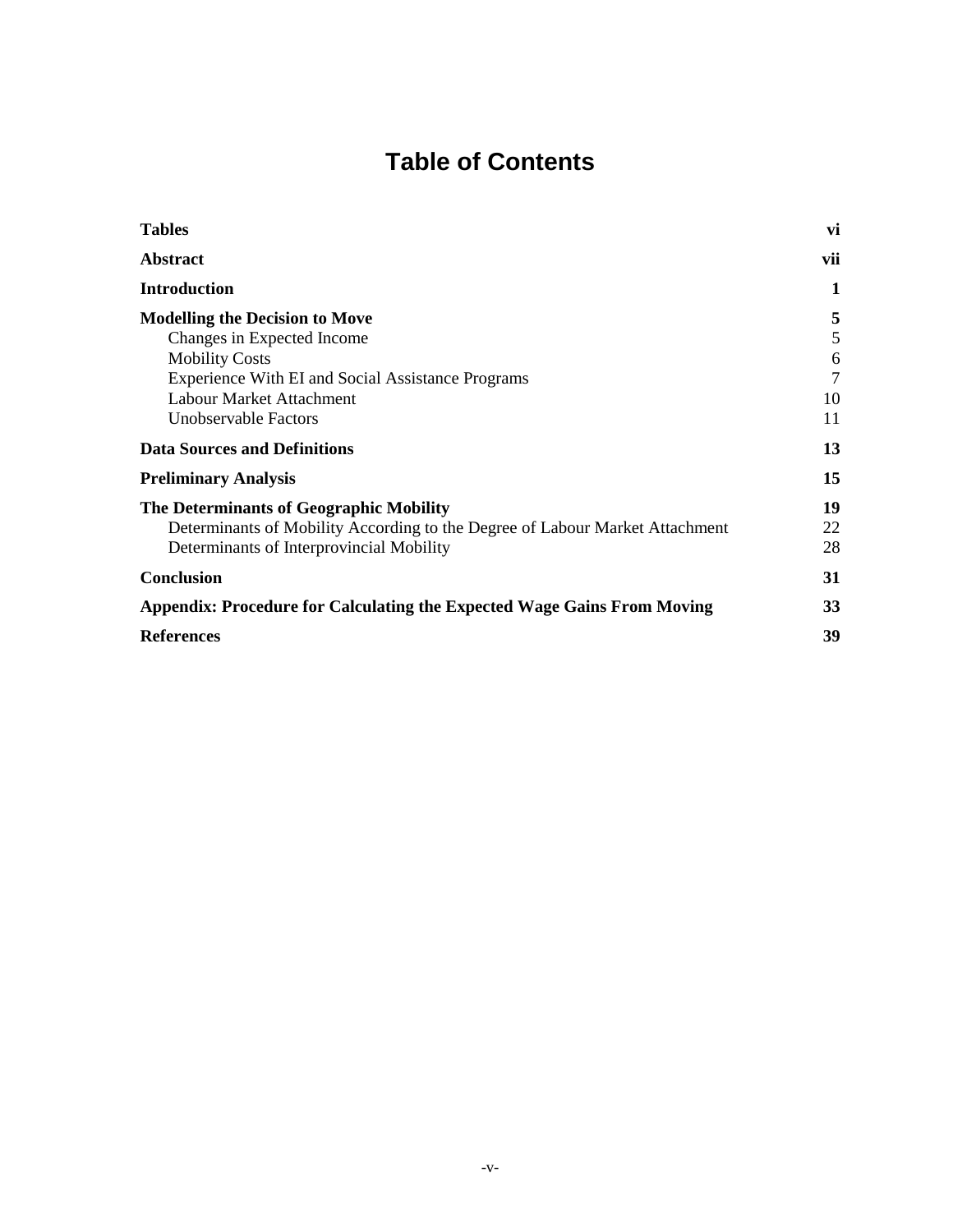# **Tables**

| <b>Table</b>   |                                                                                                                                                                                       | Page |
|----------------|---------------------------------------------------------------------------------------------------------------------------------------------------------------------------------------|------|
| $\mathbf{1}$   | Eligibility and Entitlement Rules for EI Benefits by Regional Rate of Unemployment                                                                                                    | 8    |
| $\overline{2}$ | Summary Statistics for Estimating Samples by Selected Characteristics, 1994–1999                                                                                                      | 15   |
| 3              | Impact of Labour Market Attachment, the EI Program, and Other Determinants on<br>Geographic Mobility, 1994–1999                                                                       | 20   |
| 4a             | Impact of the EI Program and Other Determinants on Geographic Mobility by Degree<br>of Labour Market Attachment, 1994–1999 (Probit Model With EI Benefit Generosity<br>Indicator)     | 23   |
| 4b             | Impact of the EI Program and Other Determinants on Geographic Mobility by Degree<br>of Labour Market Attachment, 1994–1999 (Probit Model With Post-1996 EI Reform<br>Indicators)      | 24   |
| 5              | Impact of the EI Program and Other Determinants of Interprovincial Mobility by<br>Degree of Labour Market Attachment, 1994–1999 (Probit Model With Post-1996 EI<br>Reform Indicators) | 29   |
| A.1            | Impact of Labour Market Attachment, the EI Program, and Other Determinants on<br>Geographic Mobility, 1994–1999                                                                       | 34   |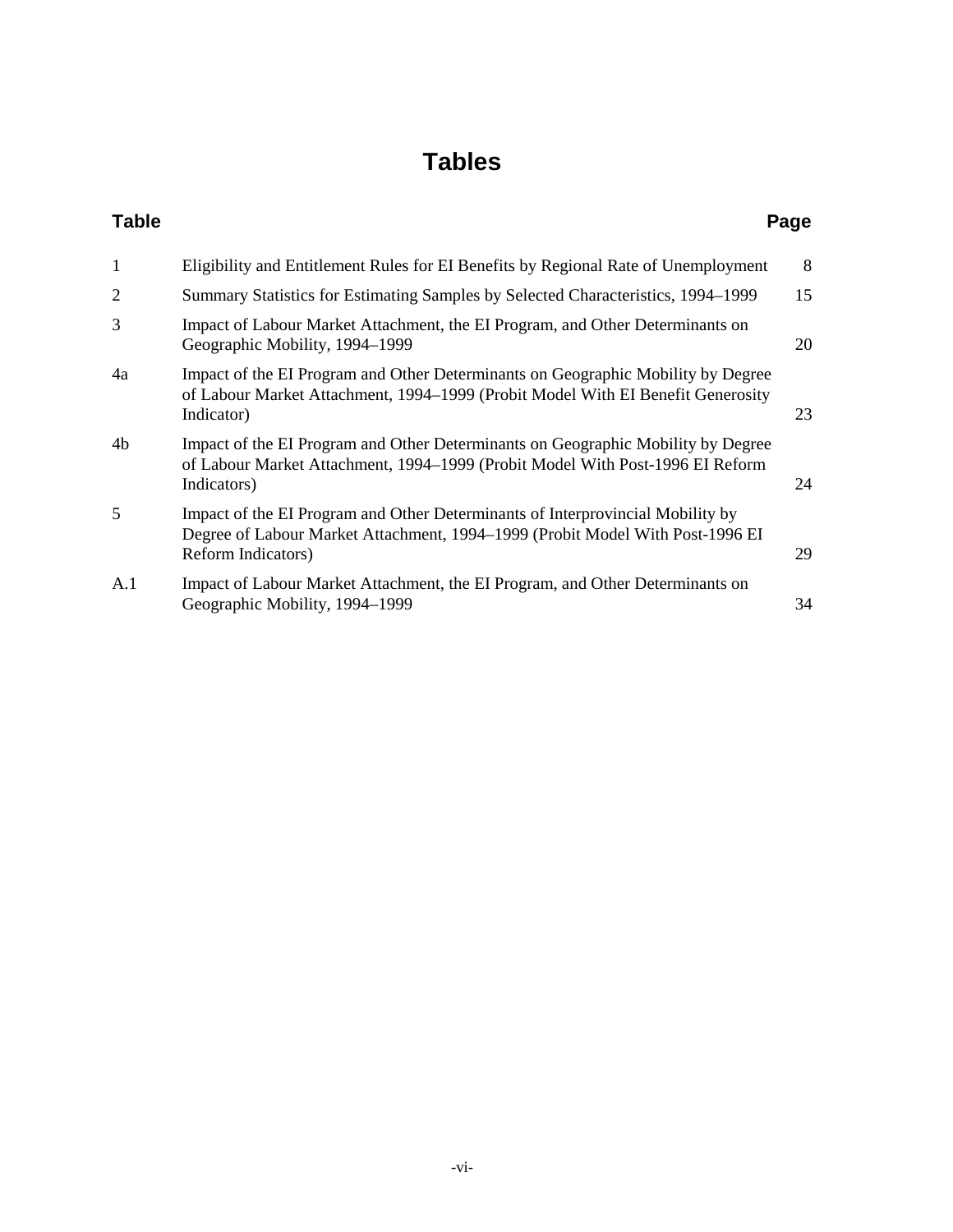### **Abstract**

A major component of the social safety net that protects Canadians is the Employment Insurance (EI) program, a federal program that provides temporary income support for workers who are displaced from their jobs. An important characteristic of the EI program is that its eligibility rules and benefit generosity reflect both the recent employment history of claimants and the local conditions of the labour market. Specifically the higher the local unemployment rate in the individual's region of residence, the easier it is to qualify for EI and the more generous are the benefits paid. This feature of the program raises the possibility that EI may affect an individual's decision about whether to move. On the one hand, the relative generosity of the EI program in areas of high unemployment might reduce out-migration from these regions to those with better employment possibilities. Alternatively, more generous EI benefits in an individual's region of residence might make it more affordable for that person to relocate to a new community where employment prospects are better.

This paper presents a comprehensive analysis of the relationship between the EI program and geographic mobility. Using consecutive waves of the Survey of Labour and Income Dynamics (SLID) for the period from 1993 to 1999, this paper provides estimates of the determinants of geographic mobility. The concept of geographic mobility is expanded to include both interprovincial and intraprovincial mobility and allow for an individual's actual receipt of EI as well as potential (or future) receipt of EI to impact on mobility decisions.

The overarching conclusion of this paper is that the relationship between EI and migration is complex and critically depends on the individual's degree of attachment to labour market. While no strong evidence of a direct relationship between EI program parameters and geographic mobility is found, there is some evidence of an indirect relationship for certain workers. For people who worked between 20 and 49 weeks during the year prior to the period of a potential move, the results suggest that actual EI receipt inhibits geographic mobility, although there was no effect for people who worked more than 49 weeks or fewer than 20 weeks. This paper finds that people who worked less than 20 weeks during the previous year were more likely to move out of a region when the local unemployment rate was high, but this seems to be true only for the 1997 to 1999 period.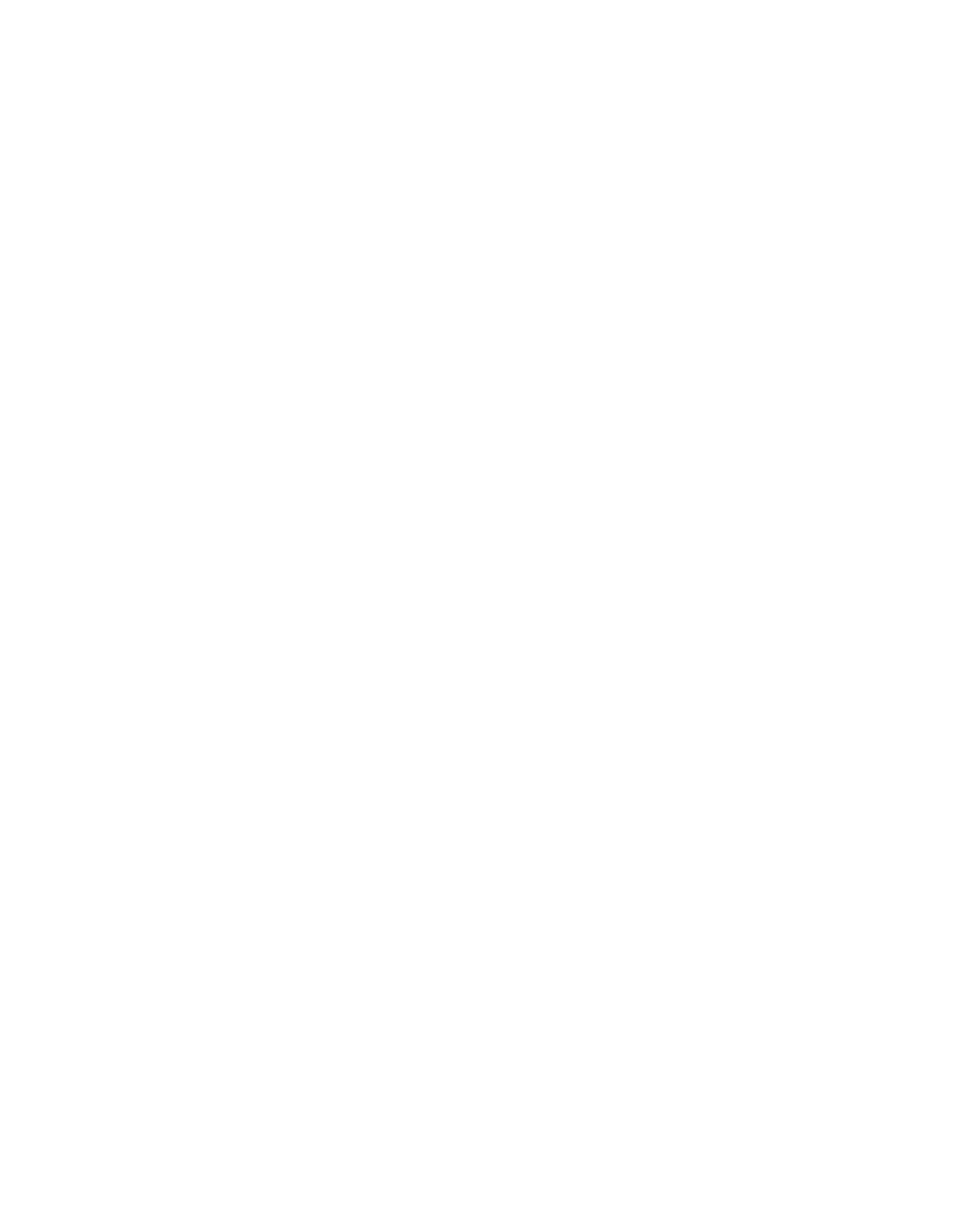### **Introduction**

An important characteristic of the Canadian Employment Insurance (EI) program is that its eligibility rules and benefit generosity reflect both the recent employment history of claimants and the conditions of their local labour market. Specifically, the higher the local unemployment rate is in the individual's region of residence, the easier it is to qualify for EI and the more generous are the benefits paid. In order to be eligible for regular EI benefits, claimants must have worked a minimum number of hours in the year that precedes the date they became unemployed, and this minimum number of hours depends on the unemployment rate in the individual's region of residence. The minimum requirement ranges from 420 hours in regions with the highest unemployment rates to 700 hours in regions where the labour market conditions are good and unemployment rates are low. Moreover, the minimum number of weeks of entitlement ranges from 14 weeks in regions where unemployment is low to 32 weeks in regions with the highest unemployment rates, and the maximum number of weeks of entitlement ranges from 36 to 45 weeks.

While the program is national in scope, the fact that the unemployment rate varies from region to region means that specific program eligibility and generosity parameters also vary across the country. One question that arises is whether the relative generosity of the EI program in areas of high unemployment forestalls the market forces that might lead to outmigration from such regions to areas with better employment possibilities. Given the high and persistent unemployment rates in many areas of Canada, the notion that EI receipt may inhibit geographic mobility and create welfare traps has been the subject of considerable debate among public policy analysts. On the other hand, it can be argued that income support via EI allows unemployed workers to search exhaustively in their local labour market before financial necessity forces geographic or occupational mobility, or both.

There are also plausible theoretical grounds to expect a positive relationship between access to EI benefits and geographic mobility. One of the aims of any unemployment benefit scheme is to provide recently laid-off workers with the financial means to support the search for a new job. Since EI eligibility is not asset-means tested, and since the level of income support through EI tends to be relatively generous vis-à-vis social assistance or welfare benefits, EI benefits may make search outside an individual's home costly and (if necessary) relocation to a new community more feasible. In other words, those in receipt of EI should have fewer liquidity constraints than individuals experiencing unemployment and not receiving benefits.

Empirical evidence on the links between EI and geographic mobility is mixed. Results from the Survey on the Repeat Use of Employment Insurance (SRUEI) suggest that frequent EI claimants — defined as those who have received regular benefits in three or more years within the 1992 to 1996 period — have a stronger attachment to home and community than do occasional EI claimants. According to this survey, two thirds of EI frequent claimants have resided within 150 kilometres of their current home for 21 years or more compared with half of occasional claimants.<sup>1</sup>

<sup>&</sup>lt;sup>1</sup>The socio-economic and demographic profile of occasional and frequent EI claimants is treated in detail in Schwartz, Bancroft, Gyarmati, & Nicholson (2001).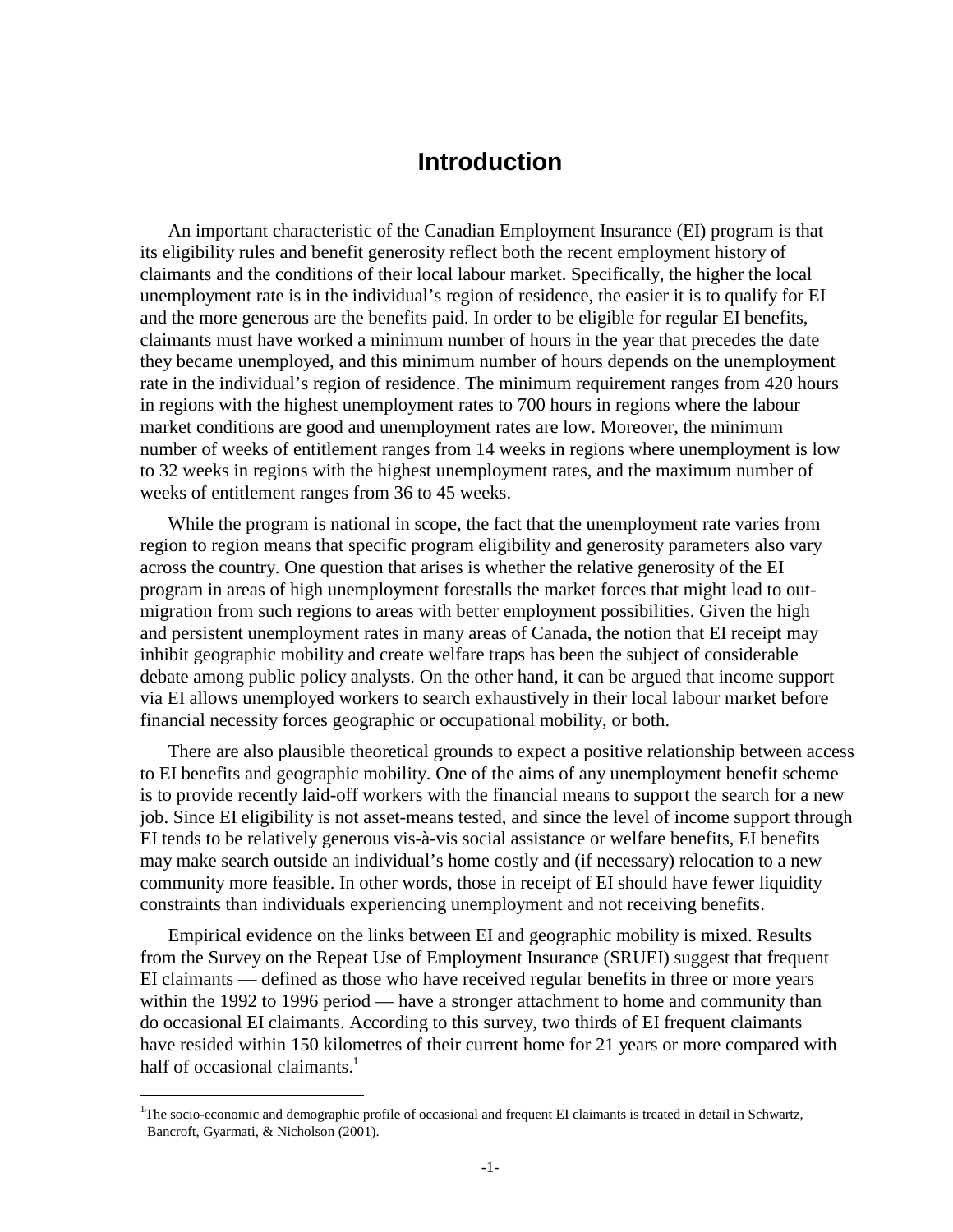Day and Winer (1994) review the early research on the determinants of geographic mobility in Canada and conclude that, with respect to EI, there is no consensus about either the statistical significance or the magnitude of effect of the EI program on mobility. The main focus of most of this work is on the determinants of interprovincial mobility, typically analyzing aggregate data on number of movers at the provincial level. More recent work has modelled the determinants of an individual's decision to migrate using data based on individual survey responses. For instance, Osberg, Gordon, and Lin (1994) analyze survey data from Statistics Canada's Labour Market Activity Survey (LMAS) for the years 1986 and 1987 and find that the receipt of transfer payments, including EI benefits, does not affect an individual's decision to change region of residence.<sup>2</sup> Similarly, Lin (1995) uses data from the LMAS over the period from 1989 to 1991 and finds that neither receipt of EI benefits, social assistance, nor individual participation in a training program has any significant effect on interprovincial mobility.

More recently, Finnie (2000) analyzes a large dataset drawn from the Longitudinal Administrative Database (LAD) over the period from 1982 to 1995 to study the determinants of interprovincial mobility. Finnie finds that the receipt of EI benefits actually has a positive and significant effect on interprovincial mobility for all individuals except males aged 20 to 24 years. The magnitude of the increase based on simulations is non-trivial — in the order of a 7 per cent to 16 per cent increase in the probability of changing provinces if the individual received EI in the year prior to the period of potential mobility. In contrast, Day and Winer (2001) conduct an extensive simulation analysis using aggregate mobility flows data constructed from linked personal income tax records for the period 1974 to 1996 and find that the effect of eliminating regional differences in parameters of the EI program (specifically, qualifying weeks and benefit levels of EI) has a uniformly small effect on the volume of interprovincial movements.<sup>3</sup>

In summary, at this time there is no clear empirical evidence regarding the impact of EI on geographic mobility. Some empirical studies have concluded that the receipt of transfer payments is not associated with lower mobility, even though workers will indeed evaluate the alternative economic rewards available to them whether they remain where they are, move to a different industry in the same region, or migrate to a new region of residence. Other studies have shown that individuals who were involuntarily unemployed were less likely to move if they received EI benefits because they would use the assistance to finance their wait for recall, while those who were voluntarily unemployed and received EI benefits were more likely to move because they would use the assistance to finance the search for a new job.

This study seeks to fill a gap by providing a deeper understanding of the relationship between EI receipt and migration decisions. The primary objective of this paper is to extend the current literature on the relationship between geographic mobility and receipt of EI in two ways. First, using consecutive waves of the Survey of Labour and Income Dynamics (SLID) for 1993 to 1999, it seeks to expand the concept of geographic mobility from the level of

 $2^2$ In their paper, geographic mobility is defined across aggregated province groups — Atlantic, Quebec, Ontario, the Prairies, and British Columbia — because of small sample size.

 $3$ In fact, they report that the simultaneous elimination of regional variation in all the policy variables included in the analysis (EI, personal income taxes, social assistance, and provincial and federal spending on goods and services) would raise the volume of migration by between 0.5 per cent and 5 per cent depending on the specification (Day & Winer, 2001, p. 30). Instead, moving costs are found to be by far the single most important determinant of the volume of migration.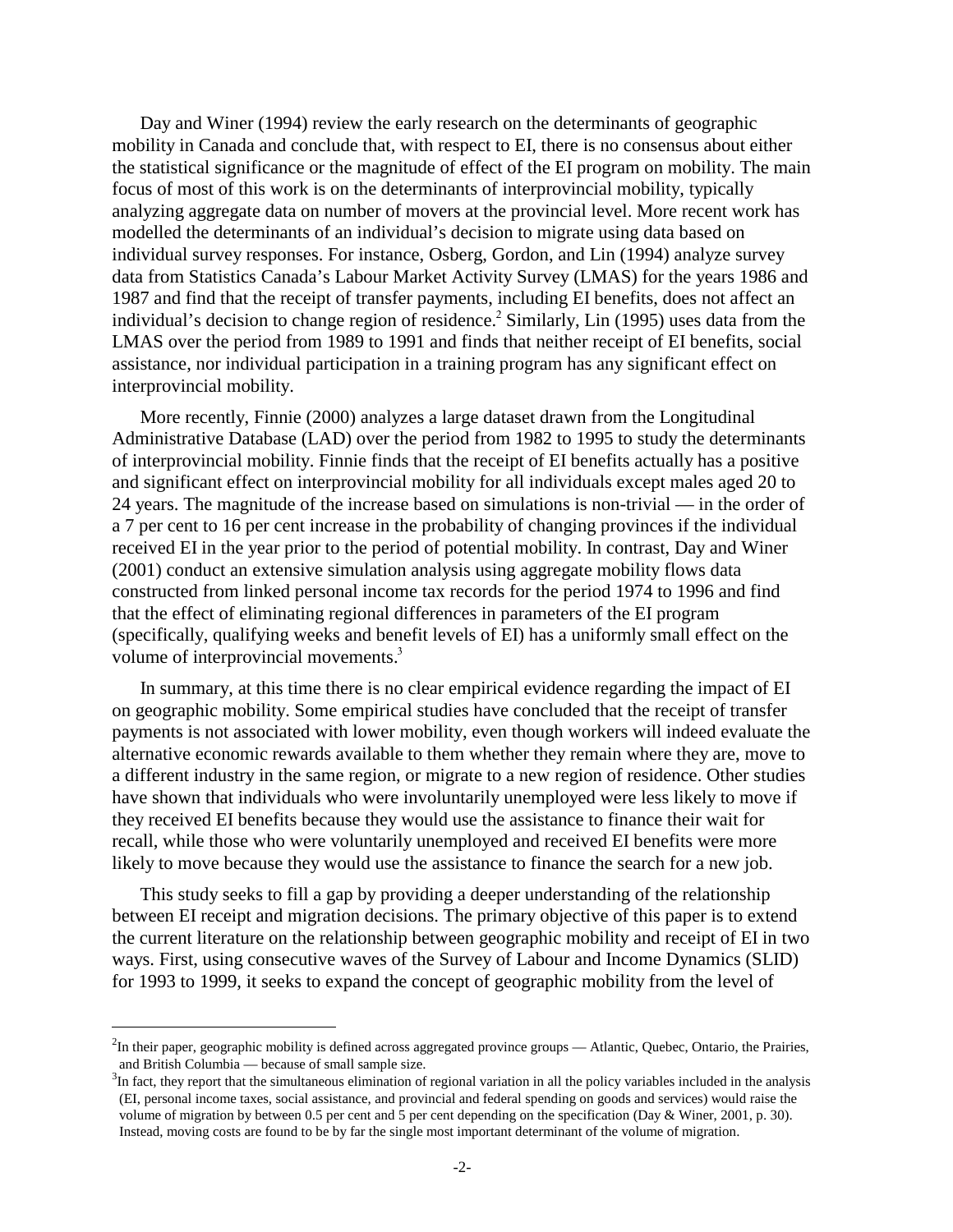interprovincial mobility that is prevalent in the literature to include intraprovincial mobility. It is well known that economic conditions can differ significantly across regions within a province — in particular between rural and urban areas. Since a significant part of any migration phenomenon might be movements within provinces, restricting the analysis to interprovincial mobility may lead to an incomplete picture of geographic mobility and its determinants.

Second, this analysis improves on previous research by explicitly allowing for both EI program parameters and an individual's actual receipt of EI to affect the mobility decision. It should be emphasized that the EI system may affect not only the mobility of individuals actually receiving EI, but may also affect the mobility of individuals who do not currently receive EI but who might expect to do so in the future. To this end, this paper investigates how the interaction of the EI system with individuals' labour market attachment may affect their mobility decisions.

 $^{4}$ Of all of the papers reviewed in Day & Winer (1994), only Islam (1989) examines intraprovincial mobility. A number of recent papers have examined the issue of rural-urban mobility in a more descriptive way. See for instance Dupuy, Mayer, & Morissette (2000), Tremblay (2001), and Rothwell, Bollman, Tremblay, & Marshall (2002).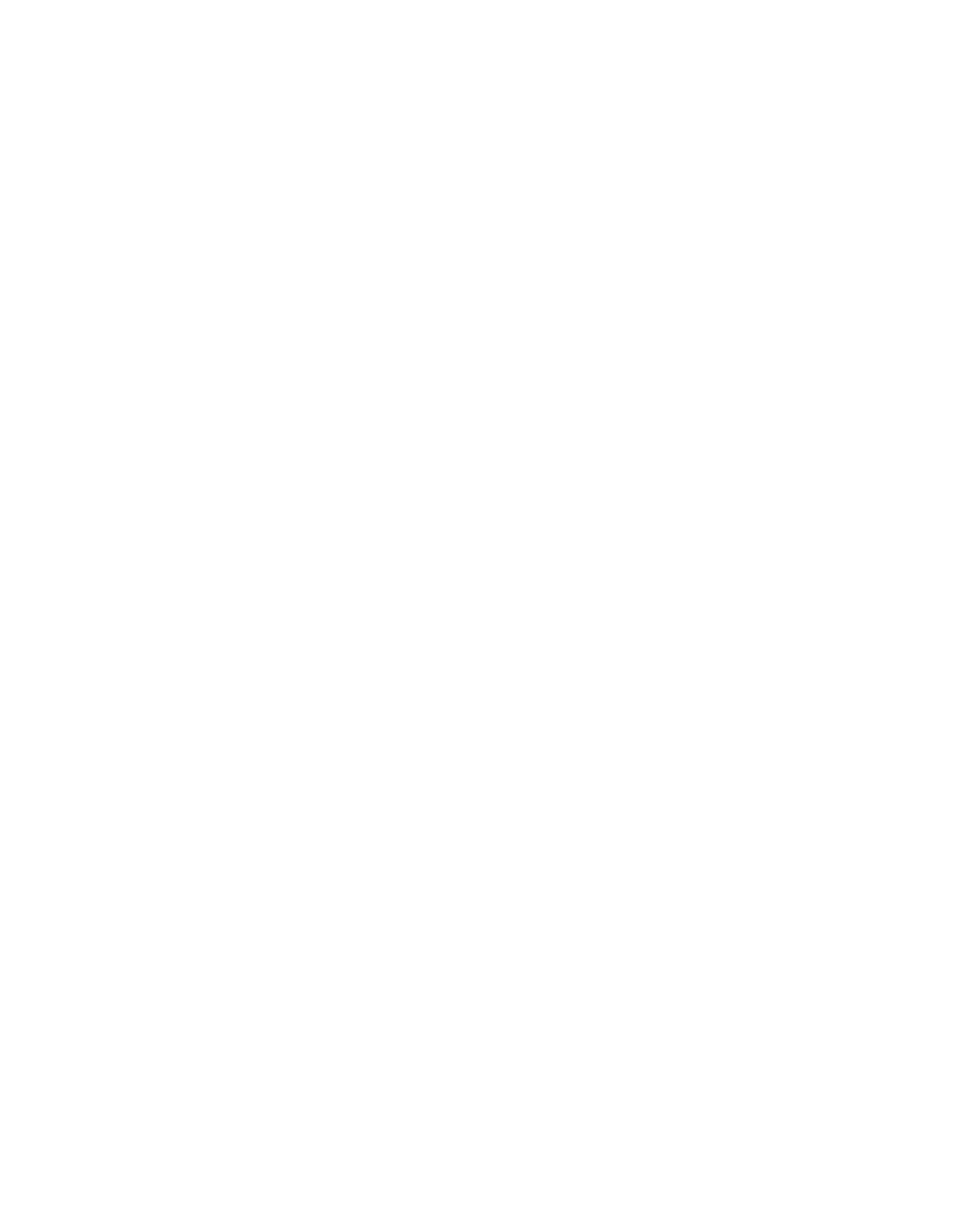### **Modelling the Decision to Move**

In deciding whether to move to a different region, city, or province, an individual typically considers a wide range of demographic, social, and economic factors that can be summarized by the answer to the question: "Will I be better off moving to another location than staying where I am?" The net benefits from moving will reflect expected changes in wage levels and employment opportunities; differences in the cost of living, amenities (e.g. climate, crowding, and safety); and differences in government services, transfers, and taxes. Migrating will likely involve trade-offs as, for example, not only the costs of living, but also expected earnings may be higher in the new location. At the same time, individuals will incur both financial and psychological costs when moving to another region, and these costs are likely to increase with the distance moved. The difficulty for the researcher in assessing the importance of these factors is that many of them are unobservable, yet failing to account for them can lead to an incorrect assessment of the true determinants of geographic mobility.

Another key difficulty in determining the effects of the Employment Insurance (EI) program on geographic mobility arises from the fact that regional variations in eligibility and entitlement to EI are directly related to variations in the local unemployment rate, which is also likely to impact directly on a person's decision to move or not. Regions with high local unemployment offer fewer alternative job opportunities and possibly less secure job tenure, making out-migration more likely. In other words, the decision to move may be determined jointly with the receipt of (or eligibility to) EI benefits. It is thus problematic to identify empirically the impact of EI receipt on the geographic mobility decisions since variations in the program generosity and eligibility across regions are insufficient to identify the true relationship between the EI program and geographic mobility. (The approach used to address this endogeneity issue is discussed in more detail below. )

The empirical model used in this paper assumes that the various factors affecting the decision to move to another region fall into five broad categories: those affecting the expected income gains from moving, those affecting monetary and psychological costs of moving, those related to the individual's experience with EI and social assistance (SA) programs, those related to the individual's degree of labour attachment, and a set of individuals' human capital characteristics.

#### **CHANGES IN EXPECTED INCOME**

 $\overline{a}$ 

The first principal determinant of mobility is the expected income gain from moving. Other things being equal, the greater the expected wage in a particular region, the greater the financial gains from moving to that region. Expected wages vary according to the individual's skill level (as reflected by education and experience on the job market), but the return to skills may also vary from region to region since some individuals may have a very

<sup>&</sup>lt;sup>5</sup>Osberg, Gordon, and Lin (1994) identify another potential endogeneity issue related to the fact that geographic and occupational mobility decisions could be jointly determined. They suggest a simultaneous approach to modelling these two decisions.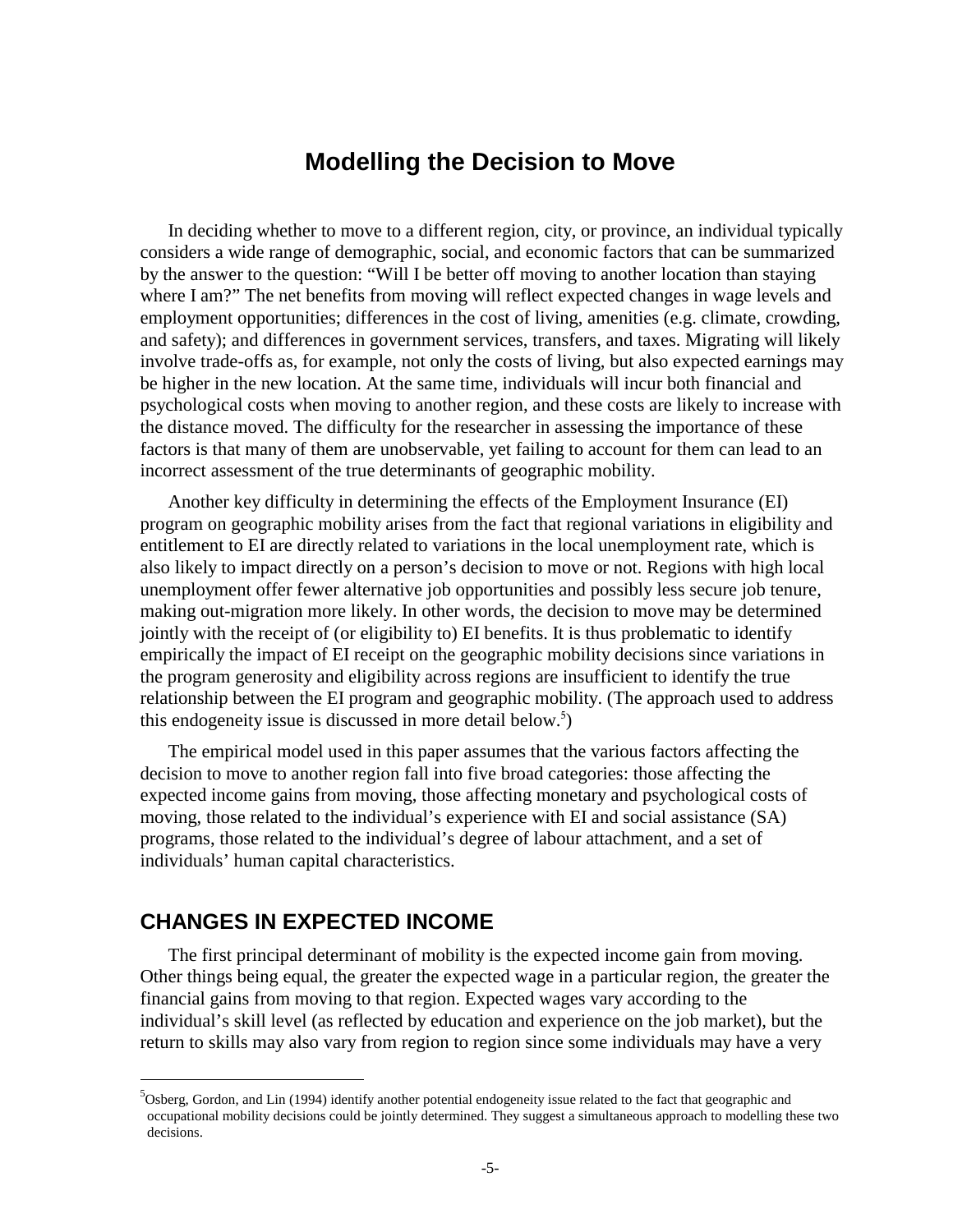specific set of skills that will not be well compensated in other labour markets. The approach of this paper is thus to measure the wage that an individual would expect to receive if he or she moved by first estimating separate earnings equations for each broad geographical area of Canada and each broad occupation group, and then use the results to predict what the earnings level would be for an individual with a given set of attributes.<sup>6</sup> Wages are estimated using education, a quadratic measure of experience, gender, gender interactions with education and experience, an urban/rural indicator, visible minority status, and a set of economic region dichotomous variables. Each broad geographical area is made up of a number of economic regions as defined by Statistics Canada, and the wage equation estimated for each broad area allows the returns to experience and education to vary by economic region within that area. This approach allows for a prediction of an individual's expected wage in each economic region of Canada.

The attractiveness of higher expected earnings is tempered by the distance that must be travelled to obtain those earnings. This means that a marginally higher wage in a region that is located relatively close to one's current residence might be more tempting than a substantially higher wage that can be achieved only on the other side of the country. To account for this factor, two wage series are constructed: the first is the highest expected wage for a person's skill set in the current broad area of residence (for example, the highest expected wage available in Ontario for a resident of Ottawa), and the second is the highest expected wage anywhere else in the country. Each expected wage measure is compared with the individual's predicted local wage. This gives a measure of the gains a person could anticipate receiving if that person chose to migrate within a province and between provinces.

An alternative definition of these expected wage measures is motivated by the fact that, for many prospective movers, there is a degree of uncertainty about whether employment at the expected wage in another region can easily be obtained. In order to capture this uncertainty, predicted employment rates are generated for each economic region and each occupation group (for a given set of personal characteristics), and these predictions are used to weight the relevant predicted wage rate. Details of this procedure are provided in the Appendix.

#### **MOBILITY COSTS**

 $\overline{a}$ 

Moving regions not only involves actual moving costs, but also implies financial and psychological costs associated with leaving family, friends, and existing social networks. This includes search costs incurred at the destination as migrants familiarize themselves with government and social services, amenities, and characteristics of the local labour market. While many of these costs are unobserved, they are likely to be strongly correlated with age, family structure, and other demographic characteristics such as cultural background and language fluency. For example, individuals with a spouse and children will, *ceteris paribus*,

<sup>&</sup>lt;sup>6</sup>Due to sample size limitations, we define five broad areas — Atlantic Canada, Quebec, Ontario, the Prairies, and British Columbia — and define three broad occupation categories — professional/managerial, other white collar, and blue collar.

<sup>&</sup>lt;sup>7</sup>Statistics Canada divides the country into 71 distinct areas referred to as "economic regions" with 15 in Atlantic Canada (4 in Newfoundland, 1 in PEI, and 5 each in New Brunswick and Nova Scotia), 17 in Quebec, 11 in Ontario, 7 in Manitoba, 5 in Saskatchewan, 8 in Alberta, and 8 in British Columbia. The results on individual's expected wage in each economic region of Canada are available from the authors upon request.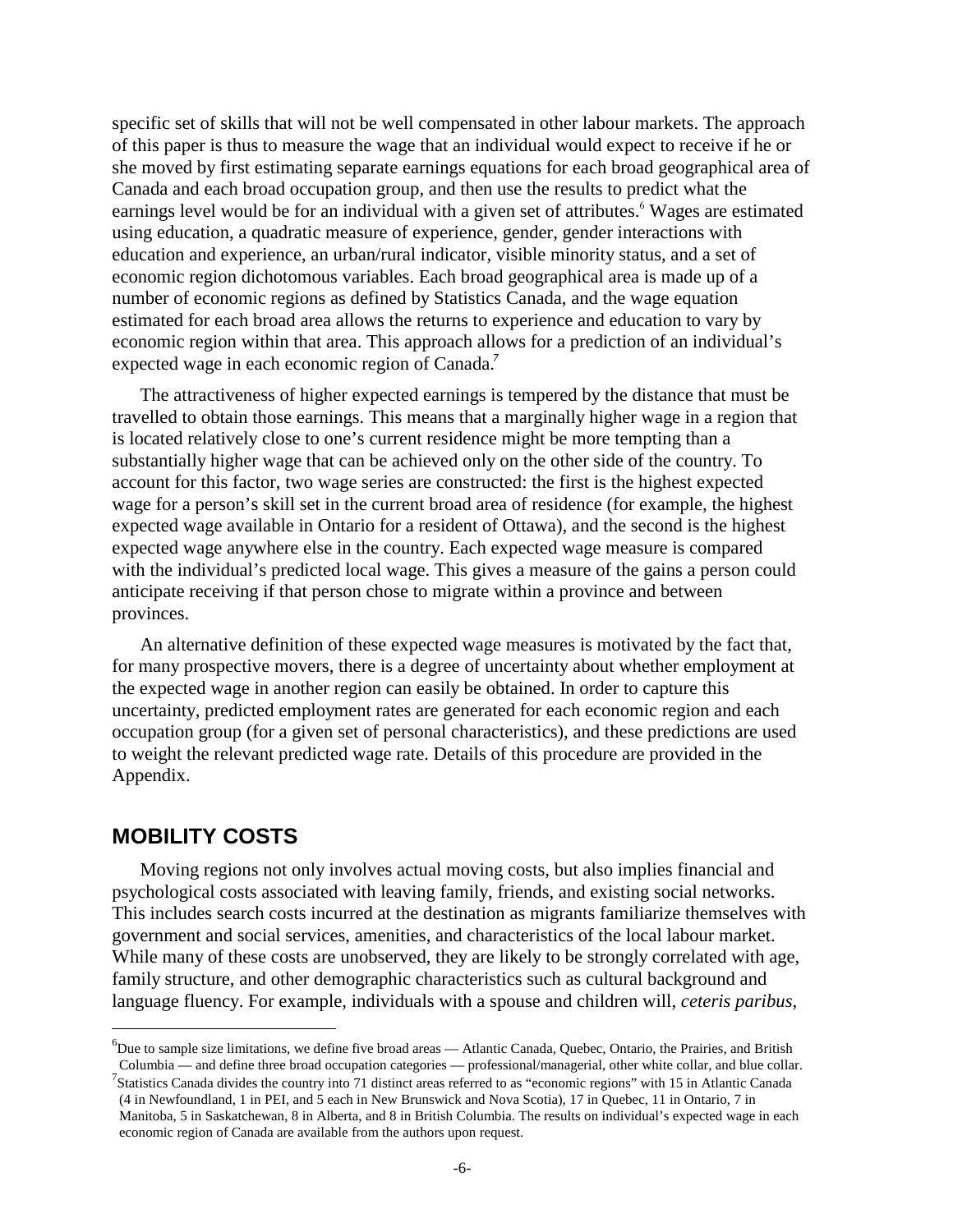find it more costly to relocate. Based on these assumptions, the empirical model used here includes control variables for marital status, the number of children living at home, language normally spoken at home, ethnicity, and age.

Day and Winer (2001) provide strong empirical support for the importance of moving costs at the provincial level. They find that moving costs, as measured by the distance between province of origin and province of destination as well as an indicator variable to capture fixed costs, are the single most important determinant of the volume of migration flows.

Moving costs are likely positively correlated with the distance moved. However, since this paper models the decision to leave a region and not the choice of destination, it is not possible to include choice-specific characteristics, such as distance from home. Instead, the issue of moving costs that may vary according to distance is addressed by estimating two separate models: one for any type of migration and one for interprovincial migration only. As Gunderson (1994) suggests, distinguishing between intraprovincial and interprovincial migration is important since individuals may face substantial mobility costs when moving to another province that are not related to distance moved. These costs arise from structural and institutional barriers to interprovincial mobility through, for example, province-specific professional licensing and certification for some trades or occupations; institutional preferences for local residents as public employees and in the tendering of government contracts; and differences across provinces in occupational health and safety regulations, minimum wages, or regulations for overtime compensation.

#### **EXPERIENCE WITH EI AND SOCIAL ASSISTANCE PROGRAMS**

Of primary interest in this paper is the effect that government transfers — EI in particular — have on mobility decisions. Although EI recipients can generally continue to receive their benefits if they move regions, eligibility and entitlement to benefits vary across regions. Specifically, individuals' eligibility to receive EI depends on the number of hours worked in the 52-week qualifying period that precedes the date they became unemployed.<sup>8</sup> As shown in Table 1, the minimum eligibility requirements depend on the local unemployment rate in the applicant's region of residence, updated monthly.<sup>9</sup> This requirement ranges from 420 hours to 700 hours.<sup>10</sup>

<sup>&</sup>lt;sup>8</sup> Prior to 1997 eligibility was based on weeks worked, and ranged from 12 to 20 weeks depending on the local unemployment rate of the applicant's region of residence.

<sup>&</sup>lt;sup>9</sup> For the purposes of assessing EI eligibility, HRDC currently divides Canada into 58 distinct regions: 9 in the Atlantic provinces, 12 in Quebec, 17 in Ontario, 11 in the Prairies, 6 in BC, and 3 in the Territories. There is a pronounced distinction between urban and rural areas. There were 62 regions defined in 1990, which were reduced to 54 in 1996. The number was increased to the current 58 in 2000.

 $10$ With the exception of parents who left the labour market to take care of their children, workers who have worked for fewer than 490 hours in the year preceding the 52-week qualifying period are considered *new entrants* or *re-entrants* to the labour market. These individuals must have worked a minimum of 910 hours in their qualifying period in order to be eligible for EI benefits, no matter where they live.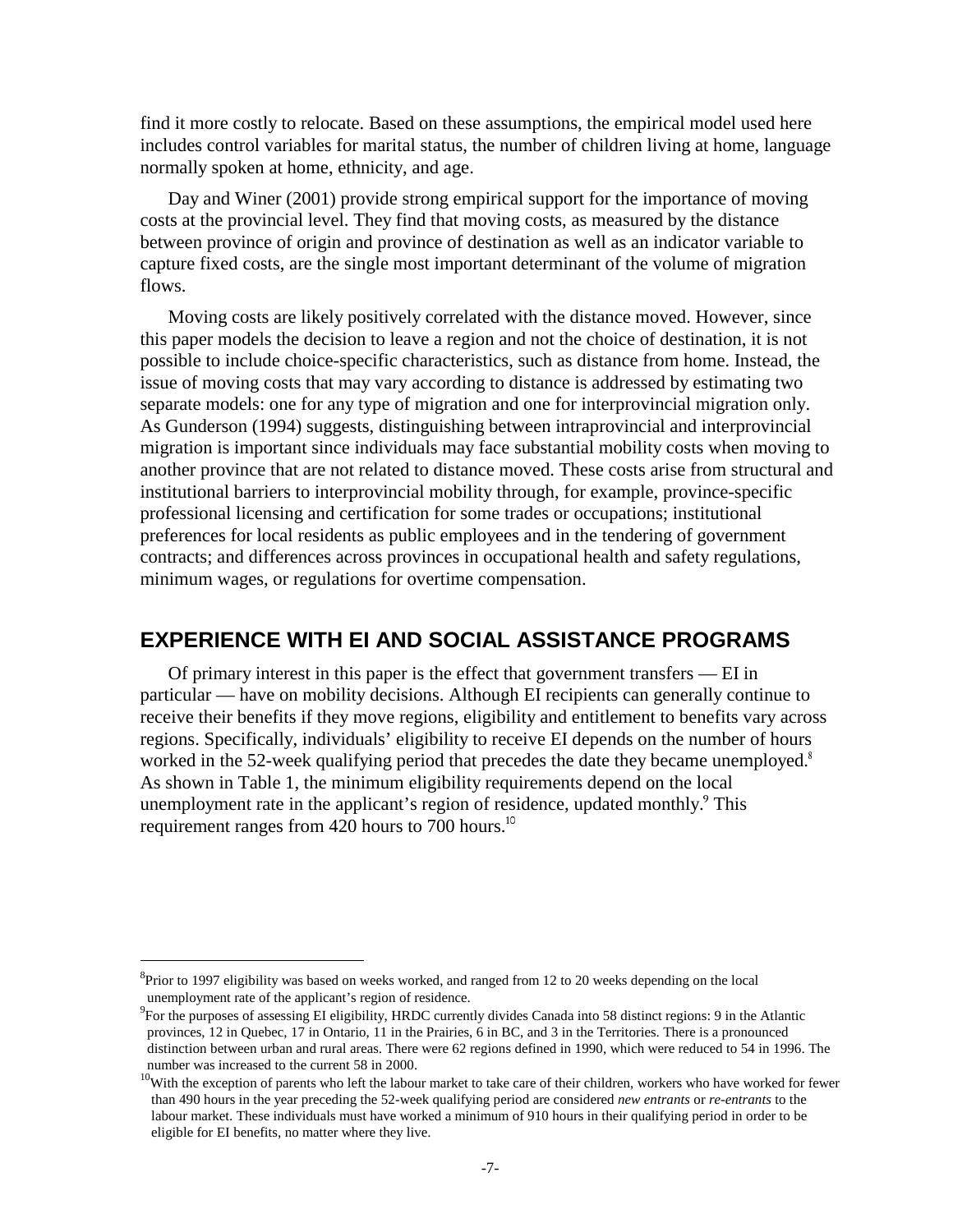| <b>Regional Rate of</b><br><b>Unemployment</b> | <b>Required Number of Hours</b><br>of Insurable Employment in<br>the Last 52 Weeks | <b>Minimum Number of</b><br><b>Weeks of Benefits</b><br>Payable | <b>Maximum Number of</b><br><b>Weeks of Benefits</b><br>Payable |
|------------------------------------------------|------------------------------------------------------------------------------------|-----------------------------------------------------------------|-----------------------------------------------------------------|
| $0\%$ to 6%                                    | 700                                                                                | 14                                                              | 36                                                              |
| 6.1% to 7%                                     | 665                                                                                | 15                                                              | 38                                                              |
| 7.1% to 8%                                     | 630                                                                                | 17                                                              | 40                                                              |
| 8.1% to 9%                                     | 595                                                                                | 18                                                              | 42                                                              |
| 9.1% to 10%                                    | 560                                                                                | 20                                                              | 44                                                              |
| 10.1% to 11%                                   | 525                                                                                | 21                                                              | 45                                                              |
| 11.1% to 12%                                   | 490                                                                                | 23                                                              | 45                                                              |
| 12.1% to 13%                                   | 455                                                                                | 24                                                              | 45                                                              |
| 13.1% to 14%                                   | 420                                                                                | 26                                                              | 45                                                              |
| 14.1% to 15%                                   | 420                                                                                | 28                                                              | 45                                                              |
| 15.1% to 16%                                   | 420                                                                                | 30                                                              | 45                                                              |
| 16.1% and over                                 | 420                                                                                | 32                                                              | 45                                                              |

**Table 1: Eligibility and Entitlement Rules for EI Benefits by Regional Rate of Unemployment** 

An individual's work history and region of residence also impact on the duration of EI benefits. The number of weeks of entitlement ranges from 14 to 36 weeks in regions where unemployment is low, while it ranges from 32 to 45 weeks in regions with the highest unemployment rates. Within an EI region, if the unemployment rate increases, the entrance requirement automatically falls and the benefit entitlement increases. The region of residence also impacts on the level of benefits paid through the minimum divisor rule, under which claimants maximize their weekly EI benefits if they work 70 hours more than the minimum entrance requirement applicable to their region of residence.

Because of these regional variations in eligibility and entitlement to EI benefit, differences in program parameters may directly affect mobility decisions. EI recipients might be reluctant to leave an area with relatively generous EI benefits even though potential job opportunities might be better elsewhere.<sup>11</sup> In contrast, EI may provide the liquidity necessary to help fund job searches in other regions. Thus, program participation may be an important determinant of mobility, although the direction of effect is uncertain. For this reason, and as is the case in studies of interprovincial mobility by both Lin (1995) and Finnie (2000), this empirical model includes an indicator variable for EI program participation as a determinant of mobility. However, one complication with this approach is that since both EI receipt and mobility may reflect other unobserved factors such as personal motivation, a significant estimated relationship between EI and mobility may not in fact reflect the true effects of EI receipt.

<sup>&</sup>lt;sup>11</sup>The notion that regions with relatively generous social assistance programs can act as migration magnets has found positive support in the case of recent immigrants to the United States. See for example Borjas, 1999. A related dimension explored in the US literature is the link between social networks and welfare use. For example, Bertrand, Luttmer, and Mullainathan (2000) find strong evidence that individuals living in proximity to others who speak the same language have an increased likelihood of receiving welfare benefits if those individuals are in language groups that have a relatively high incidence of welfare use.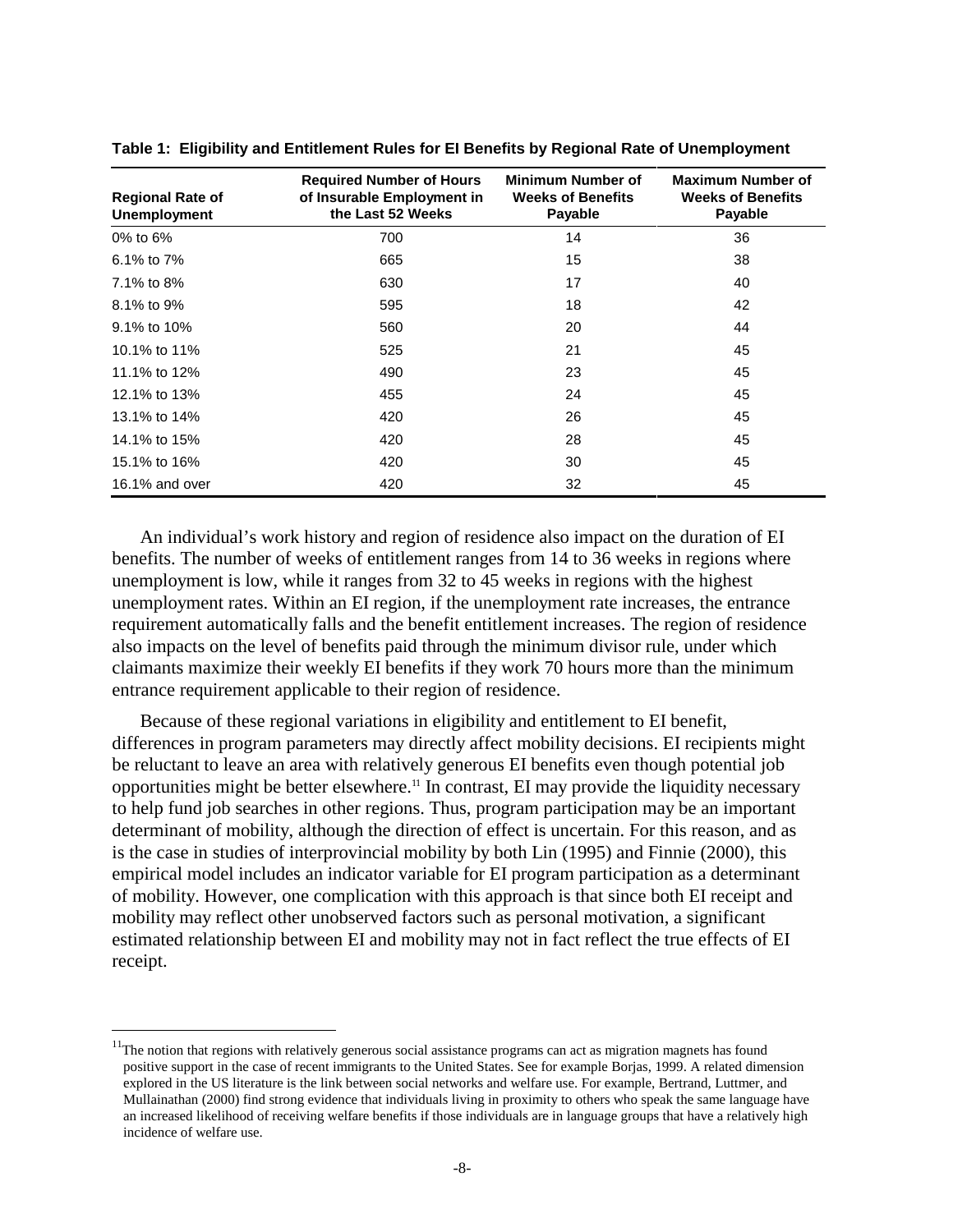It is possible to measure the potential effects of the EI system on mobility by including control variables for the key program characteristics that vary by economic region, such as the minimum number of weeks required in order to be eligible to collect EI and the minimum and maximum number of weeks of entitlement to EI benefit. The principal difficulty with this approach is the identification of the effects of the EI program itself. Macroeconomic conditions are likely to be important determinants of mobility, but the EI region unemployment rate is also the key determinant of each of the EI program parameters. Thus while it is necessary to control for local economic conditions in order to assess the effect of the policy parameters, these policy parameters are also very highly correlated with the EI region unemployment rate. Identification of the true relationship between the EI program and mobility decisions can be achieved only via exogenous changes in program parameters over time that are not related to the local unemployment rate.

From 1993 to 1999, the period of interest in this paper, EI underwent major changes affecting program parameters, especially in 1994 and in 1996–97. As reported in Lin (1998b), the proportion of the unemployed who were regular beneficiaries of EI fell from a peak of over 83 per cent in 1989 to 48 per cent by 1996. This decline was due in part to tighter eligibility rules introduced through the 1990s. For example, the number of weeks of work required for eligibility was raised from 10 to 14 weeks prior to 1990 to 10 to 20 weeks in 1990 and further to 12 to 20 weeks in 1994. In addition, as of April 1993 individuals who quit a job for reasons not considered valid for EI purposes, who were fired because of misconduct, or who refused to accept suitable employment became ineligible to receive EI. In 1996 the maximum weeks of EI benefit receipt was reduced to 45, and the minimum weeks of work required for EI eligibility for new labour market entrants and re-entrants was raised from 20 to 26 weeks. In January 1997 required weeks of work was changed to hours of work, with the hours figures based on 35 hours of work per week. Thus, an individual who previously needed to work 20 weeks (at a minimum of 15 hours per week) now needs to work a total of 700 hours to be eligible for benefits. With the change to hours, the minimum coverage requirement was also abolished, meaning that now claimants no longer have to work a minimum of 15 hours per week for a single employer in order to be eligible for EI; instead, every hour of work is insured. However, with this change, people working less than an average of 35 hours per week would thus either need to work more hours per week or more weeks per year than before in order to qualify for EI benefits. Finally, the replacement rate for earnings fell from 57 per cent in 1993 to 55 per cent in 1994.

These variations in program parameters over time may not be sufficient, however, to allow separate identification of their effects in the presence of controls for the local unemployment rate. One alternative is to control for business cycle effects using something other than the EI region unemployment rate. To this end, the approach used here is to measure local economic conditions using the employment rate and employment growth rate by economic region (rather than EI region). EI program parameters can then be included explicitly in the regression equation. Another approach is based on the idea that if geographic mobility is sensitive to EI program parameters, the responsiveness of mobility to changes in economic conditions should be different before and after this policy change (holding regional economic conditions constant). To test this hypothesis, an indicator variable has been defined for the 1997 to 1999 period, a period that corresponds to the second wave of changes of the 1996 EI reform, and the interaction of this post-EI reform variable with the EI region unemployment rate has been included as an additional explanatory variable. This approach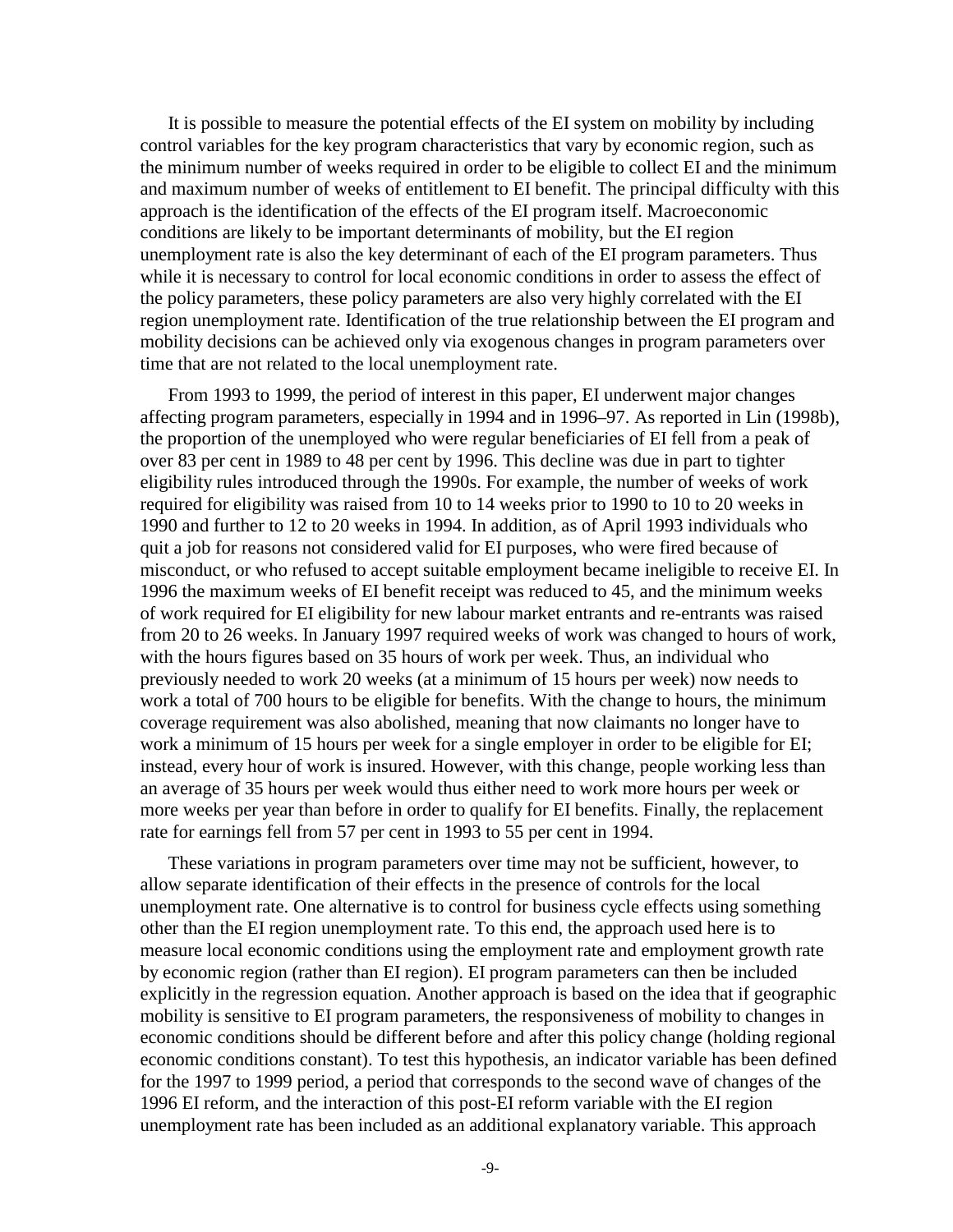has the advantage that it is less specific in controlling for channels through which the EI program might affect geographic mobility.<sup>12</sup> A variable that indicates whether the individual received social assistance is also included to capture families with very limited financial resources.

#### **LABOUR MARKET ATTACHMENT**

 $\overline{a}$ 

Labour market attachment is likely to be an important determinant of mobility for many reasons. For instance, full-time work over the whole year may indicate longer job seniority and better job security, both of which may increase the fixed costs of moving. In contrast, stable jobs imply, *ceteris paribus*, greater financial resources and greater capacity to afford monetary moving costs. Stable employment may also send positive signals to prospective employers, increasing the probability of successful job search in other areas. Of direct relevance to the links between EI and mobility is the fact that the number of weeks worked the previous year determines an individual's subsequent EI eligibility and entitlement in the eventuality of a job loss.

This empirical model includes explicit control variables for labour market attachment that are based on weeks worked during the year prior to the period of a potential move. Four degrees of attachment to the labour market are defined: individuals are considered to exhibit a strong attachment if they worked 50 or more weeks during the year, a moderate attachment if they worked between 20 and 49 weeks, a weak attachment if they worked between 1 and 19 weeks, and no attachment if they did not work during the year. $^{13}$ 

Including variables that capture the degree of labour market attachment raises an important econometric issue. A person's attachment to the labour force — or more precisely his or her decision about whether to work and for how many hours or weeks — is likely to be endogenous in an equation explaining geographic mobility. People who are more likely to be unemployed because of unobservable attitudes to work may also be less likely to move regions in order to gain employment. Alternatively, endogeneity could lead to negative bias if a person with weak labour market attachment may also have weak ties to his or her local area, and so may be more likely to move anyway. In order to identify the true effects of labour market attachment on mobility, it is necessary to use the method of instrumental variables, which consists of finding an explanatory variable that is correlated with a person's labour market attachment but uncorrelated with his or her propensity to move. Because there are no suitable variables in the Survey of Labour and Income Dynamics (SLID) dataset that satisfy those requirements, subsets of individuals defined by their degree of labour market attachment are identified, and the model for each subset of the full sample is re-estimated. This approach has the advantage of allowing the relationship between the other explanatory variables — in particular the economic and EI program variables — and geographic mobility to vary by labour force status.

<sup>&</sup>lt;sup>12</sup>Unfortunately, given the sample window available in the dataset used, there is an insufficient sample size to allow for the relationship between macroeconomic conditions and mobility to vary between 1993 and 1994 in a

 $^{13}$ Day and Winer (2001) adopt a similar set of definitions for an individual's degree of labour market attachment. For this paper, alternative definitions of labour market attachment were experimented with that were based on (1) weeks in the labour force — that is, weeks either working or looking for work — and (2) hours worked during the year. The main results were qualitatively unchanged.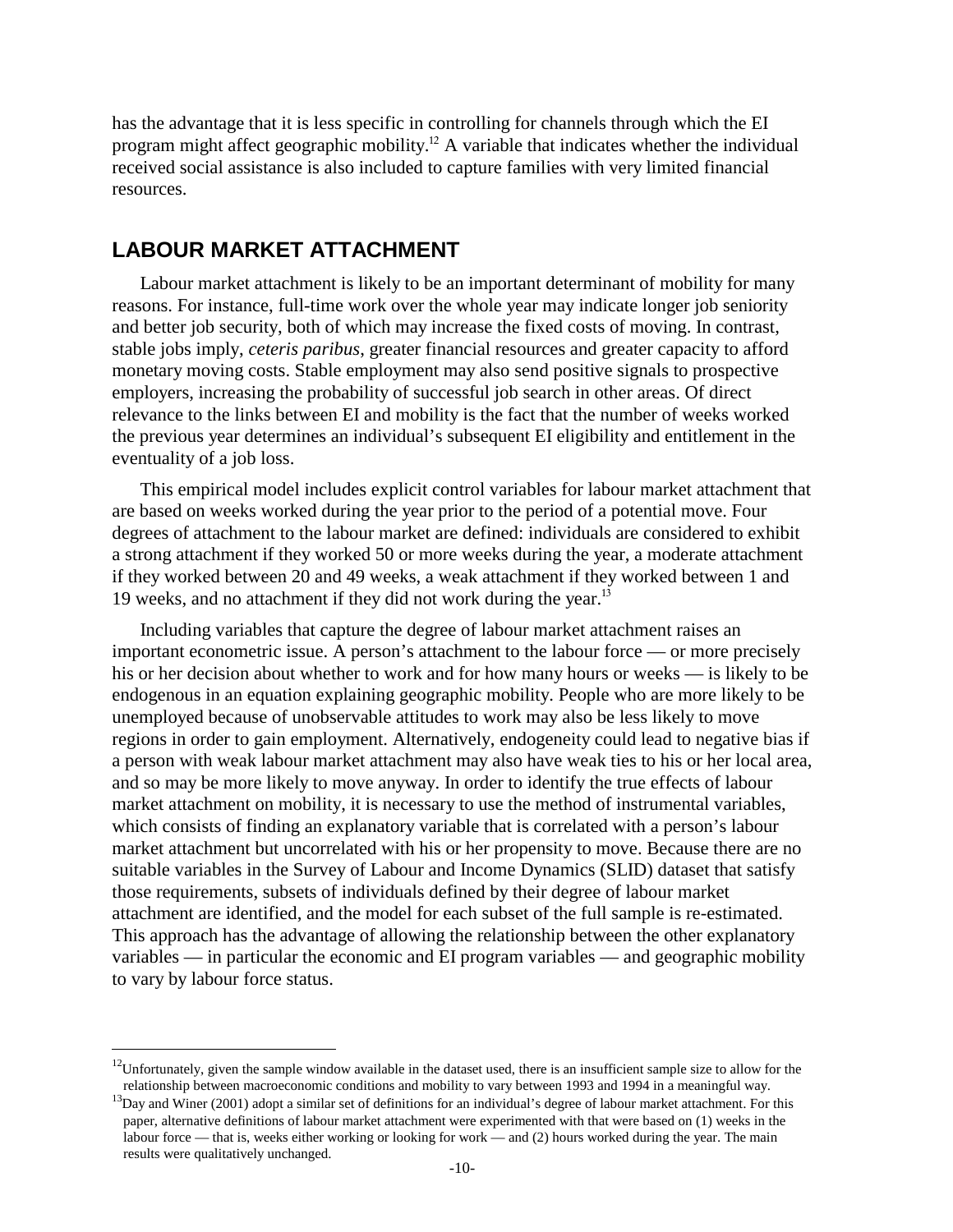### **UNOBSERVABLE FACTORS**

 $\overline{a}$ 

Many of the factors that affect mobility decisions are unobservable to the researcher or unavailable in the data: for example, local amenities and services, non-pecuniary job characteristics, the extent of any credit constraints, and expectations about future employment and earnings opportunities are not easily observable. It is important to include personal and demographic characteristics that are likely to be correlated with the unobservable factors and will therefore reflect the influence of these factors in the regression analysis. To this end, a standard set of human capital indicators is included to capture characteristics of individuals that also affect the returns to skills in different regions that might not be reflected in the predicted wage measures. These variables include educational attainment, labour market experience, usual occupation, as well as interactions of the occupation variables with controls for local economic conditions.<sup>14</sup> This empirical model includes variables related to the year as well as economic region indicator variables to capture the effect of systematic differences across regions that might affect mobility (e.g. differences in climate, amenities, or industrial structure).

 $14$ Including a range of demographic and personal characteristics is typical in economic analyses of geographic mobility (see Osberg, Gordon, & Lin, 1994; Lin, 1995, 1998a; and Finnie, 2000).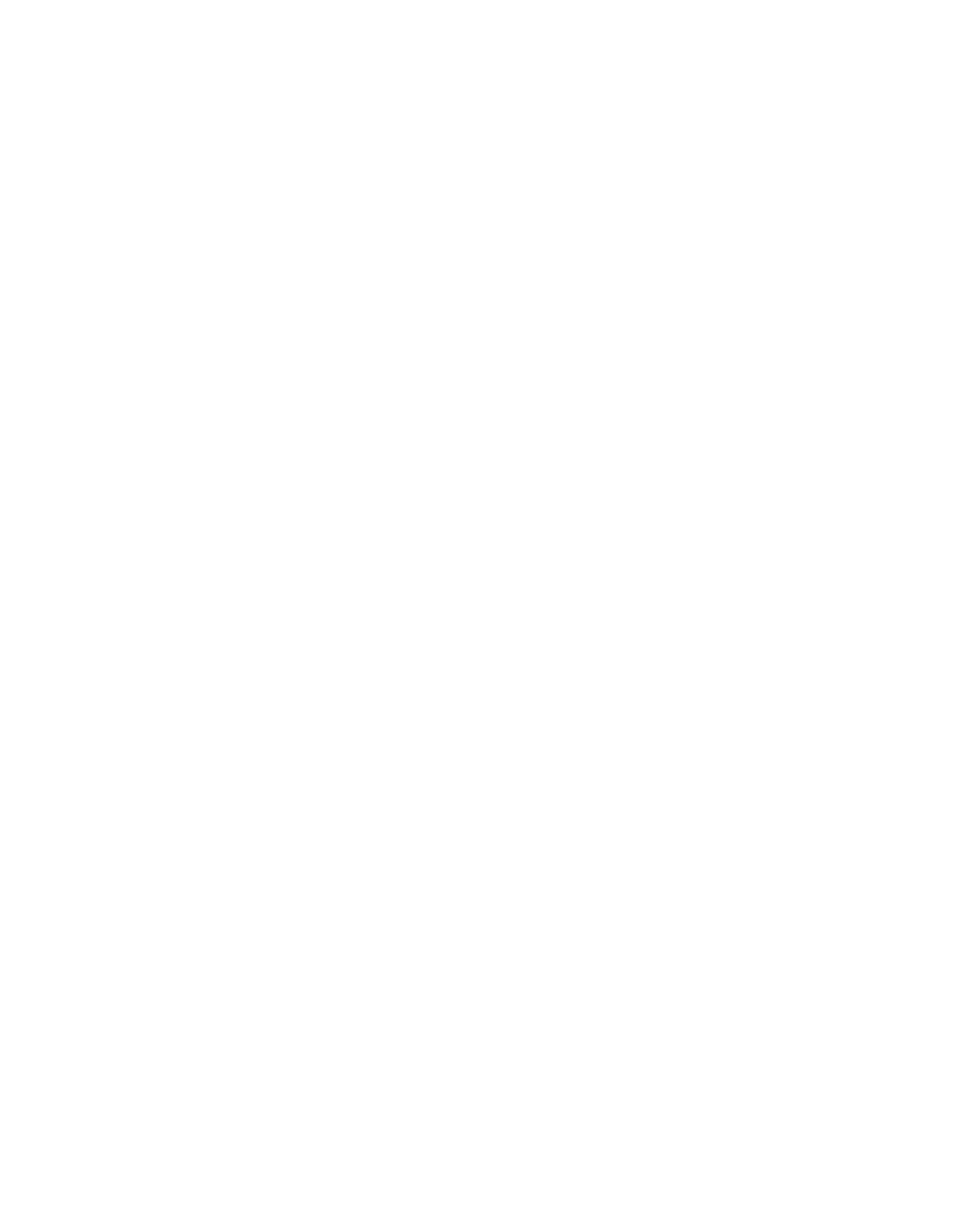### **Data Sources and Definitions**

The sample for this analysis is drawn from two distinct panels of the Survey of Labour Income Dynamics (SLID), covering seven years of data. The first panel surveys a particular sample of adults each year over the period 1993 to 1998, while the second panel surveys another sample of adults each year over the period 1996 to 1999. The panel nature of the dataset is used to define mobility as a change in region of residence between period *t* and period *t+1*, where explanatory variables relating to labour market attachment, receipt of Employment Insurance (EI) benefits, and other explanatory variables are based on recorded data for the time between period *t-1* and period *t*. In the discussion that follows, the period between *t* and *t+1* is referred to as the *observation year* — that is, the period in which migration may be observed. The year prior to the period of a potential move is referred to as the *reference year*. As in previous studies of labour mobility that use microdata, the focus here is on the determinants of an individual's decision to leave his or her current region of residence. Thus, the dependent variable is specified to be a binary indicator variable  $Y_{it}$  that takes the value 1 if individual *i* moves regions in period *t* and zero otherwise, and the determinants of mobility are estimated using a probit framework. The primary reason for restricting the analysis to the decision about whether to move, but not the decision about where to move, is that since the incidence of geographic mobility is quite low, even pooling across multiple panels of the SLID does not yield sufficient sample size to conduct an analysis of the choice of location.

However, two alternative definitions of what constitutes a move are considered. First, for consistency with previous research, the determinants of interprovincial mobility are analyzed so that the dependent variable takes the value 1 if the individual changed provinces in the observation year, and zero otherwise. Second, mobility is defined as movement between "economic regions" — agglomerations of Census divisions as defined by Statistics Canada — that correspond broadly to the notion of a local labour market.<sup>15</sup> This is considerably broader than the definition of regional mobility based on interprovincial movements and is an important extension to existing work.

Two sets of variables are added to the SLID data. The first set includes measures of economic conditions such as employment growth rates at the level of the economic region. These are compiled from data published by Statistics Canada. The second set is the EI program parameters, which are constructed using Human Resources Development Canada unemployment rate data at the level of the EI region (similar to Statistics Canada's economic regions, but with minor differences) together with historical data on the EI program structure.<sup>16</sup> To focus attention on the mobility decisions of individuals who are most likely to respond to economic factors, the sample is restricted to people who were aged between 21 and 59 and not self-identified as full-time students in the reference year. These restrictions

<sup>&</sup>lt;sup>15</sup>There are 15 economic regions in Atlantic Canada, 17 in Quebec, 11 in Ontario, 20 in the Prairies, and 8 in BC. This demarcation is adopted because it corresponds roughly to the notion of a local labour market.<br><sup>16</sup>Unemployment rates for each EI region covering the 1996 to 1998 period are taken from Human Resources Development

Canada's National Employment Insurance Web site (http://www14.hrdc-drhc.gc.ca/ei-ae/uratesei.htm). Unemployment rates for the 1993 to 1995 period are based on data from Lin (1998b) and data provided by HRDC.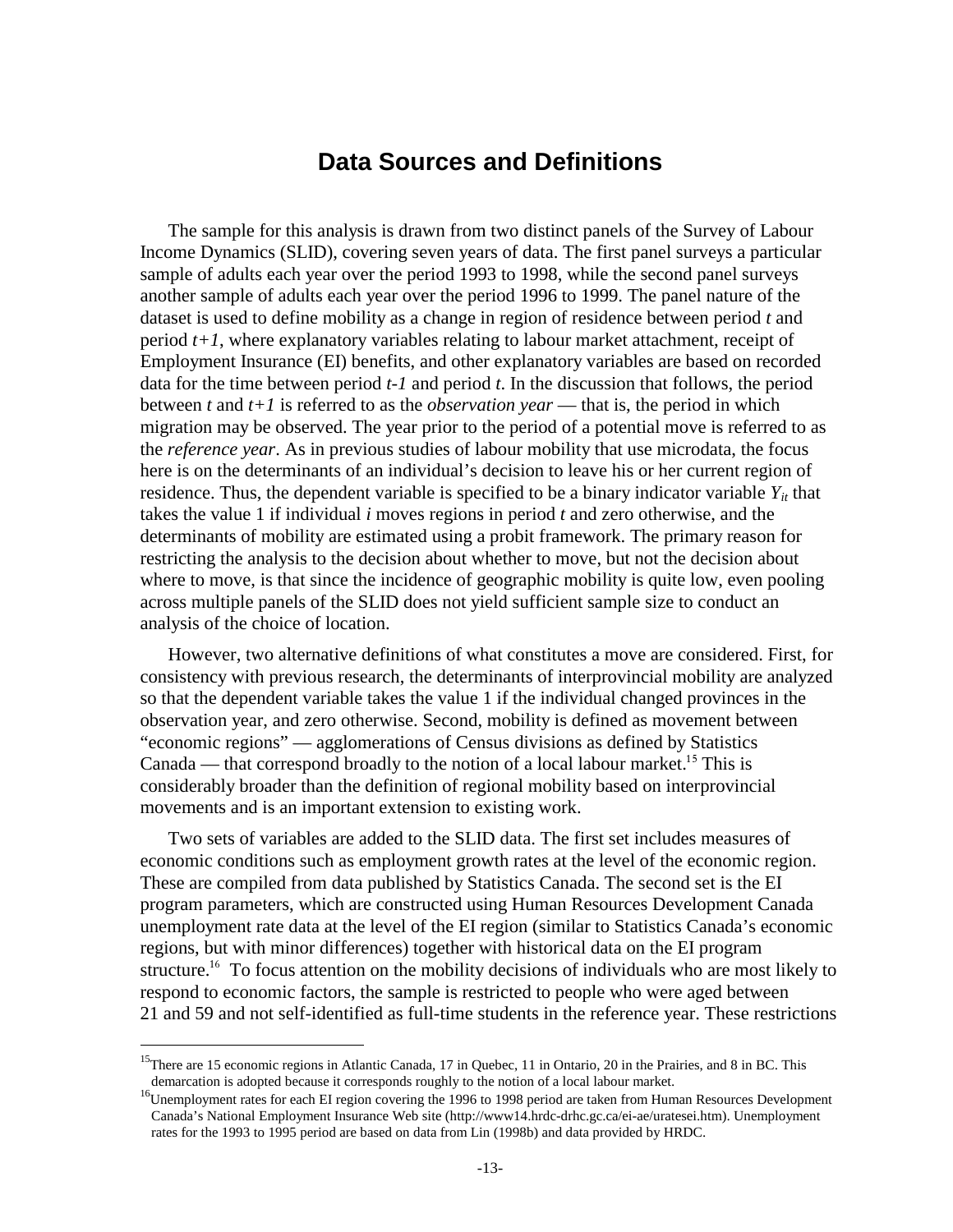exclude teenagers who were unlikely to be the primary decision-makers, students who might have made location decisions based on characteristics of the educational system, as well as retired Canadians. Related to this, the sample is further restricted to include only those individuals who identified themselves as household heads. For families, the decision to move is likely to be a joint decision that involves weighing up the costs and benefits to all family members, including expected labour market outcomes for everyone in the family of working age. Since formal modelling of the net gains from migration that might accrue to the entire family is beyond the scope of this paper, the focus here is on the household head as the primary decision-maker for whom the economic consequences of a move are most relevant, while variables that reflect marital status and presence of children are included as potentially important determinants of an individual's decision to migrate.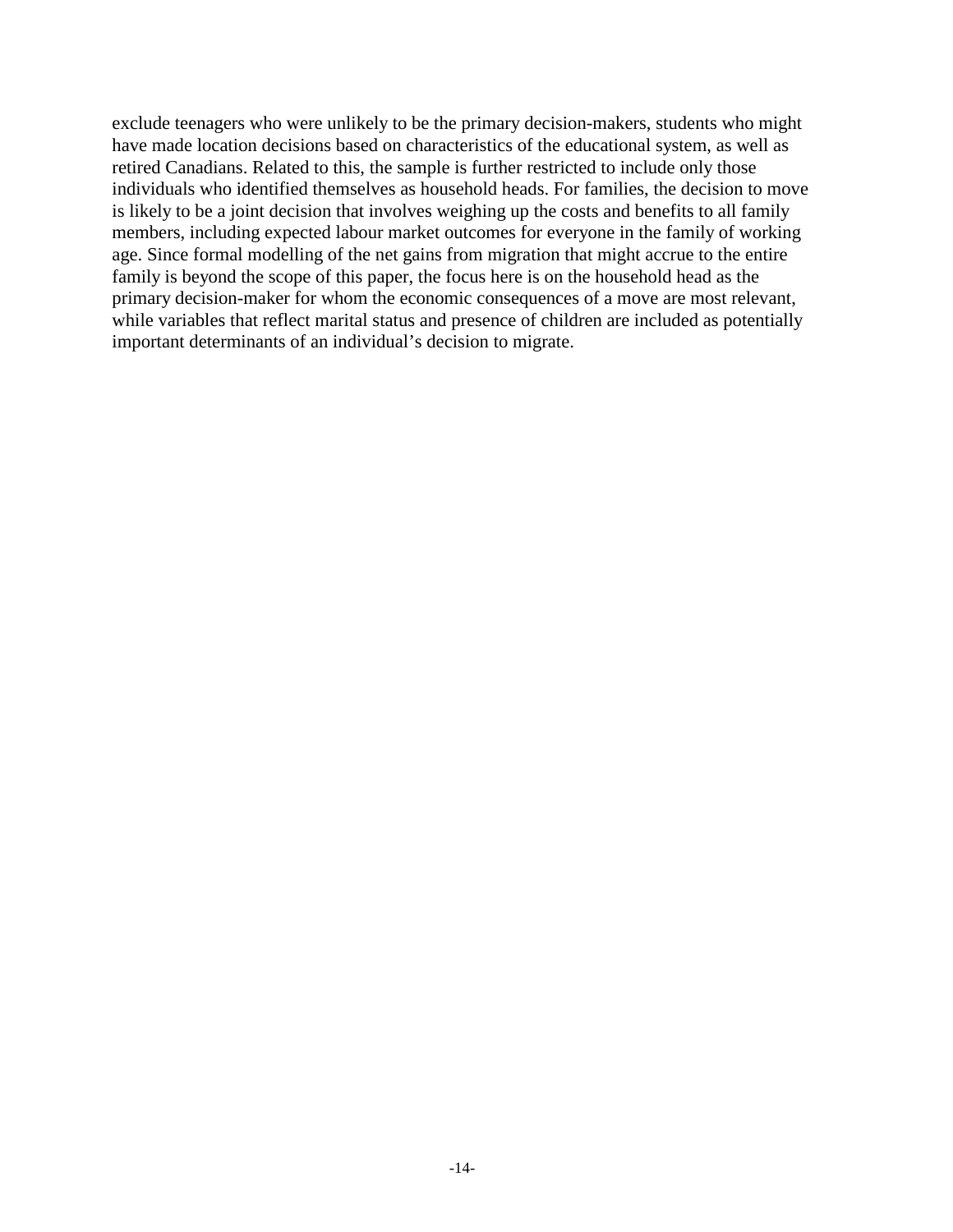## **Preliminary Analysis**

Descriptive statistics based on the main variables are reported in Table 2. Since the focus of the econometric analysis is on the migration decision of household heads, it is not surprising that more than three quarters of the sample (approximately 78 per cent) had a strong attachment to the labour market, meaning that they worked at least 50 weeks during the reference year.<sup>17</sup> The next two largest categories are those household heads with no labour market attachment and those with moderate labour market attachment, meaning that they were employed between 20 and 49 weeks during the year. Only 2.5 per cent of the sample had weak labour market attachment, that is they were employed for 1 to 19 weeks during the year.

|                                                        |                     | <b>Household Heads With</b>           |                                                                                                                          |                              |                                       |  |  |  |  |
|--------------------------------------------------------|---------------------|---------------------------------------|--------------------------------------------------------------------------------------------------------------------------|------------------------------|---------------------------------------|--|--|--|--|
|                                                        | All<br><b>Heads</b> | <b>Strong</b><br><b>Labour Market</b> | <b>Moderate</b><br>Household Attachment to the Attachment to the Attachment to the to the Labour<br><b>Labour Market</b> | Weak<br><b>Labour Market</b> | <b>No Attachment</b><br><b>Market</b> |  |  |  |  |
| All (%)                                                | 100                 | 77.9                                  | 9.5                                                                                                                      | 2.5                          | 10.1                                  |  |  |  |  |
| Migration (%)<br>Move to a different                   |                     |                                       |                                                                                                                          |                              |                                       |  |  |  |  |
| economic region                                        | 2.7                 | 2.4                                   | 4.3                                                                                                                      | 5.2                          | 2.4                                   |  |  |  |  |
| Intraprovincial only                                   | 2.0                 | 1.7                                   | 3.0                                                                                                                      | 4.0                          | 1.9                                   |  |  |  |  |
| Interprovincial only                                   | 0.7                 | 0.7                                   | 1.3                                                                                                                      | 1.2                          | 0.5                                   |  |  |  |  |
| <b>Expected wage gain from</b><br>moving (\$ per hour) | 1.47                | 1.42                                  | 1.50                                                                                                                     | 1.55                         | 1.86                                  |  |  |  |  |
| Receipt of transfers (%)                               |                     |                                       |                                                                                                                          |                              |                                       |  |  |  |  |
| EI benefits                                            | 14.6                | 8.5                                   | 62.9                                                                                                                     | 50.5                         | 8.0                                   |  |  |  |  |
| Social assistance benefits                             | 9.6                 | 2.4                                   | 14.7                                                                                                                     | 34.1                         | 54.8                                  |  |  |  |  |
| Gender (%)                                             |                     |                                       |                                                                                                                          |                              |                                       |  |  |  |  |
| Female                                                 | 33.8                | 31.8                                  | 29.3                                                                                                                     | 39.0                         | 52.4                                  |  |  |  |  |
| Male                                                   | 66.2                | 68.2                                  | 70.7                                                                                                                     | 61.0                         | 47.6                                  |  |  |  |  |
| Language (%)                                           |                     |                                       |                                                                                                                          |                              |                                       |  |  |  |  |
| English                                                | 61.2                | 62.6                                  | 58.6                                                                                                                     | 55.0                         | 54.5                                  |  |  |  |  |
| French                                                 | 25.7                | 24.3                                  | 29.6                                                                                                                     | 30.6                         | 31.4                                  |  |  |  |  |
| Other                                                  | 13.1                | 13.1                                  | 11.8                                                                                                                     | 14.4                         | 14.1                                  |  |  |  |  |
| Marital status (%)                                     |                     |                                       |                                                                                                                          |                              |                                       |  |  |  |  |
| Married                                                | 62.6                | 67.2                                  | 56.3                                                                                                                     | 45.8                         | 36.7                                  |  |  |  |  |
| Sole parent                                            | 8.8                 | 7.0                                   | 9.1                                                                                                                      | 16.4                         | 21.3                                  |  |  |  |  |
| Other                                                  | 28.6                | 25.8                                  | 34.6                                                                                                                     | 37.8                         | 42.0                                  |  |  |  |  |
| Number of children                                     | 1.00                | 1.05                                  | 0.90                                                                                                                     | 0.83                         | 0.81                                  |  |  |  |  |
| Age (# years)                                          | 40.3                | 40.1                                  | 38.2                                                                                                                     | 39.2                         | 43.7                                  |  |  |  |  |
| <b>Work experience</b>                                 |                     |                                       |                                                                                                                          |                              |                                       |  |  |  |  |
| (# years)                                              | 17.1                | 17.8                                  | 15.5                                                                                                                     | 14.4                         | 14.0                                  |  |  |  |  |
|                                                        |                     |                                       |                                                                                                                          |                              | (continued)                           |  |  |  |  |

#### **Table 2: Summary Statistics for Estimating Samples by Selected Characteristics, 1994–1999**

 $17$ It should be noted however, that strong labour market attachment does not necessarily equate to full-time employment, since an individual may hold a regular but part-time job.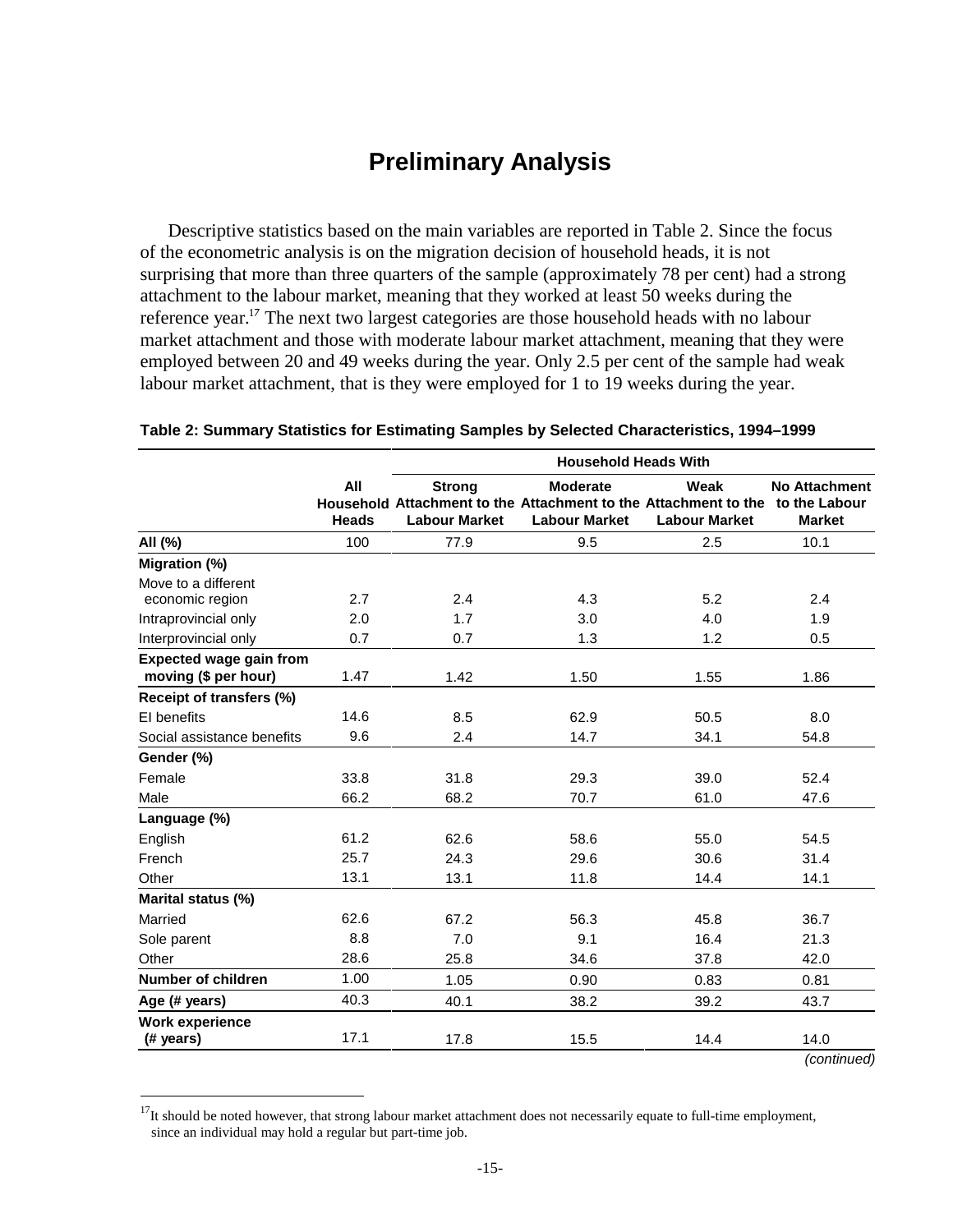|                                      |                                  | <b>Household Heads With</b>                                |                                                              |                                                                    |                             |  |  |  |  |
|--------------------------------------|----------------------------------|------------------------------------------------------------|--------------------------------------------------------------|--------------------------------------------------------------------|-----------------------------|--|--|--|--|
|                                      | All<br>Household<br><b>Heads</b> | <b>Strong Attachment</b><br>to the Labour<br><b>Market</b> | <b>Moderate</b><br>Attachment to the<br><b>Labour Market</b> | Weak Attachment No Attachment to<br>to the Labour<br><b>Market</b> | the Labour<br><b>Market</b> |  |  |  |  |
| <b>Educational</b><br>attainment (%) |                                  |                                                            |                                                              |                                                                    |                             |  |  |  |  |
| Less than high school                | 18.1                             | 14.2                                                       | 24.6                                                         | 29.4                                                               | 39.1                        |  |  |  |  |
| High school graduate                 | 16.5                             | 17.0                                                       | 15.9                                                         | 14.3                                                               | 12.8                        |  |  |  |  |
| Some post-secondary                  | 45.4                             | 47.1                                                       | 46.0                                                         | 45.0                                                               | 32.2                        |  |  |  |  |
| Undergraduate degree                 | 13.6                             | 15.6                                                       | 9.2                                                          | 5.6                                                                | 4.3                         |  |  |  |  |
| Graduate degree                      | 2.8                              | 3.3                                                        | 1.1                                                          | 1.6                                                                | 1.4                         |  |  |  |  |
| Missing                              | 3.6                              | 2.8                                                        | 3.2                                                          | 4.1                                                                | 10.2                        |  |  |  |  |
| Province (%)                         |                                  |                                                            |                                                              |                                                                    |                             |  |  |  |  |
| Newfoundland                         | 2.0                              | 1.5                                                        | 3.6                                                          | 5.8                                                                | 3.2                         |  |  |  |  |
| <b>Prince Edward Island</b>          | 0.5                              | 0.4                                                        | 0.7                                                          | 1.1                                                                | 0.3                         |  |  |  |  |
| Nova Scotia                          | 3.0                              | 2.8                                                        | 3.7                                                          | 3.8                                                                | 3.7                         |  |  |  |  |
| New Brunswick                        | 2.6                              | 2.3                                                        | 3.8                                                          | 4.8                                                                | 2.8                         |  |  |  |  |
| Quebec                               | 26.5                             | 24.7                                                       | 30.0                                                         | 30.5                                                               | 36.4                        |  |  |  |  |
| Ontario                              | 35.5                             | 37.0                                                       | 27.8                                                         | 27.8                                                               | 32.9                        |  |  |  |  |
| Manitoba                             | 3.7                              | 3.9                                                        | 3.3                                                          | 3.2                                                                | 3.1                         |  |  |  |  |
| Saskatchewan                         | 3.2                              | 3.4                                                        | 3.2                                                          | 2.9                                                                | 2.2                         |  |  |  |  |
| Alberta                              | 9.7                              | 10.3                                                       | 9.6                                                          | 8.7                                                                | 5.7                         |  |  |  |  |
| <b>British Columbia</b>              | 13.3                             | 13.7                                                       | 14.3                                                         | 11.4                                                               | 9.7                         |  |  |  |  |
| Occupation (%)                       |                                  |                                                            |                                                              |                                                                    |                             |  |  |  |  |
| Managerial and<br>professional       | 9.0                              | 11.1                                                       | 3.2                                                          | 2.9                                                                | n/a                         |  |  |  |  |
| Business, finance, and               |                                  |                                                            |                                                              |                                                                    | n/a                         |  |  |  |  |
| administrative                       | 12.0                             | 14.6                                                       | 5.0                                                          | 5.6                                                                |                             |  |  |  |  |
| Natural and applied<br>sciences      | 5.0                              | 6.0                                                        | 2.4                                                          | 1.4                                                                | n/a                         |  |  |  |  |
| Health                               | 3.9                              | 4.8                                                        | 1.0                                                          | 1.2                                                                | n/a                         |  |  |  |  |
| Social sciences                      | 5.6                              | 6.8                                                        | 2.9                                                          | 1.3                                                                | n/a                         |  |  |  |  |
| Art, culture, and                    |                                  |                                                            |                                                              |                                                                    | n/a                         |  |  |  |  |
| recreation                           | 1.6                              | 2.0                                                        | 0.6                                                          | 0.5                                                                |                             |  |  |  |  |
| Sales and services                   | 12.4                             | 14.8                                                       | 7.9                                                          | 8.0                                                                | n/a                         |  |  |  |  |
| Trades and transport                 | 13.0                             | 15.1                                                       | 10.7                                                         | 6.2                                                                | n/a                         |  |  |  |  |
| Primary industries                   | 2.6                              | 3.0                                                        | 2.4                                                          | 1.1                                                                | n/a                         |  |  |  |  |
| Processing industries                | 6.7                              | 7.9                                                        | 5.0                                                          | 3.1                                                                | n/a                         |  |  |  |  |
| Missing                              | 28.2                             | 13.9                                                       | 58.9                                                         | 68.7                                                               | n/a                         |  |  |  |  |
| Urban/Rural (%)                      |                                  |                                                            |                                                              |                                                                    |                             |  |  |  |  |
| Rural                                | 16.9                             | 16.1                                                       | 22.6                                                         | 22.8                                                               | 15.6                        |  |  |  |  |
| Urban                                | 83.1                             | 83.9                                                       | 77.4                                                         | 77.2                                                               | 84.4                        |  |  |  |  |

**Table 2: Summary Statistics for Estimating Samples by Selected Characteristics, 1994–1999 (Cont'd)** 

**Note:** "Household heads with strong attachment to the labour market" refers to individuals who worked at least 50 weeks during the reference year. "Household heads with moderate with strong attachment to the labour market" refers to individuals who worked 20 to 49 weeks during the year. "Household heads with weak with strong attachment to the labour market" refers to individuals who worked 1 to 19 weeks during the year. "Household heads with no with strong attachment to the labour market" refers to individuals who did not work at all during the year.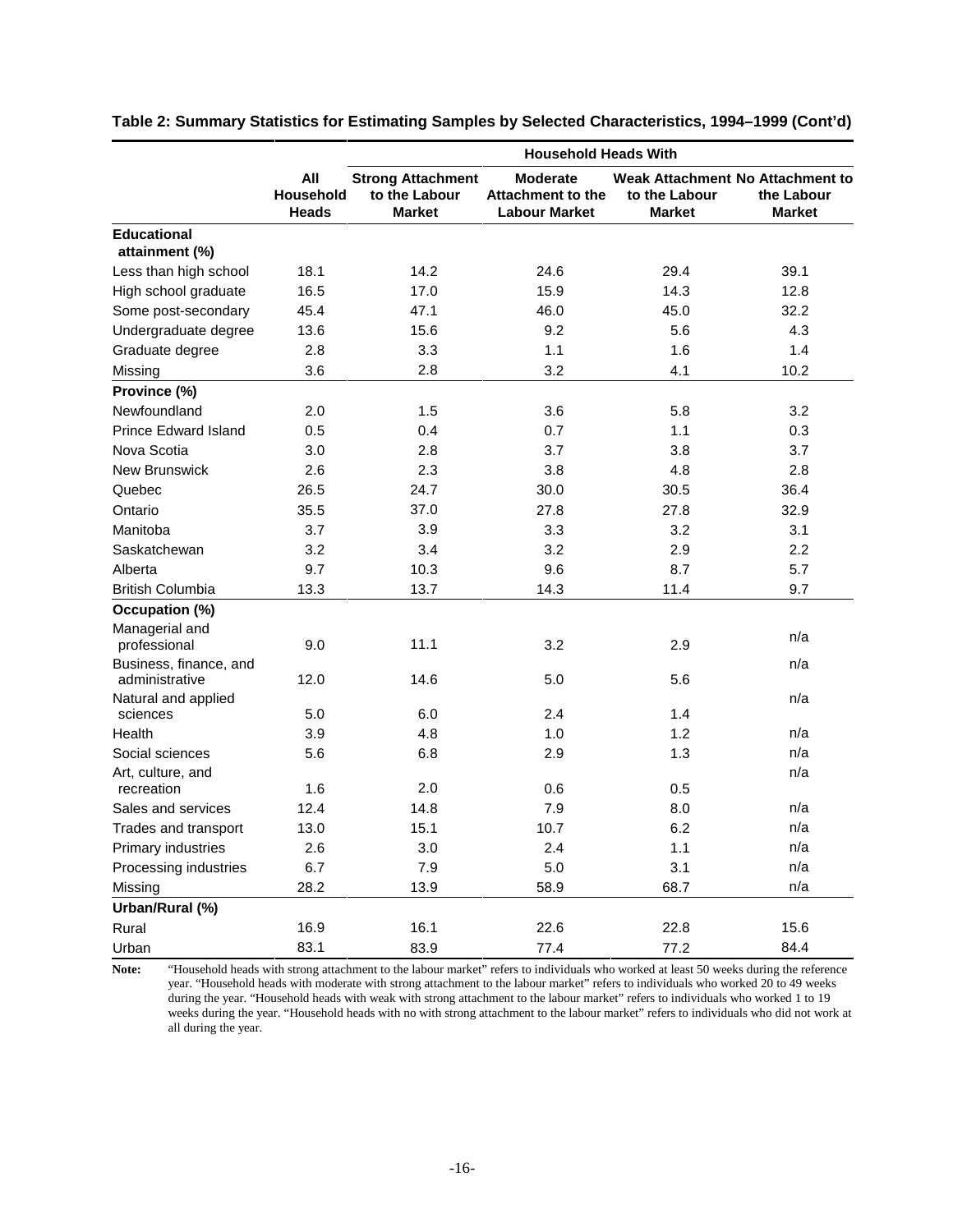The sample statistics shown at the top of Table 2 indicate that movement between economic regions is a relatively rare phenomenon. On average, only 2.7 per cent of household heads moved economic regions in any 12-month period. Further, most mobility appears to be between economic regions within a particular province rather than between provinces: intraprovincial mobility is approximately 2.5 times more likely than interprovincial mobility. This also suggests that studies that focus only on interprovincial migration leave an important component of geographic mobility unexamined. The incidence of migration also varies according to the degree of labour market attachment. Individuals with moderate and weak attachment to the labour market are substantially more likely to migrate, although those with no labour market attachment are about as likely to migrate as those with a strong labour market attachment.

Unsurprisingly, there is a clear pattern between Employment Insurance (EI) and social assistance (SA) receipt and labour market attachment. Those with strong labour market attachment were very unlikely to receive SA or unemployment benefits in the year prior the observation year. A majority of individuals with moderate labour market attachment received unemployment benefits, but very few received SA benefits. These individuals have generally worked sufficient weeks to qualify for EI benefits to get through any period of unemployment. The converse is true for those with weak labour market attachment. A lower proportion of these individuals received EI as compared with those with moderate labour market attachment. However, these individuals were two and a half times more likely to have received SA benefits. Many of these individuals had not worked enough to qualify for EI, and those who did qualify for EI could only qualify for a relatively short period of time, and therefore had to rely on SA.

Since the sample used in this analysis is restricted to heads of households, males comprise a disproportionate fraction (two thirds) of the sample, compared with the proportion of men in the entire Survey of Labour and Income Dynamics (SLID) database, where they constitute about half of the sample.<sup>18</sup> There is an interesting geographic pattern of labour market attachment, indicating a sharp "east-west" divide, with individuals from Quebec and Atlantic Canada tending to be under-represented in the "strong" labour market attachment category and over-represented in the "moderate," "weak," and "no" labour market attachment categories when compared with the provincial distribution of all household heads. The converse is observed in Ontario and the Western provinces, with each of these being overrepresented in the "strong labour market attachment" category and under-represented in the other categories. There is also a strong correlation between educational attainment and labour market attachment, with those individuals having higher levels of educational attainment also tending to have stronger labour market attachment.

Examining the remaining demographic variables yields a few other noteworthy observations. The sample includes approximately 61 per cent of individuals who identified their mother tongue to be English, with 26 per cent and 13 per cent who identified French and other languages, respectively. Individuals with strong labour market attachment were more likely to be English-speaking and less likely to be French-speaking, more likely to be married, and less likely to be a lone parent than any other category. They also tended to be more likely to have children and, not surprisingly, they tended to have more employment

<sup>&</sup>lt;sup>18</sup>Note that since the data used here contain two panels, 1993–1998 and 1996–1999, there are approximately twice as many observations in 1997 and 1998 as in the other years of the sample.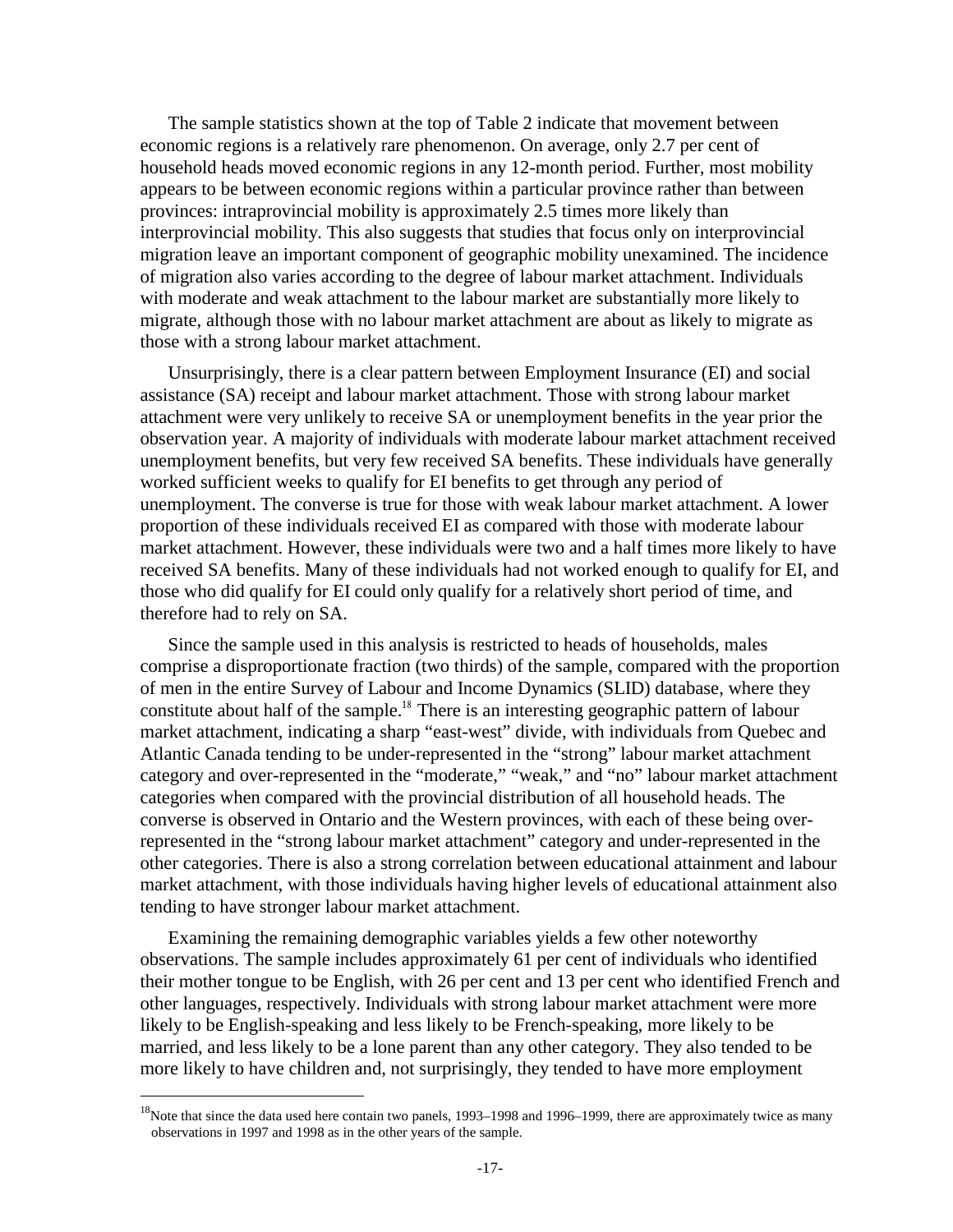experience than individuals in the weaker labour market attachment categories. Finally, those with the strongest attachment were generally older than individuals with less attachment, although individuals who were not attached to the labour market have the highest average age among the four categories.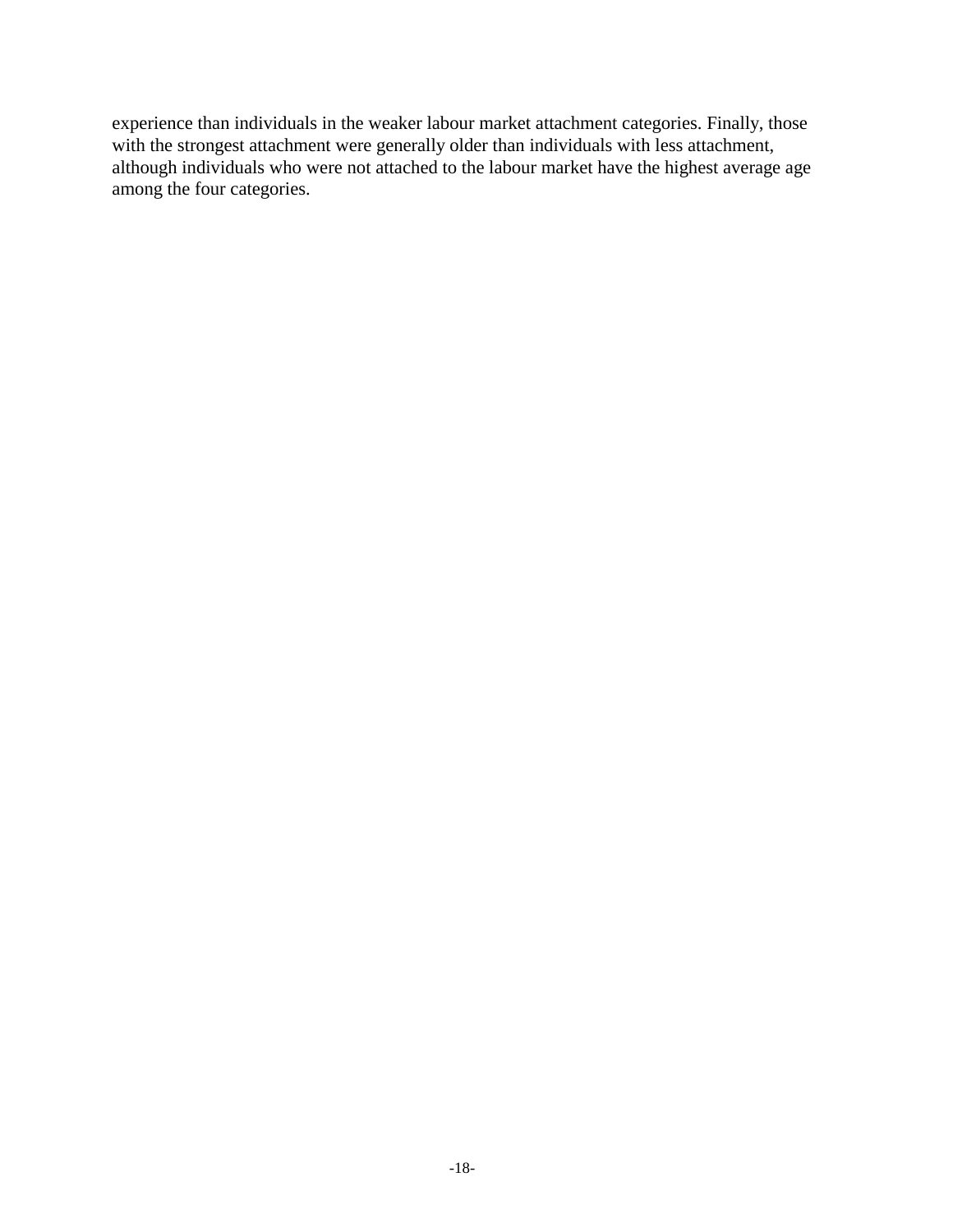### **The Determinants of Geographic Mobility**

Results of the probit estimations of the pooled sample with controls for labour market attachment are presented in Table  $3.^{19}$ . The figures reported in this table are not the estimated regression coefficients but rather the marginal effects. For continuous variables such as age, number of children, or years of experience the reported marginal effect gives the percentage point change in the probability of moving to a different economic region that arises from a one-unit change in the explanatory variable. For discrete variables such as language spoken, or whether or not the individual has a university degree, the marginal effect gives the percentage point change in the probability of moving that arises from the explanatory variable taking a value of one instead of zero.

Since the marginal effects are functions of all of the estimated coefficients and explanatory variables, it is necessary to assign a value to each explanatory variable in order to compute them. The conventional approach used in the literature is adopted and marginal effects for a hypothetical individual with "average" characteristics are computed. That is, the marginal effect is computed assuming that all other variables are evaluated at the sample means (for continuous variables such as age and experience) and sample proportions (for indicator variables such as gender, marital status, and education) reported in Table 2. One conceptual difficulty with this approach is that a hypothetical person with "average" characteristics might not exist. Furthermore, in the presence of multiple mutually exclusive controls for a particular personal or demographic characteristic, it makes no sense intuitively to measure the marginal effect on mobility of a university degree (for example) when the default state is a weighted average of the other education categories. Similarly, the marginal effect on mobility of having a child at home is computed for a person with some probability of being neither married nor a sole parent. However, it turns out that the marginal effects reported in Table 3 (as well as in later tables) are qualitatively similar to those computed using alternative sets of characteristics, and so for ease of presentation the convention for reporting marginal effects that is typically adopted in the literature is retained.

There are two sets of results reported in Table  $3.^{20}$  The first set attempts to capture the impact of Employment Insurance (EI) on mobility decisions directly by including a measure of EI benefit generosity, computed as the sum of the specified minimum weeks and maximum weeks of EI benefit receipt available to a qualified individual in his or her current

<sup>&</sup>lt;sup>19</sup>Given that the Survey of Labour and Income Dynamics (SLID) is a panel dataset, the same individuals will appear in the dataset each year. Because each observation is no longer independent of all other observations, standard econometric methods used for cross-sectional data may not be appropriate. Tests were performed to determine the sensitivity of the main results to the inclusion of controls for unobserved individual-specific effects that account for the panel structure of the dataset, but no significant differences were observed. Moreover, these results are robust to different assumptions about

the underlying stochastic process, including the assumption of an extreme value distribution. <sup>20</sup>In each specification, there are a large number of "economic region" dichotomous variables, occupation dichotomous variables, and interactions between occupation indicators and local labour market conditions variables. These are important statistical controls in the estimations, but are not informative from a policy perspective and are presented in Table A.1. The wage equations and complete table of disaggregated estimations are available upon request.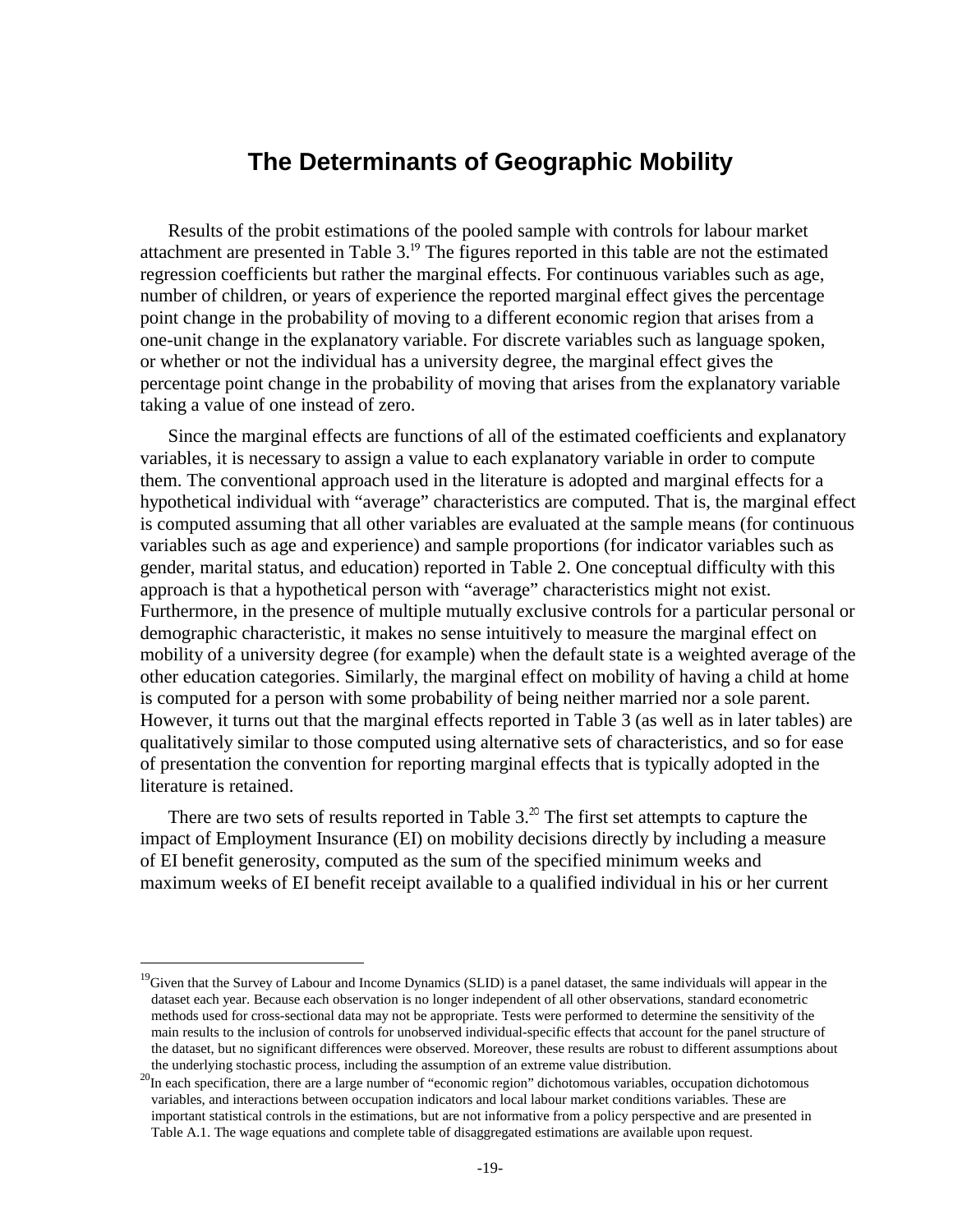EI region of residence.<sup>21</sup> The second set attempts to capture the effects of EI program parameters on mobility decisions by including the EI region unemployment rate and its interaction with an indicator variable for the 1997–99 period, the post-EI reform period. A close examination of the results suggests there is very little difference between the two specifications.

|                                                               | <b>Probit Model With El Benefit</b><br><b>Generosity Indicator</b> |             | <b>Probit Model With Post-1996</b><br><b>Reform Indicators</b> |             |  |
|---------------------------------------------------------------|--------------------------------------------------------------------|-------------|----------------------------------------------------------------|-------------|--|
|                                                               | <b>Marginal Effect</b>                                             | t-statistic | <b>Marginal Effect</b>                                         | t-statistic |  |
| Labour market attachment                                      |                                                                    |             |                                                                |             |  |
| Strong                                                        |                                                                    |             |                                                                |             |  |
| Moderate                                                      | $1.055***$                                                         | 5.37        | $1.053***$                                                     | 5.37        |  |
| Weak                                                          | $2.172***$                                                         | 5.99        | $2.175***$                                                     | 6.00        |  |
| No attachment                                                 | 0.185                                                              | 0.82        | 0.185                                                          | 0.82        |  |
| <b>Receipt of transfers</b>                                   |                                                                    |             |                                                                |             |  |
| EI benefits                                                   | $-0.006$                                                           | $-0.04$     | $-0.007$                                                       | $-0.05$     |  |
| Social assistance benefits                                    | $-0.284$                                                           | $-1.57$     | $-0.285$                                                       | $-1.58$     |  |
| <b>Expected wage gain from moving</b>                         | $0.391*$                                                           | 1.87        | $0.390*$                                                       | 1.86        |  |
| El program parameters                                         |                                                                    |             |                                                                |             |  |
| Region-specific EI benefit generosity indicator               | 0.001                                                              | 0.04        |                                                                |             |  |
| El region unemployment rate                                   |                                                                    |             | $-0.053$                                                       | $-0.75$     |  |
| El region unemployment rate and post-1996<br>reform indicator |                                                                    |             | 0.027                                                          | 0.96        |  |
| <b>Labour market conditions</b>                               |                                                                    |             |                                                                |             |  |
| Employment rate                                               | $-0.018$                                                           | $-0.36$     | $-0.039$                                                       | $-0.66$     |  |
| Employment growth rate                                        | $-0.302***$                                                        | $-3.18$     | $-0.308***$                                                    | $-3.24$     |  |
| Gender                                                        |                                                                    |             |                                                                |             |  |
| Female                                                        | $-0.339***$                                                        | $-3.12$     | $-0.338***$                                                    | $-3.11$     |  |
| Male                                                          |                                                                    |             |                                                                |             |  |
| <b>Marital status</b>                                         |                                                                    |             |                                                                |             |  |
| Married                                                       | $-0.682***$                                                        | $-5.35$     | $-0.680***$                                                    | $-5.33$     |  |
| Sole parent                                                   | $-0.220$                                                           | $-1.11$     | $-0.219$                                                       | $-1.10$     |  |
| Other                                                         |                                                                    |             |                                                                |             |  |
| Number of children                                            | $-0.229***$                                                        | $-4.04$     | $-0.229***$                                                    | $-4.04$     |  |
| Age                                                           | $-0.204***$                                                        | $-4.39$     | $-0.204***$                                                    | $-4.38$     |  |
| Age squared                                                   | $0.001**$                                                          | 2.15        | $0.001**$                                                      | 2.14        |  |
| <b>Work experience</b>                                        | $-0.023$                                                           | $-1.15$     | $-0.023$                                                       | $-1.15$     |  |
| Work experience squared                                       | 0.000                                                              | 0.12        | 0.000                                                          | 0.12        |  |

#### **Table 3: Impact of Labour Market Attachment, the EI Program, and Other Determinants on Geographic Mobility, 1994–1999**

*(continued)* 

 $21$ The calculations were also tried including both minimum weeks and maximum weeks in the same regression, as well as each term included on its own, but the results generally were poorly determined. This was also true of a variable for the minimum weeks of work necessary to qualify for EI. There is a very high degree of collinearity among these measures, with correlation coefficients in the order of 0.85 to 0.95.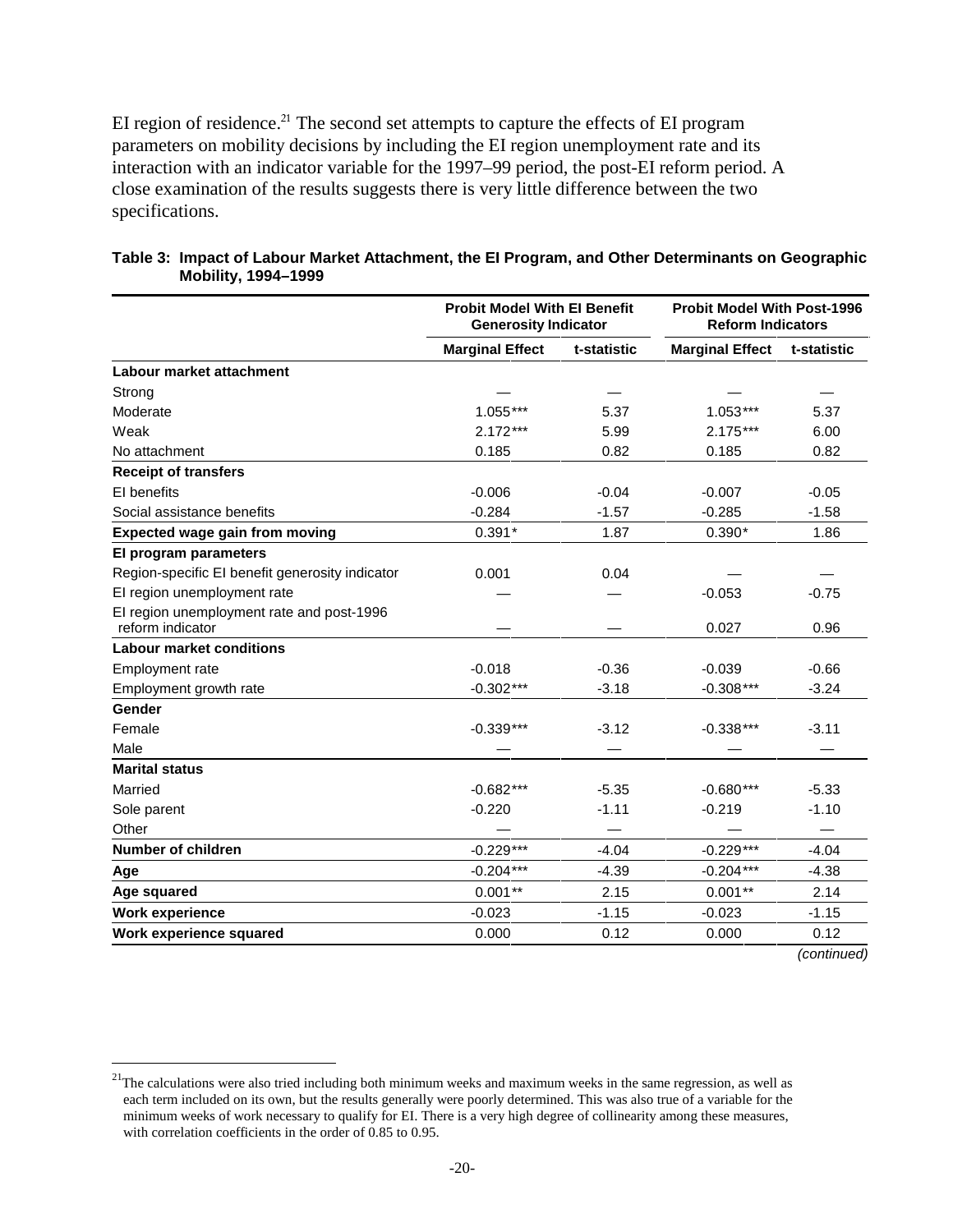|                               | <b>Probit Model With El Benefit</b><br><b>Generosity Indicator</b> |                        | <b>Probit Model With Post-1996</b><br><b>Reform Indicators</b> |             |  |  |  |
|-------------------------------|--------------------------------------------------------------------|------------------------|----------------------------------------------------------------|-------------|--|--|--|
|                               | <b>Marginal Effect</b>                                             | t-statistic            | <b>Marginal Effect</b>                                         | t-statistic |  |  |  |
| <b>Educational attainment</b> |                                                                    |                        |                                                                |             |  |  |  |
| Less than high school         | 0.045                                                              | 0.25                   | 0.044                                                          | 0.25        |  |  |  |
| High school graduate          |                                                                    |                        |                                                                |             |  |  |  |
| Some post-secondary           | $0.514***$                                                         | 3.59                   | $0.514***$                                                     | 3.59        |  |  |  |
| Undergraduate degree          | $1.243***$                                                         | 5.86                   |                                                                | 5.88        |  |  |  |
| Graduate degree               | $2.909***$                                                         | 6.88                   | $2.910***$                                                     | 6.88        |  |  |  |
| Language                      |                                                                    |                        |                                                                |             |  |  |  |
| French speaker                | $0.490*$                                                           | 1.81                   | $0.487*$                                                       | 1.80        |  |  |  |
| French speaker in Quebec      | $-0.899***$                                                        | $-2.98$                | $-0.892***$                                                    | $-2.96$     |  |  |  |
| English                       |                                                                    |                        |                                                                |             |  |  |  |
| Other than English or French  | $-0.876***$                                                        | $-0.875***$<br>$-5.73$ |                                                                | $-5.73$     |  |  |  |
| Sample size                   | 79,145                                                             |                        | 79,145                                                         |             |  |  |  |
| <b>Pseudo R squared</b>       | 0.083                                                              |                        | 0.083                                                          |             |  |  |  |
| Log likelihood                | $-8,957.2$                                                         | $-8,956.6$             |                                                                |             |  |  |  |

#### **Table 3: Impact of Labour Market Attachment, the EI Program, and Other Determinants on Geographic Mobility, 1994–1999 (Cont'd)**

**Note:** Household heads with "strong" labour market attachment refers to individuals who worked at least 50 weeks during the year. Household heads with "moderate" labour market attachment refers to individuals who worked 20 to 49 weeks during the year. Household heads with "weak" labour market attachment refers to individuals who worked 1 to 19 weeks during the year. Household heads with "no attachment" to the labour market refers to individuals who did not work at all during the year. Both model specifications include a full set of year, province, and occupation indicator variables. In addition, the occupation variables are interacted with both the local employment and local employment growth rate. One asterisk indicates statistical significance at the 10 per cent level, two asterisks at the 5 per cent level, and three asterisks at the 1 per cent level. The "pseudo R squared" statistics indicate that the models can explain approximately 8.3 per cent of the variability in the dependent variable.

As can be seen from Table 3, other things being equal, an employed person who had a moderate degree of attachment to the labour market (i.e. who worked between 20 and 49 weeks during the year prior to a potential move) was about 1.05 percentage points more likely to move to another economic region compared with a person who was employed over the whole year. Since for all household heads the incidence of mobility was in the order of three per cent, this is a substantial increase in the estimated probability of moving. Similarly, a person who had a weak attachment to the labour market (i.e. who worked between 1 and 19 weeks during the reference year) was even more likely to move regions, with the probability of moving estimated at about 2.18 percentage points higher than that of a person who was employed full year. This is intuitively reasonable, as people working fewer than 50 weeks a year (perhaps due to spells of unemployment or casual work) may need to move elsewhere in order to improve their labour market outcomes. In addition, fixed costs of moving associated with employment, such as non-portable pension schemes or job security arising from long tenure, may be lower for people working less than a full year. In contrast, people who did not work at all during the year were about as likely to move regions as those who worked 50 weeks or more.

This set of estimations shows that individuals are less likely to leave a region where economic conditions are improving, as measured by the region's employment growth rate. However, neither receipt of EI nor the degree of generosity of EI in the specific region where the individual resides seems to have any significant effect on mobility. The expected wage gain variable, measured as the difference between the highest predicted wage outside of the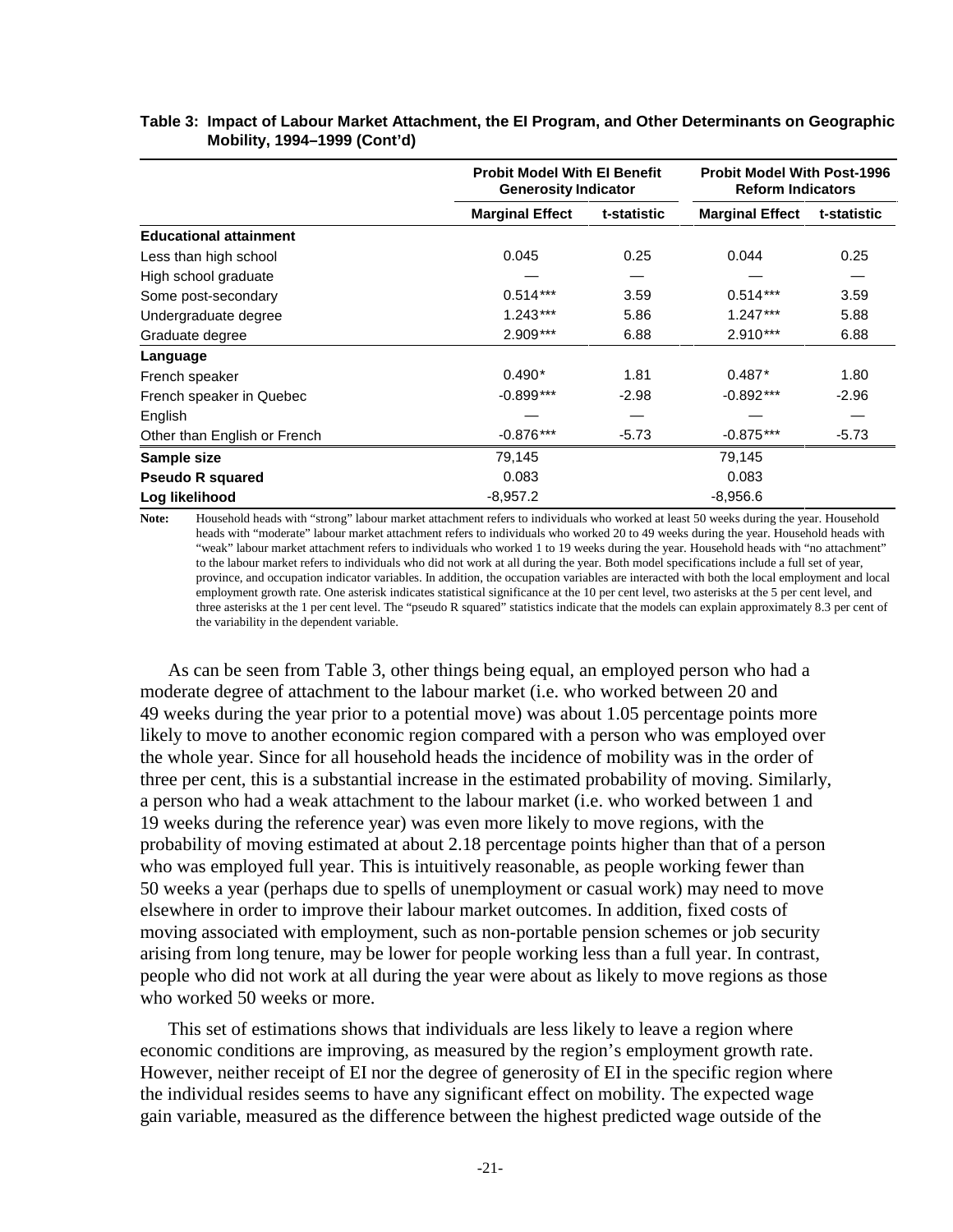individual's home region and the predicted wage in the home region is significant at the 10 per cent level, suggesting that those who stand to gain the most from migration are more likely to move. $22$ 

Many of the variables included to reflect moving costs are found to have significant impacts on geographic mobility, and these impacts are as expected: people who are married or have children living at home are less likely to move. As well, older individuals are less likely to move, though the magnitude of the negative effect diminishes with age. Language is also found to be a significant determinant of geographic mobility. Both French speakers resident in Quebec and people who speak a language other than French or English at home seem to be substantially less likely to move economic regions. With respect to measures of human capital, work experience does not seem to have a significant effect on mobility (distinct from the general effect of age), but the degree of educational attainment appears to have a very pronounced positive influence: the higher the levels of educational attainment, the higher the probability of inter-regional mobility. For instance, the estimate presented here shows that a person with a post-secondary graduate degree is approximately three percentage points more likely to move regions than someone with only high school education.

For brevity, Table 3 does not report the results for occupation, geographic location, and year dichotomous variables and the interactions between the occupation variable and the employment and employment growth rates because they are primarily included to account for unobserved determinants of mobility that might otherwise be captured by the other variables. However, each set of variables is jointly significantly different from zero. In addition, indicator variables for survey year show a lower incidence of mobility in 1997, 1998, and 1999 compared with earlier years.

### **DETERMINANTS OF MOBILITY ACCORDING TO THE DEGREE OF LABOUR MARKET ATTACHMENT**

One general limitation with the model specification reported in Table 3 is that it is overly restrictive. Aside from the possibility that labour force status is endogenous to the mobility decision, including explicit controls for labour force status imposes the restriction that the relationship between geographic mobility and the other variables — in particular, local economic conditions and characteristics of the EI system — is the same for all individuals regardless of labour force status. In order to address this limitation, the sample is divided into four groups, corresponding to the four categories of labour force status defined earlier, and then the specification for each subsample is re-estimated. The results of this exercise are presented in tables 4a and 4b, which correspond to two different specifications that attempt to capture the effects of the EI program on mobility decisions in two distinct ways: directly (Table 4a), through the variable reflecting benefit generosity (which is equal to the sum of maximum and minimum benefit weeks available to eligible unemployed individuals in their EI region of residence), and indirectly (Table 4b), through the interaction of the EI region unemployment rate with the indicator variable for the post-1996 reform period.

 $22A$  more complete discussion of the expected wage gain variable can be found in the Appendix.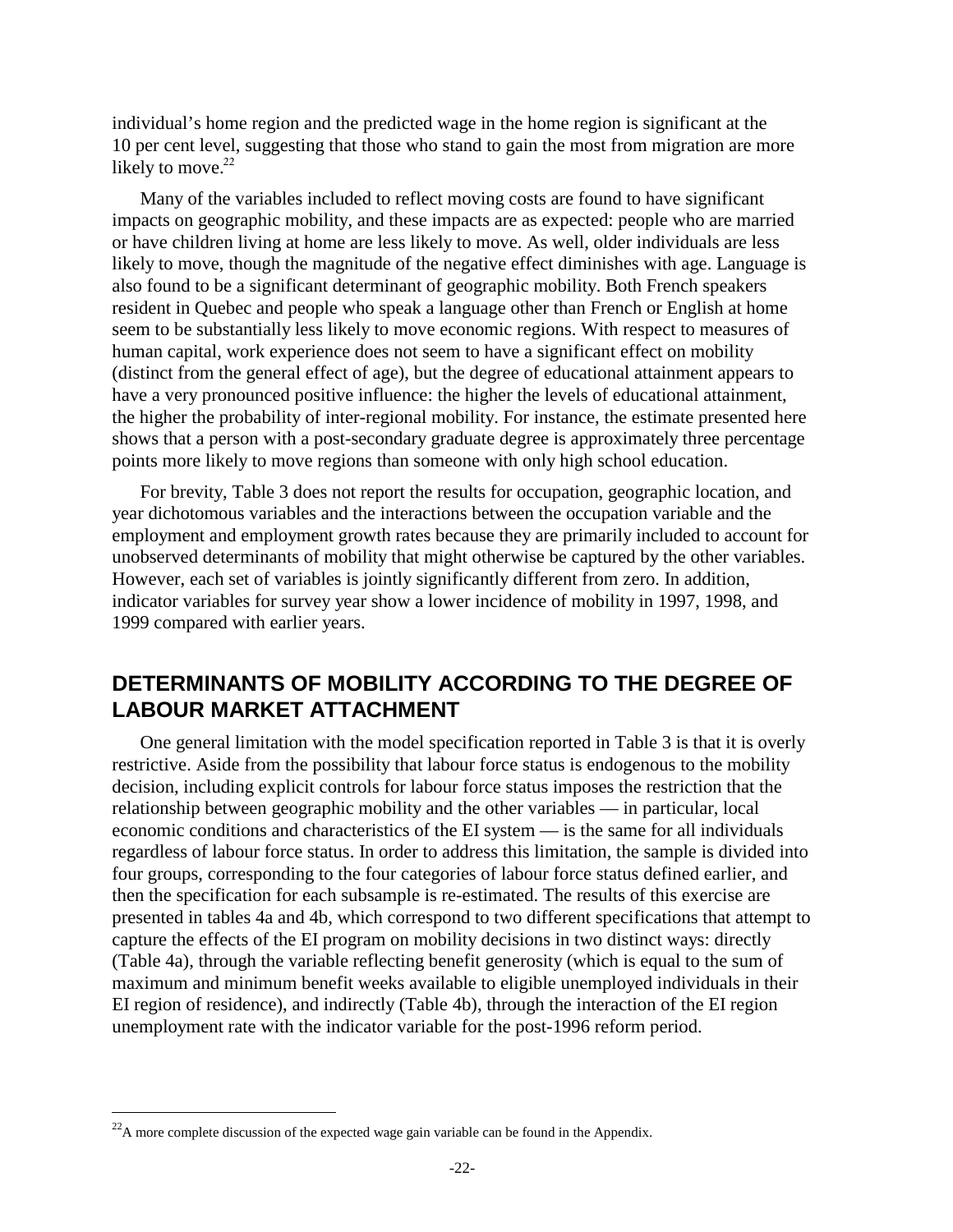|                                                                             | Degree of Labour Market Attachment |                          |                 |                 |                 |             |                 |                          |  |  |
|-----------------------------------------------------------------------------|------------------------------------|--------------------------|-----------------|-----------------|-----------------|-------------|-----------------|--------------------------|--|--|
|                                                                             |                                    | <b>Strong</b>            | <b>Moderate</b> |                 |                 | Weak        |                 | <b>No Attachment</b>     |  |  |
|                                                                             | <b>Marginal</b>                    |                          | <b>Marginal</b> |                 | <b>Marginal</b> |             | <b>Marginal</b> |                          |  |  |
|                                                                             | <b>Effect</b>                      | t-statistic              | <b>Effect</b>   | t-statistic     | <b>Effect</b>   | t-statistic | <b>Effect</b>   | t-statistic              |  |  |
| <b>Receipt of transfers</b>                                                 |                                    |                          |                 |                 |                 |             |                 |                          |  |  |
| EI benefits                                                                 | 0.179                              | 1.02                     | $-0.864***$     | $-3.37$         | 0.227           | 1.09        | 0.477           | 0.96                     |  |  |
| Social assistance benefits                                                  | 0.517                              | 1.61                     | $-0.245$        | $-0.77$         | 0.055           | 0.25        | $-0.700**$      | $-2.00$                  |  |  |
| <b>Expected wage gain from</b>                                              | $0.601***$                         | 2.58                     | $-0.512$        | $-0.88$         | $1.159**$       | 2.48        | $-0.940$        | $-1.50$                  |  |  |
| moving                                                                      |                                    |                          |                 |                 |                 |             |                 |                          |  |  |
| El program parameters<br>Region-specific El benefit<br>generosity indicator | $-0.006$                           | $-0.41$                  | 0.013           | 0.53            | $0.036*$        | 1.86        | 0.015           | 0.48                     |  |  |
| <b>Labour market conditions</b>                                             |                                    |                          |                 |                 |                 |             |                 |                          |  |  |
| Employment rate                                                             | $-0.035$                           | $-0.66$                  | $0.162**$       | 2.32            | 0.034           | 0.69        | 0.038           | 0.96                     |  |  |
| Employment growth rate                                                      | $-0.369***$                        | $-4.01$                  | 0.233           | 0.86            | $0.375*$        | 1.68        | 0.095           | 0.97                     |  |  |
| Gender                                                                      |                                    |                          |                 |                 |                 |             |                 |                          |  |  |
| Female                                                                      | $-0.481***$                        | $-4.21$                  | $-0.004$        | $-0.01$         | 0.241           | 1.09        | 0.424           | 1.27                     |  |  |
| Male                                                                        |                                    |                          |                 |                 |                 |             |                 |                          |  |  |
| <b>Marital status</b>                                                       |                                    |                          |                 |                 |                 |             |                 |                          |  |  |
| Married                                                                     | $-0.742***$                        | $-5.43$                  | $-0.169$        | $-0.60$         | $-0.350$        | $-1.39$     | $-0.288$        | $-0.74$                  |  |  |
| Sole parent                                                                 | $-0.185$                           | $-0.82$                  | $-1.229***$     | $-2.98$         | $-0.155$        | $-0.49$     | 0.155           | 0.32                     |  |  |
| Other                                                                       |                                    |                          |                 |                 |                 |             |                 | $\overline{\phantom{0}}$ |  |  |
| Number of children                                                          | $-0.227***$                        | $-3.86$                  | $-0.074$        | $-0.55$         | $-0.193$        | $-1.40$     | $-0.140$        | $-0.76$                  |  |  |
| Age                                                                         | $-0.041$                           | $-0.73$                  | $-0.388***$     | $-3.83$         | $-0.145**$      | $-1.98$     | $-0.232**$      | $-2.21$                  |  |  |
| Age squared                                                                 | 0.000                              | $-0.66$                  | $0.004***$      | 2.84            | 0.001           | 1.37        | 0.002           | 1.19                     |  |  |
| Work experience                                                             | $-0.079***$                        | $-3.23$                  | 0.023           | 0.50            | $0.058*$        | 1.83        | 0.024           | 0.54                     |  |  |
| Work experience squared                                                     | 0.001                              | 1.48                     | $-0.001$        | $-0.66$         | $-0.001$        | $-1.15$     | 0.000           | 0.40                     |  |  |
| <b>Educational attainment</b>                                               |                                    |                          |                 |                 |                 |             |                 |                          |  |  |
| Less than high school                                                       | $-0.025$                           | $-0.12$                  | 0.245           | 0.63            | 0.072           | 0.24        | 0.103           | 0.21                     |  |  |
| High school graduate                                                        |                                    | $\overline{\phantom{0}}$ |                 | $\qquad \qquad$ |                 |             |                 | $\overline{\phantom{0}}$ |  |  |
| Some post-secondary                                                         | $0.477***$                         | 3.21                     | 0.368           | 1.10            | 0.288           | 1.02        | 0.531           | 1.06                     |  |  |
| Undergraduate degree                                                        | $0.969***$                         | 4.60                     | 0.694           | 1.31            | $-0.001$        | 0.00        | 4.578***        | 3.52                     |  |  |
| Graduate degree                                                             | $2.099***$                         | 5.29                     | 6.916***        | 3.72            | 1.330           | 1.24        | 2.311           | 0.97                     |  |  |
| Language                                                                    |                                    |                          |                 |                 |                 |             |                 |                          |  |  |
| French speaker                                                              | $0.724***$                         | 2.57                     | $-0.803$        | $-1.16$         | 0.518           | 0.92        | $-0.409$        | $-0.53$                  |  |  |
| French speaker in Quebec                                                    | $-1.404***$                        | $-5.21$                  | 3.336**         | 2.34            | 0.642           | 0.61        | 1.390           | 1.19                     |  |  |
| English                                                                     |                                    |                          |                 |                 |                 |             |                 |                          |  |  |
| Other than English or French                                                | $-0.818***$                        | $-5.20$                  | $-0.854**$      | $-2.43$         | $-0.434$        | $-1.61$     | $-0.689$        | $-1.48$                  |  |  |
| Sample size                                                                 | 60,565                             |                          | 8,572           |                 | 2,198           |             | 7,677           |                          |  |  |
| <b>Pseudo R squared</b>                                                     | 0.088                              |                          | 0.108           |                 | 0.200           |             | 0.091           |                          |  |  |
| Log likelihood                                                              | 6,318.1                            |                          | $-1,365.0$      |                 | $-369.3$        |             | $-789.1$        |                          |  |  |

#### **Table 4a: Impact of the EI Program and Other Determinants on Geographic Mobility by Degree of Labour Market Attachment, 1994–1999 (Probit Model With EI Benefit Generosity Indicator)**

**Note:** Household heads with "strong" labour market attachment refers to individuals who worked at least 50 weeks during the year. Household heads with "moderate" labour market attachment refers to individuals who worked 20 to 49 weeks during the year. Household heads with "weak" labour market attachment refers to individuals who worked 1 to 19 weeks during the year. Household heads with "no attachment" to the labour market refers to individuals who did not work at all during the year. Each specification includes a full set of year indicators. The specifications for strong, moderate, and weak labour force attachment also include a full set of occupation indicator variables and occupation indicators interacted with the local employment and employment growth rates. The specification for strong labour force attachment includes a full set of economic region indicator variables. However, the small sample sizes for the other labour force attachment categories precluded using these measures; instead, a set of variables indicating the province and the urban/rural status in each province was used. One asterisk indicates statistical significance at the 10 per cent level, two asterisks at the 5 per cent level, and three asterisks at the 1 per cent level. The "pseudo R squared" statistics indicate that the models are more effective at explaining migration for individuals with less than strong labour force attachment.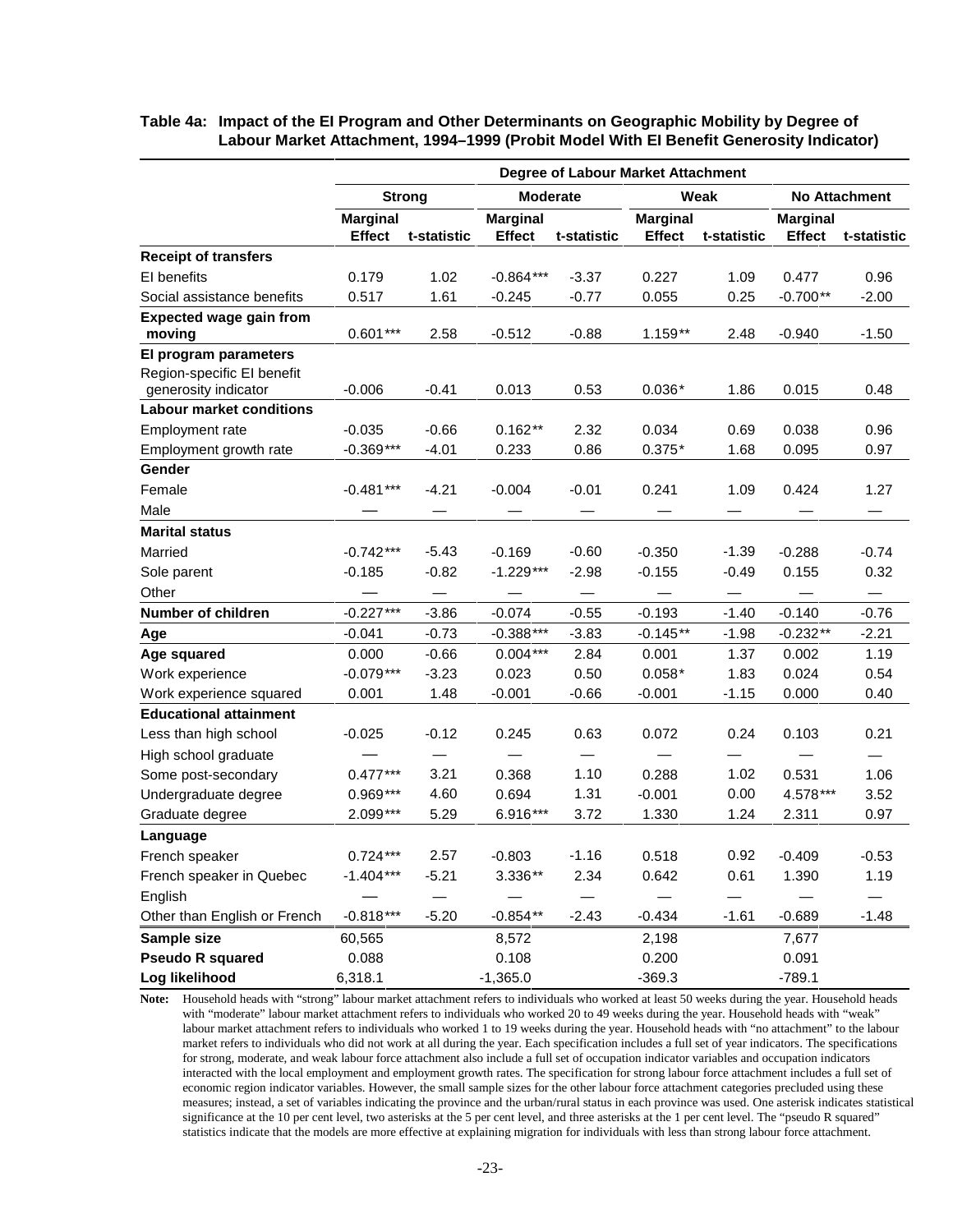|                                                                         | Degree of Labour Market Attachment |               |                 |                          |                 |                       |                 |                           |                                  |             |  |
|-------------------------------------------------------------------------|------------------------------------|---------------|-----------------|--------------------------|-----------------|-----------------------|-----------------|---------------------------|----------------------------------|-------------|--|
|                                                                         |                                    |               |                 |                          | <b>Moderate</b> |                       |                 |                           |                                  |             |  |
|                                                                         |                                    | <b>Strong</b> |                 | <b>Without IV Method</b> |                 | <b>With IV Method</b> |                 | Weak                      | <b>No Attachment</b>             |             |  |
|                                                                         | <b>Marginal</b><br>Effect          | t-statistic   | <b>Marginal</b> | Effect t-statistic       | <b>Marginal</b> | Effect t-statistic    | <b>Marginal</b> | <b>Effect t-statistic</b> | <b>Marginal</b><br><b>Effect</b> | t-statistic |  |
| <b>Receipt of</b><br>transfers                                          |                                    |               |                 |                          |                 |                       |                 |                           |                                  |             |  |
| El benefits<br>Social<br>assistance                                     | 0.178                              | 1.01          | $-0.868***$     | $-3.38$                  | $-4.001*$       | $-1.67$               | 0.217           | 1.08                      | 0.454                            | 0.93        |  |
| benefits                                                                | 0.520                              | 1.61          | $-0.250$        | $-0.79$                  | $-0.934$        | $-1.52$               | 0.062           | 0.29                      | $-0.661*$                        | $-1.92$     |  |
| <b>Expected wage</b><br>gain from<br>moving                             | $0.604***$                         | 2.59          | $-0.531$        | $-0.91$                  | $-0.480$        | $-0.63$               | $1.111**$       | 2.45                      | $-0.936$                         | $-1.52$     |  |
| El program<br>parameters                                                |                                    |               |                 |                          |                 |                       |                 |                           |                                  |             |  |
| EI region<br>unemployment<br>rate                                       | $-0.056$                           | $-0.73$       | $-0.007$        | $-0.07$                  | 0.134           | 1.27                  | 0.034           | 0.50                      | $-0.043$                         | $-0.36$     |  |
| EI region<br>unemployment<br>rate and post-<br>1996 reform<br>indicator | $-0.012$                           | $-0.38$       | 0.038           | 0.67                     | 0.054           | 0.90                  | $0.086**$       | 2.25                      | $0.197***$                       | 2.82        |  |
| Labour market<br>conditions                                             |                                    |               |                 |                          |                 |                       |                 |                           |                                  |             |  |
| Employment<br>rate                                                      | $-0.057$                           | $-0.93$       | $0.159**$       | 2.07                     | $0.164*$        | 1.79                  | 0.046           | 0.85                      | 0.054                            | 0.94        |  |
| Employment<br>growth rate                                               | $-0.374***$                        | $-4.05$       | 0.234           | 0.86                     | 0.290           | 0.86                  | $0.367*$        | 1.72                      | 0.085                            | 0.89        |  |
| Gender                                                                  |                                    |               |                 |                          |                 |                       |                 |                           |                                  |             |  |
| Female                                                                  | $-0.480***$                        | $-4.21$       | $-0.006$        | $-0.02$                  | $-0.171$        | -0.44                 | 0.255           | 1.19                      | 0.456                            | 1.39        |  |
| Male                                                                    |                                    |               |                 |                          |                 |                       |                 |                           |                                  |             |  |
| <b>Marital status</b>                                                   |                                    |               |                 |                          |                 |                       |                 |                           |                                  |             |  |
| Married                                                                 | $-0.742***$                        | $-5.44$       | $-0.166$        | $-0.58$                  | $-0.530$        | $-1.31$               | $-0.337$        | $-1.39$                   | $-0.290$                         | $-0.76$     |  |
| Sole parent                                                             | $-0.186$                           | $-0.83$       | $-1.228***$     | $-2.97$                  | $-1.014*$       | $-1.75$               | $-0.157$        | $-0.51$                   | 0.147                            | 0.31        |  |
| Other                                                                   |                                    |               |                 |                          |                 |                       |                 |                           |                                  |             |  |
| Number of<br>children                                                   | $-0.227***$                        | $-3.85$       | $-0.072$        | $-0.53$                  | $-0.184$        | $-1.01$               | $-0.191$        | $-1.43$                   | $-0.143$                         | $-0.79$     |  |
| Age                                                                     | $-0.041$                           | $-0.73$       | $-0.388***$     | $-3.82$                  | $-0.534***$     | $-3.80$               | $-0.139**$      | $-1.96$                   | $-0.222**$                       | $-2.15$     |  |
| Age squared                                                             | 0.000                              | $-0.65$       | $0.004***$      | 2.84                     | $0.005***$      | 2.95                  | 0.001           | 1.34                      | 0.001                            | 1.13        |  |
| <b>Work</b>                                                             |                                    |               |                 |                          |                 |                       |                 |                           |                                  |             |  |
| experience<br><b>Work</b>                                               | $-0.079***$                        | $-3.21$       | 0.022           | 0.49                     | $0.103*$        | 1.72                  | $0.056*$        | 1.83                      | 0.026                            | 0.62        |  |
| experience<br>squared                                                   | 0.001                              | 1.47          | $-0.001$        | $-0.66$                  | $-0.003*$       | $-1.73$               | $-0.001$        | $-1.09$                   | 0.000                            | 0.37        |  |

**Table 4b: Impact of the EI Program and Other Determinants on Geographic Mobility by Degree of Labour Market Attachment, 1994–1999 (Probit Model With Post-1996 EI Reform Indicators)**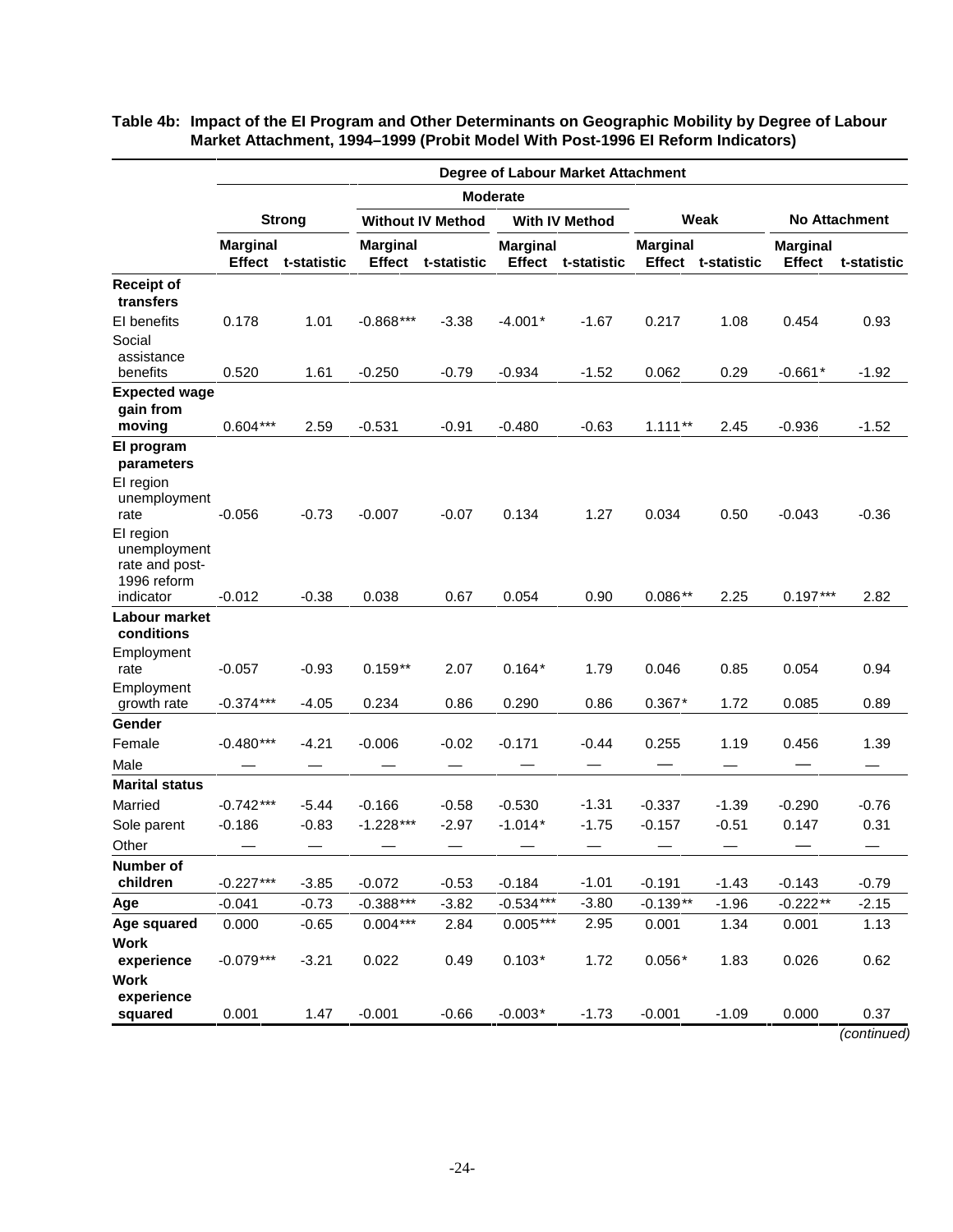|                                           |                                  | <b>Degree of Labour Market Attachment</b> |                                  |                 |                                  |                       |                 |                           |                 |                           |  |  |
|-------------------------------------------|----------------------------------|-------------------------------------------|----------------------------------|-----------------|----------------------------------|-----------------------|-----------------|---------------------------|-----------------|---------------------------|--|--|
|                                           |                                  |                                           |                                  | <b>Moderate</b> |                                  |                       |                 | Weak                      |                 | <b>No Attachment</b>      |  |  |
|                                           | <b>Strong</b>                    |                                           | <b>Without IV Method</b>         |                 |                                  | <b>With IV Method</b> |                 |                           |                 |                           |  |  |
|                                           | <b>Marginal</b><br><b>Effect</b> | t-statistic                               | <b>Marginal</b><br><b>Effect</b> | t-statistic     | <b>Marginal</b><br><b>Effect</b> | t-statistic           | <b>Marginal</b> | <b>Effect t-statistic</b> | <b>Marginal</b> | <b>Effect t-statistic</b> |  |  |
| <b>Educational</b><br>attainment          |                                  |                                           |                                  |                 |                                  |                       |                 |                           |                 |                           |  |  |
| Less than high<br>school                  | $-0.026$                         | $-0.13$                                   | 0.245                            | 0.64            | 0.227                            | 0.45                  | 0.070           | 0.24                      | 0.068           | 0.14                      |  |  |
| High school<br>graduate                   |                                  |                                           |                                  |                 |                                  |                       |                 |                           |                 |                           |  |  |
| Some post-<br>secondary                   | $0.477***$                       | 3.21                                      | 0.367                            | 1.10            | 0.618                            | 1.40                  | 0.273           | 1.00                      | 0.514           | 1.04                      |  |  |
| Undergraduate<br>degree                   | $0.967***$                       | 4.60                                      | 0.694                            | 1.31            | 1.976**                          | 2.37                  | 0.015           | 0.03                      | 4.637***        | 3.59                      |  |  |
| Graduate<br>degree                        | 2.096***                         | 5.28                                      | 6.968***                         | 3.73            | 3.702                            | 1.64                  | 1.325           | 1.25                      | 2.098           | 0.91                      |  |  |
| Language<br>French<br>speaker<br>French   | $0.723***$                       | 2.57                                      | $-0.800$                         | $-1.15$         | 0.291                            | 0.38                  | 0.462           | 0.85                      | $-0.385$        | $-0.51$                   |  |  |
| speaker in<br>Quebec                      | $-1.404***$                      | $-5.21$                                   | $3.331**$                        | 2.33            | $-0.231$                         | $-0.18$               | 0.685           | 0.66                      | 1.348           | 1.17                      |  |  |
| English<br>Other than<br>English or       |                                  |                                           |                                  |                 |                                  |                       |                 |                           |                 |                           |  |  |
| French                                    | $-0.818***$                      | $-5.21$                                   | $-0.855**$                       | $-2.43$         | $-0.242$                         | $-0.40$               | $-0.420$        | $-1.61$                   | $-0.642$        | $-1.39$                   |  |  |
| Sample size<br><b>Pseudo R</b><br>squared | 60,565<br>0.088                  |                                           | 8,572<br>0.108                   |                 | 8,572<br>0.083                   |                       | 2,198<br>0.203  |                           | 7,677<br>0.095  |                           |  |  |
| Log<br>likelihood                         | $-6,317.7$                       |                                           | $-1,365.0$                       |                 | $-1,451.1$                       |                       | $-367.9$        |                           | $-785.2$        |                           |  |  |

#### **Table 4b: Impact of the EI Program and Other Determinants on Geographic Mobility by Degree of Labour Market Attachment, 1994–1999 (Probit Model With Post-1996 EI Reform Indicators) (Cont'd)**

**Note:** Household heads with "strong" labour market attachment refers to individuals who worked at least 50 weeks during the year. Household heads with "moderate" labour market attachment refers to individuals who worked 20 to 49 weeks during the year. Household heads with "weak" labour market attachment refers to individuals who worked 1 to 19 weeks during the year. Household heads with "no attachment" to the labour market refers to individuals who did not work at all during the year. Each specification includes a full set of year indicators. The specifications for strong, moderate, and weak labour force attachment also include a full set of occupation indicator variables and occupation indicators interacted with the local employment and employment growth rate. The specification for strong labour force attachment includes a full set of economic region indicator variables. However, the small sample sizes for the other labour force attachment categories precluded using these measures; instead, a set of variables indicating the province and the urban/rural status in each province was used. The magnitude of the predicted marginal effect in the instrumental variable probit specification is not directly comparable to the predicted marginal effects from the other probit specifications. Since the instrumental variable probit uses the predicted probability of EI receipt instead of actual EI receipt, the associated marginal effect gives the percentage point change in the probability of moving that arises from a one percentage point change in the probability of receiving EI benefits. One asterisk indicates statistical significance at the 10 per cent level, two asterisks at the 5 per cent level, and three asterisks at the 1 per cent level. The "pseudo R squared" statistics indicate that the models are more effective at explaining migration for individuals with less than strong labour force attachment. They also suggest that the inclusion of indicators for the post-1996 reform and the unemployment rate offers slightly more explanatory power than the inclusion of a region-specific program benefit generosity variable.

Focusing first on the first two columns of tables 4a and 4b, individuals who worked for the whole year (50 or more weeks) were less likely to change regions if local economic conditions were improving, as measured by the employment growth rate in the economic region of residence. However, none of the other economic or policy variables is significant. This is not surprising since individuals with strong labour market attachment are unlikely to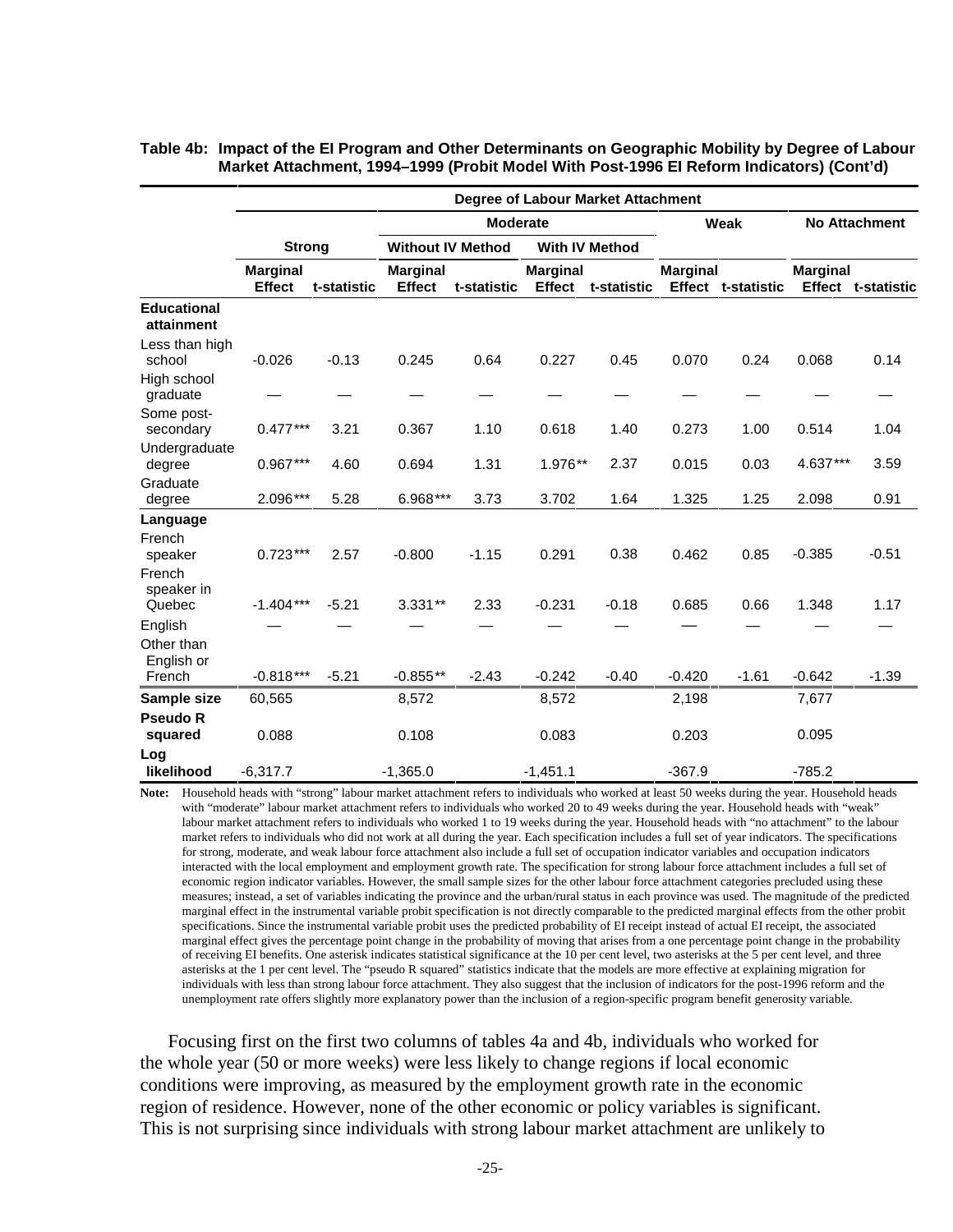expect to use EI. The variables capturing the relative costs and benefits of migration behave as expected, and the expected wage gain coefficient is better defined than in the pooled specification.

The next four columns of tables 4a and 4b present marginal effects (and t-statistics) of the same factors for those people with moderate labour market attachment — people who worked between 20 and 49 weeks during the previous year. This group would generally have been eligible for EI since they were likely to have accumulated sufficient hours of work during the year. Among this group, a higher local employment rate is found to be associated with a greater incidence of mobility out of the region. One interpretation of this result is that since this group of individuals had only moderate labour market attachment, living in a region with a low employment rate might reflect lower average incomes that impose financial constraints on moving. A general conclusion is that the relationship between economic conditions and geographic mobility is a complex one, and depends importantly on a person's labour market attachment.

Table 4a shows that the variable reflecting the benefit generosity of the EI program does not seem to be a significant determinant of mobility among individuals who are moderately attached to the labour market, and the same is true for the EI region unemployment rate interacted with the post-1996 reform indicator, as shown in Table 4b. However, the marginal effect of actual receipt of EI in the previous year is found to have a significant and negative impact on mobility. The estimates imply that individuals are almost one percentage point less likely to move economic regions if they received EI benefits in the previous year. This result suggests that EI receipt significantly reduces mobility. However, one econometric issue relates to the question of the endogeneity of benefit receipt. Since it is possible that benefit receipt might be reflecting other unobserved factors that are correlated with geographic mobility (such as personal motivation), it is necessary to control for potential endogeneity using the method of instrumental variables. A set of industry variables is used to predict an individual's receipt of EI, and then the predicted EI receipt is used as an explanatory variable in the main regression.<sup>23</sup> The results of this exercise are presented in the fifth and sixth columns of Table 4b. The findings indicate that the endogeneity of EI receipt explains only part of the estimated effect. There remains a negative relationship between predicted EI receipt and mobility, although the effect is significant only at the 10 per cent level.

The next columns of tables 4a and 4b report results for people with weak labour market attachment, defined as individuals who worked between 1 and 19 weeks per year. It should be noted at the outset that caution is appropriate in drawing inferences from these results owing to the small size of the sample for this group (2,198 observations). As with individuals having moderate labour market attachment, but in contrast to those with strong labour market attachment, the mobility decisions of this group seem to be positively associated with local economic conditions — the lower the local employment growth rate, the less likely a person with weak labour market attachment would move to another economic regions. This again suggests that for people without full-year work, weaker local economic conditions might imply lower household incomes that inhibit geographic mobility. Also notable is that for this group the expected wage gain from migration is found to have a significant impact on mobility: the

<sup>&</sup>lt;sup>23</sup>Though not reported in the tables, the use of an instrumental variable for EI benefit receipt was tried in the regressions for people with strong, low, and no labour market attachment, as well as in the regression that used the pooled sample. The estimated impact of the predicted EI benefit receipt was not significantly different from zero in each regression.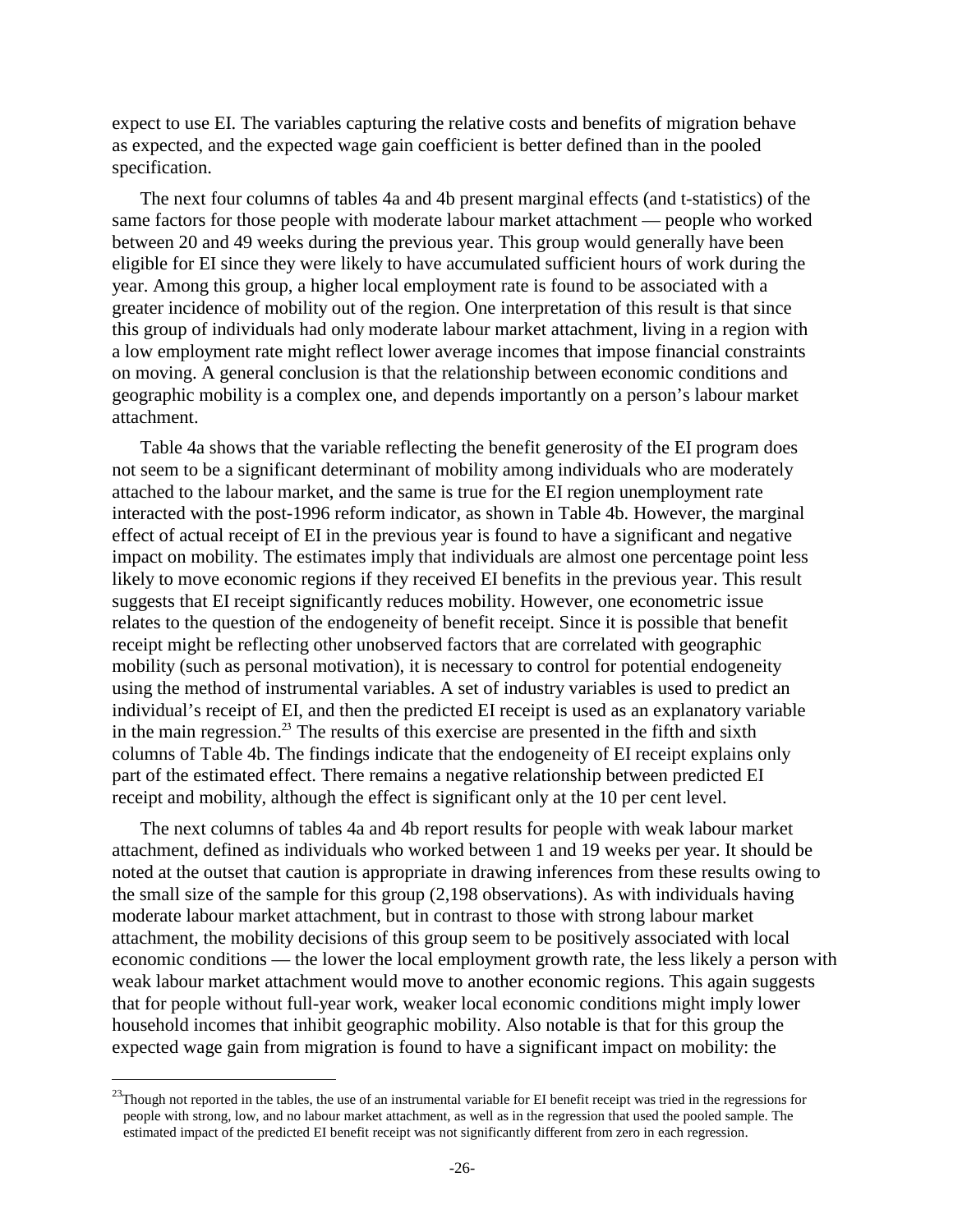estimated marginal effect suggests that an increase in the best alternative hourly wage rate of approximately \$2.75 per hour would raise the probability of moving by about 1.1 percentage points.

Different parameterizations of the EI program effects also appear to be important determinants of mobility among individuals with weak labour market attachment. The positive relationship shown in Table 4a between region-specific EI benefit generosity and mobility seems counterintuitive, implying that people who live in regions where more weeks of EI benefit are available are more likely to leave those regions. However, in the presence of controls for economic region and controls for local economic conditions, the effects of this variable are identified only via exogenous changes in benefit generosity. The main period of change to benefit weeks was in 1994, and, as noted earlier, there is likely an insufficient sample size in 1993 to generate meaningful estimates. In any event, the magnitude of the marginal effect is small and statistically significant at only the 10 per cent level, implying only minor economic significance.

Of greater interest is the positive and significant effect of the interaction of the EI region unemployment rate with the post-1996 reform period indicator among individuals with weak labour market attachment, as shown in Table  $4b.^{24}$  For those individuals who might have expected to have to rely on EI in the future because of low labour market attachment, mobility decisions are found to be more sensitive to changing economic conditions in the post-1996 reform period, when EI eligibility was tightened. In particular, people living in regions with high unemployment were more likely to leave those regions during the 1997 to 1999 period, perhaps because more hours of work were required in order to qualify for EI. However, it should be noted again that these results should be interpreted with caution for this group because of the relatively small number of observations.

The last two columns of tables 4a and 4b report results of the estimated determinants of mobility for people with no labour market attachment during the year. For this group, the incidence of EI receipt is less than 10 per cent while the incidence of social assistance (SA) receipt is greater than 50 per cent. Among this group, high unemployment is associated with greater out-migration, but again only in the 1997 to 1999 period. Since individuals in this group did not accumulate any hours of work in their qualifying period, they were not eligible for EI benefits during the reference year. However, since at least some of these individuals would have been out of the labour force for two years or more, and since eligibility requirements for re-entrants to the labour market were increased during this period, individuals anticipating a return to the labour market appear to have been driven to locate in areas where employment prospects might have been better — namely, regions with lower unemployment rates. Also notable in this set of results is the negative relationship observed between receipt of SA benefits and geographic mobility. Given the stringent means testing for receipt of social assistance and the low benefit level offered by the SA program, it is likely that SA receipt is acting as a proxy for very limited financial means, since each person in this subsample is a household head but had not worked at all during the year. One interpretation is that since the poorest members of society do not have the financial resources to move from their local area, support from family and friends might be important. For example local support networks might provide child care, opportunities for non-market work,

 $^{24}$ As expected, the EI region unemployment rate has no effect on mobility given that the models already control for business cycle effects.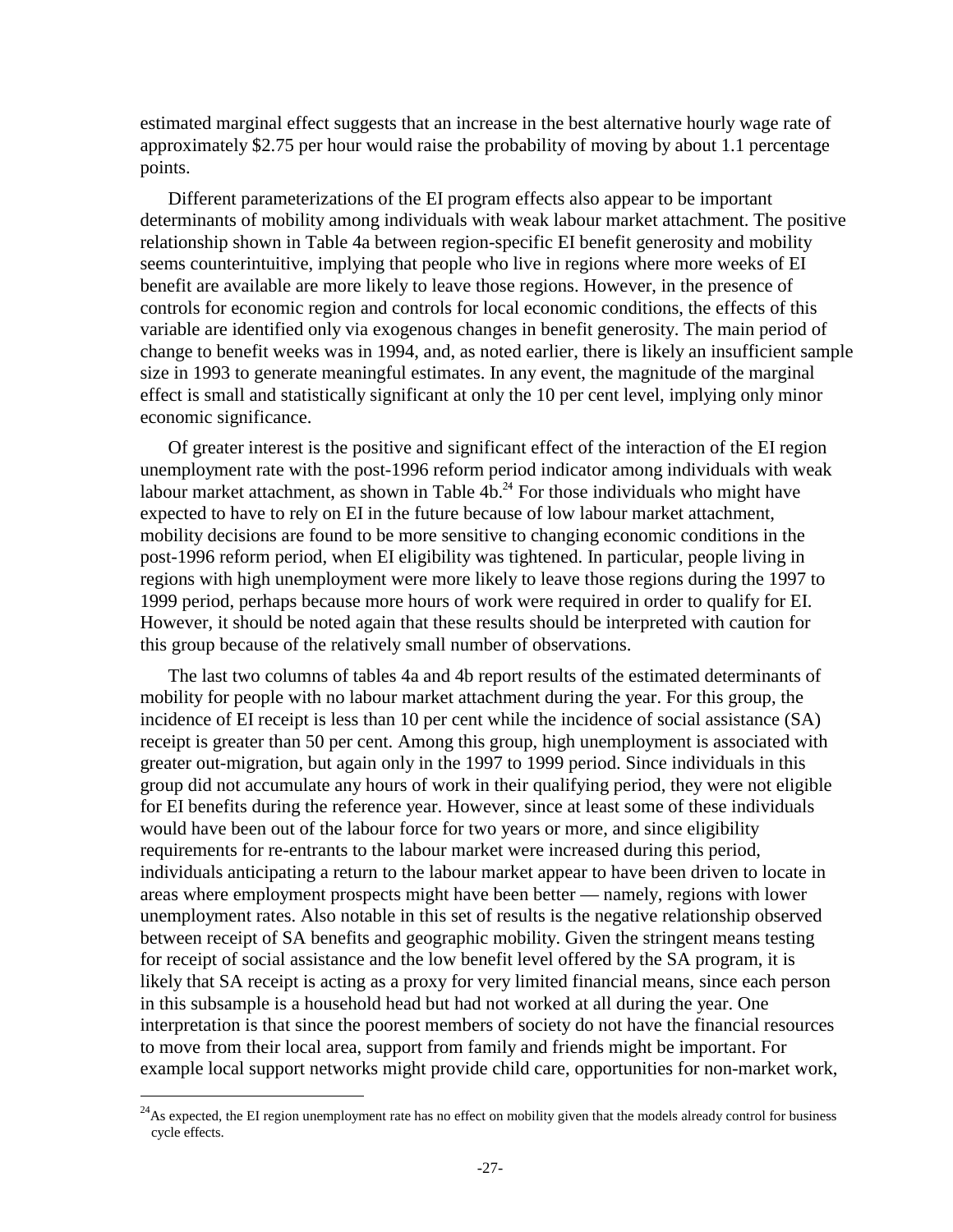or informal income support. They may also act as the main mechanism for future job search. This support would be lost if the person were to move regions. It should also be noted that the macroeconomic variables are all poorly determined, suggesting that people with no labour market attachment are, in general, not responsive to changes in economic conditions.

Turning next to other determinants of geographic mobility, the lower part of tables 4a and 4b report results for demographic and human capital variables. The results for these variables are unaffected by switching to the alternative specification of the policy and macroeconomic variables. In general, most estimated impacts are as expected, but tend to be statistically significant only for those people with strong labour market attachment. For these individuals, being married and having children living at home both reduce the estimated probability of moving, as does speaking a language other than French or English at home. French-speaking people are more likely to move regions, although French speakers residing in Quebec who have a strong labour force attachment have a significantly lower estimated probability of moving regions.<sup>25</sup> For French-speaking residents of Quebec who have a weaker labour force attachment, the incidence of mobility is actually positive, but the marginal effects are only significant for the group with no labour force attachment. Mobility also declines with age. A crucial determinant of mobility for individuals with strong labour market attachment is education, with higher levels of educational attainment associated with markedly higher incidence of mobility. For instance, persons with an undergraduate post-secondary degree are one percentage point more likely to move and those with a graduate degree are two percentage points more likely to move than a person with a high school education only. Patterns between education and mobility are less well defined for people with lower labour market attachment. Finally, for people with strong attachment to the labour market, additional years of job experience decrease the probability of moving, but at a decreasing rate. This likely reflects the substantial costs associated with loss of job seniority. However this effect eventually diminishes as the individual nears retirement, perhaps capturing the increasing incidence of people completing work prior to age 60.

#### **DETERMINANTS OF INTERPROVINCIAL MOBILITY**

 $\overline{a}$ 

To this point, geographic mobility has been defined as movement between economic regions and no distinction has been made between intraprovincial and interprovincial mobility. Given the substantially higher frequency of movements within provinces, the results presented so far are likely to reflect primarily the determinants of movements across regions within provinces. To test whether the determinants of interprovincial mobility are similar, the same type of analysis is conducted but with a focus on only the determinants of individuals' decisions to change their province of residence. Again, the sample is decomposed according the household head's degree of labour market attachment, with the exception that, due to small sample sizes, individuals with moderate and low labour market attachment are pooled together. The results are reported in Table 5.

<sup>&</sup>lt;sup>25</sup>Since immigrants to Canada often choose to settle in regions (primarily Toronto and Vancouver) with concentrations of immigrants from similar regions of origin, the significance of "other" language spoken may indicate an immigrant's reluctance to leave such communities. Similarly, it might also be the case that French speakers living in Quebec prefer not to move to areas where English is more likely to be the prevalent language used, other things equal. French speakers outside of Quebec constitute only a small percentage of the total sample.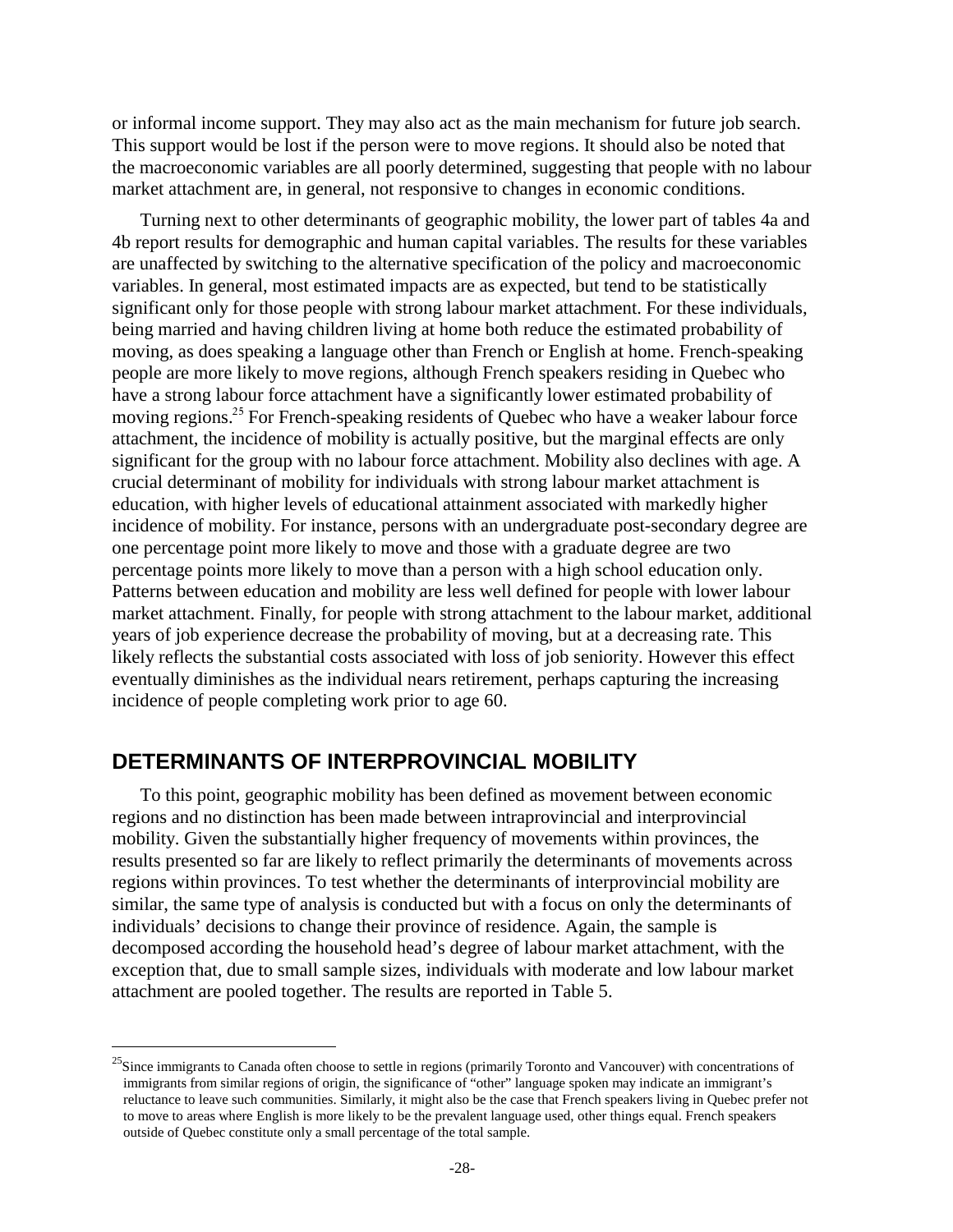|                                                                  | <b>Degree of Labour Market Attachment</b> |                                |                                  |                                                   |                                  |                          |                                  |                               |  |
|------------------------------------------------------------------|-------------------------------------------|--------------------------------|----------------------------------|---------------------------------------------------|----------------------------------|--------------------------|----------------------------------|-------------------------------|--|
|                                                                  |                                           |                                |                                  |                                                   |                                  |                          |                                  |                               |  |
|                                                                  | <b>Strong</b>                             |                                |                                  | <b>Without IV Method</b><br><b>With IV Method</b> |                                  |                          | <b>No Attachment</b>             |                               |  |
|                                                                  | <b>Marginal</b><br><b>Effect</b>          | t-statistic                    | <b>Marginal</b><br><b>Effect</b> | t-statistic                                       | <b>Marginal</b><br><b>Effect</b> | t-statistic              | <b>Marginal</b><br><b>Effect</b> | t-statistic                   |  |
| <b>Receipt of transfers</b>                                      |                                           |                                |                                  |                                                   |                                  |                          |                                  |                               |  |
| EI benefits                                                      | $-0.003$                                  | $-0.05$                        | $-0.115**$                       | $-2.18$                                           | $-0.565$                         | $-0.64$                  | 0.001                            | 0.04                          |  |
| Social assistance<br>benefits                                    | $-0.103$                                  | $-1.13$                        | $-0.098*$                        | $-1.67$                                           | $-0.353$                         | $-1.47$                  | 0.020                            | 0.89                          |  |
| <b>Expected wage gain</b><br>from moving                         | $0.181***$                                | 2.82                           | $-0.175$                         | $-1.48$                                           | $-0.352$                         | $-1.11$                  | $-0.017$                         | $-0.46$                       |  |
| El program parameters                                            |                                           |                                |                                  |                                                   |                                  |                          |                                  |                               |  |
| El region unemployment<br>rate                                   | 0.007                                     | 0.53                           | 0.020                            | 1.12                                              | $0.091**$                        | 2.23                     | $-0.003$                         | $-0.36$                       |  |
| El region unemployment<br>rate and post-1996<br>reform indicator | $-0.008$                                  | $-0.88$                        | $0.016*$                         | 1.74                                              | $0.050**$                        | 2.39                     | 0.002                            | 0.38                          |  |
| Labour market                                                    |                                           |                                |                                  |                                                   |                                  |                          |                                  |                               |  |
| conditions                                                       |                                           |                                |                                  |                                                   |                                  |                          |                                  |                               |  |
| Employment rate                                                  | 0.005                                     | 0.53                           | $0.064***$                       | 3.08                                              | $0.115***$                       | 2.69                     | 0.001                            | 0.18                          |  |
| Employment growth rate                                           | $-0.043$                                  | -1.49                          | 0.077                            | 1.07                                              | 0.150                            | 0.86                     | $-0.010$                         | $-1.41$                       |  |
| <b>Educational attainment</b>                                    |                                           |                                |                                  |                                                   |                                  |                          |                                  |                               |  |
| Less than high school                                            | 0.040                                     | 0.59                           | 0.080                            | 0.91                                              | 0.095                            | 0.45                     | $-0.028$                         | $-1.02$                       |  |
| High school graduate                                             |                                           | $\qquad \qquad \longleftarrow$ |                                  | $\qquad \qquad$                                   |                                  | $\overline{\phantom{m}}$ |                                  | $\overbrace{\phantom{13333}}$ |  |
| Some post-secondary                                              | 0.033                                     | 0.72                           | 0.107                            | 1.45                                              | $0.323*$                         | 1.74                     | $-0.012$                         | $-0.43$                       |  |
| Undergraduate degree                                             | $0.214***$                                | 3.17                           | $0.487***$                       | 2.86                                              | $1.570***$                       | 3.33                     | $-0.003$                         | $-0.05$                       |  |
| Graduate degree                                                  | $0.539***$                                | 4.05                           | $-0.099$                         | $-0.42$                                           | 0.213                            | 0.22                     | 0.426                            | 1.33                          |  |
| Language                                                         |                                           |                                |                                  |                                                   |                                  |                          |                                  |                               |  |
| French speaker                                                   | $0.341***$                                | 4.24                           | $-0.102$                         | $-0.88$                                           | 0.015                            | 0.05                     | $-0.004$                         | $-0.10$                       |  |
| French speaker in<br>Quebec                                      | $-0.522***$                               | $-10.03$                       | $-0.647***$                      | $-2.90$                                           | $-1.342***$                      | $-3.61$                  | $-0.098**$                       | $-2.09$                       |  |
| English                                                          |                                           |                                |                                  |                                                   |                                  |                          |                                  |                               |  |
| Other than English or<br>French                                  | $-0.175***$                               | $-4.05$                        | $-0.116*$                        | $-1.90$                                           | $-0.179$                         | $-0.80$                  | $-0.037$                         | $-1.53$                       |  |
| Sample size                                                      | 65,065                                    |                                | 10,794                           |                                                   | 10,794                           |                          | 7,677                            |                               |  |
| <b>Pseudo R squared</b>                                          | 0.151                                     |                                | 0.211                            |                                                   | 0.149                            |                          | 0.169                            |                               |  |
| Log likelihood                                                   | $-2,019.5$                                |                                | $-582.0$                         |                                                   | $-823.1$                         |                          | $-199.0$                         |                               |  |

**Table 5: Impact of the EI Program and Other Determinants of Interprovincial Mobility by Degree of Labour Market Attachment, 1994–1999 (Probit Model With Post-1996 EI Reform Indicators)** 

**Note:** Household heads with "strong" labour market attachment refers to individuals who worked at least 50 weeks during the year. Household heads with "moderate" labour market attachment refers to individuals who worked 20 to 49 weeks during the year. Household heads with "weak" labour market attachment refers to individuals who worked 1 to 19 weeks during the year. Household heads with "no attachment" to the labour market refers to individuals who did not work at all during the year. Due to relatively small sample sizes and low incidence of interprovincial migration, the moderate and weak labour force attachment categories were combined into a single category. Each specification includes variables reflecting age, experience, marital status, and the presence of children as well as a full set of year indicators, province indicators, and urban/rural status in each province. For the strong and moderate and weak labour force attachment categories a full set of occupation indicator variables as well as interaction terms with the local employment and employment growth rate are included. The magnitude of the predicted marginal effect in the instrumental variable probit specification is not directly comparable to the predicted marginal effects from the other probit specifications. Since the instrumental variable probit uses the predicted probability of EI receipt instead of actual EI receipt, the associated marginal effect gives the percentage point change in the probability of moving that arises from a one percentage point change in the probability of receiving EI benefits. One asterisk indicates statistical significance at the 10 per cent level, two asterisks at the 5 per cent level, and three asterisks at the 1 per cent level. The "pseudo R squared" statistics again suggest that the model is superior at predicting interprovincial migration for those with lower labour force attachment and it should be noted that there is a pronounced decline in explanatory power when using an the instrumental variable method.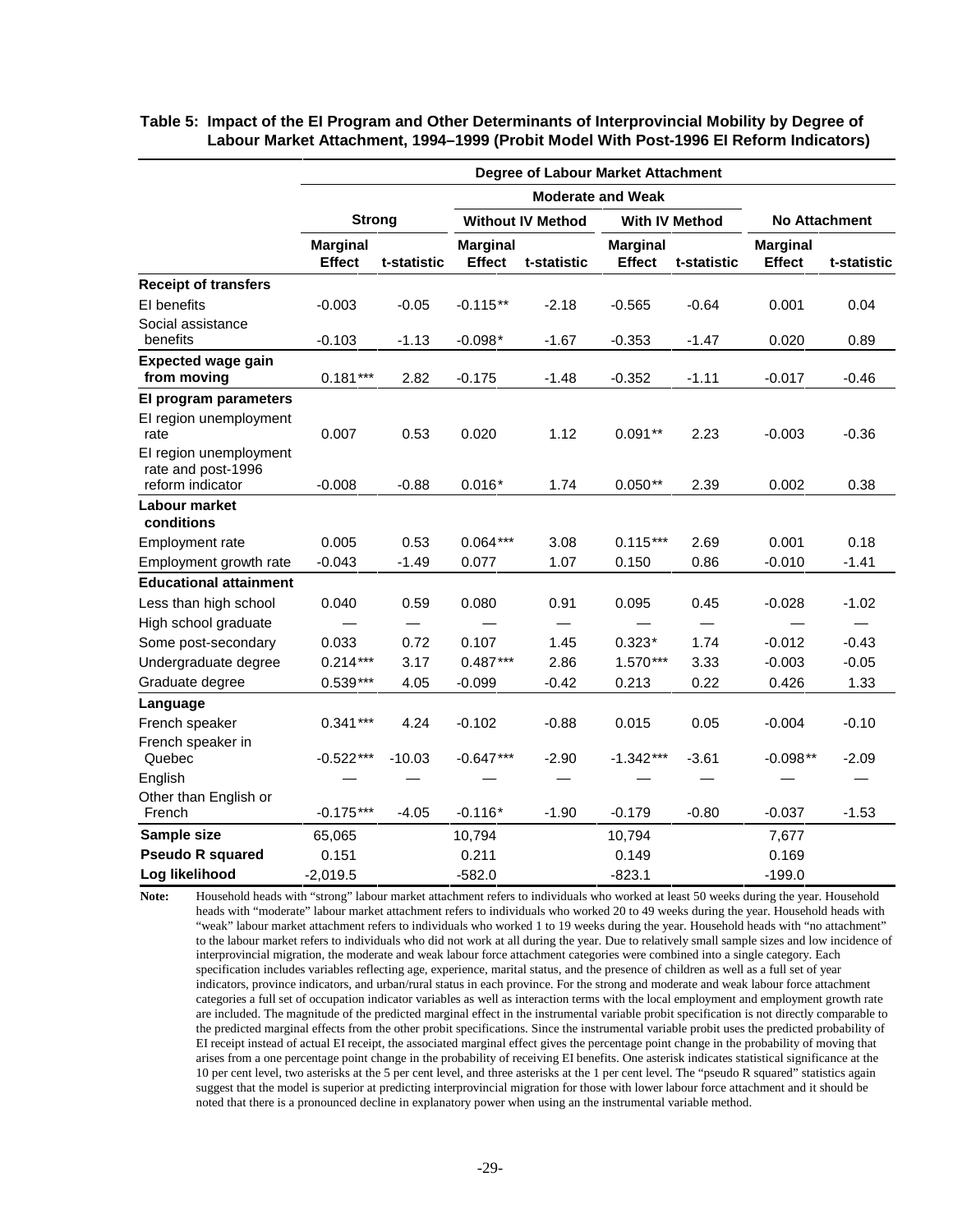Focusing first on household heads with a strong attachment to the labour market, the findings show that mobility is not significantly affected by EI program parameters or local economic conditions. However, the results for people with weak-to-moderate labour market attachment are similar to those reported earlier. Specifically, mobility is positively related to local economic conditions and to the local unemployment rate, but only during the 1997–99 period. This result could mean that, in a period when qualifying for EI is more difficult, people are more likely to move provinces when the local unemployment rate is high (after controlling for general economic conditions). The results also indicate that mobility is negatively related to an individual's actual receipt of EI but, as before, it is possible that this result is reflecting an endogeneity problem.

In order to gauge the impact of possible endogeneity on the estimated marginal effect, the model is again re-estimated using the method of instrumental variables. Using predicted rather than actual EI receipt results in the estimated marginal effect being not significantly different from zero. Therefore, it appears that the negative relationship between EI receipt and interprovincial mobility is due to unobservable differences related to both factors, rather than receipt of EI per se, so that there is no evidence that EI receipt itself either hinders or facilitates interprovincial mobility.

For people with no labour market attachment, none of the economic or policy variables seems to be a significant determinant of interprovincial mobility.<sup>26</sup> The costs of moving provinces are likely to be substantially greater than the costs of moving regions within provinces. Thus for people with no labour market attachment, a tightening of the EI eligibility rules seems to encourage greater mobility between regions but not between provinces.

The degree of educational attainment appears to be an important determinant of interprovincial mobility for people who worked during the year, but in particular for people with a strong labour market attachment. Also, people whose language normally spoken at home is French and who are resident in Quebec are less likely to move provinces, regardless of their degree of labour market attachment. People who speak a language other than French or English at home are also less likely to move provinces, although the marginal effect is not significant for people who did not work at all during the year.<sup>27</sup> In summary, it would appear that the determinants of interprovincial mobility are broadly similar to those of regional mobility; while there is no compelling evidence that mobility decisions are affected by either the receipt of EI or specific program parameters, the decision to move to a different province is affected by changes in the EI region unemployment rate over the 1997–99 period.

 $^{26}$ It should be emphasized that, even with a large number of observations, the incidence of interprovincial mobility is sufficiently low that there may be insufficient variation in the dependent variable to allow precise estimation of the effects of the explanatory variables. For example, there are only approximately 50 cases of interprovincial mobility in a total

sample of 7,677 household heads with no labour market attachment.<br><sup>27</sup>Though not reported in the table, the specifications also include controls for age, experience, marital status, and presence of children, as well as controls for year, occupation, and urban/rural status in each province. The presence of children seems to be associated with lower mobility, as is the case for age. Interestingly, interprovincial mobility did not decline through the 1990s, suggesting that the decline in mobility generally is reflected primarily in fewer moves between regions within provinces.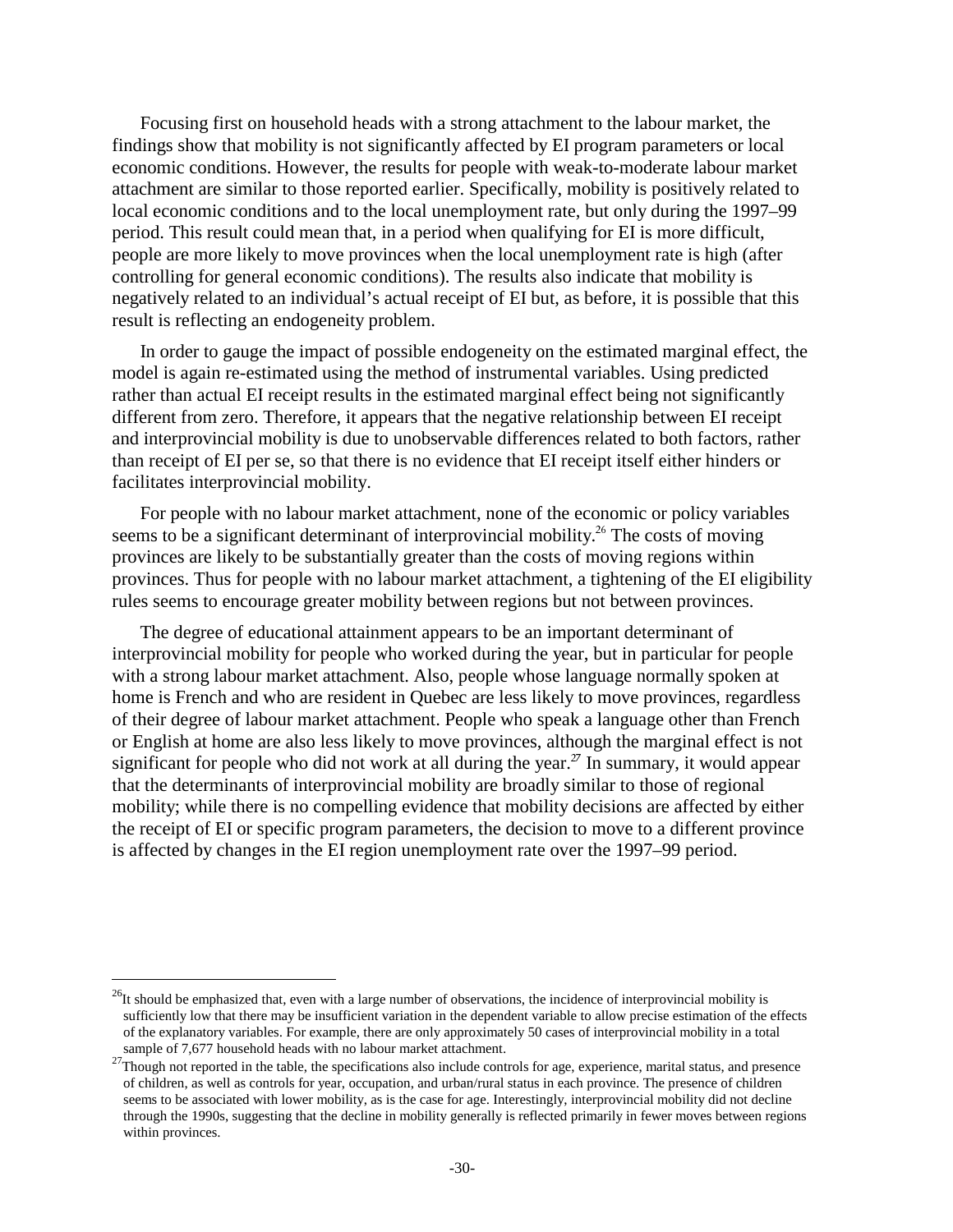### **Conclusion**

While there is a popular perception that Employment Insurance (EI) benefits that are relatively generous and easy to obtain inhibit the migration of people out of high unemployment regions, there has been relatively little formal research on this question. There is no doubt that the decision to move regions or provinces is a complex function of personal, economic, and social costs and benefits, and that, particularly for individuals with less than strong labour market attachment, the EI program may play a significant role in their decision. Various features of the EI program might exert different — and sometimes competing influences on the propensity to migrate. For some individuals, receiving EI likely facilitates labour market adjustment, perhaps providing sufficient financial resources to pay for search and relocation, while for others a relatively generous local eligibility and receipt duration acts as a disincentive to migrate.

This analysis of geographic mobility has highlighted a number of important results. First, a person's degree of labour market attachment, as measured by weeks worked in the previous year, is a key determinant of mobility. The traditional view that people will move to regions where general economic opportunities are better seems to be more applicable to individuals with a strong attachment to the labour force. Moreover, the impact on mobility of variables reflecting employable skills — experience and education — seems to be more important for workers who have the strongest links to the labour market. However, the results presented in this paper indicate that neither direct nor indirect measures of EI program parameters have a significant effect on mobility decisions for individuals with a strong attachment to the labour market. This is not surprising since these individuals are relatively unlikely to rely on EI and, therefore, changes in access to and generosity of benefits would not be expected to have much effect on their labour market and mobility decisions.

For people with a moderate or low labour market attachment, the results are somewhat different. Regional mobility appears to be positively related to local economic conditions, perhaps implying that people in more depressed economic regions do not have the same means or opportunity to move that people with stronger labour market attachment have. Household heads who worked between 20 and 49 weeks during the year are the most likely to receive EI, and the results presented in this paper suggest that, for this group, receipt of EI inhibits geographic mobility. However, additional estimations that attempted to address the potential endogeneity of actual EI receipt reduced both the magnitude and the degree of statistical significance of the estimated effect of EI receipt on mobility decisions.

Although no strong evidence of a direct relationship between EI program parameters and geographic mobility for people with low labour market attachment is found, there is some evidence of an indirect relationship. The findings show that people with either low or no labour market attachment are more likely to move out of a region when the local unemployment rate is high, but this is true only for the 1997 to 1999 period. The EI reforms that took place in 1997 had the general effect of tightening eligibility for people with low labour market attachment and people out of the labour force for two or more years. One interpretation of the estimated result is that after the reform, tighter eligibility rules gave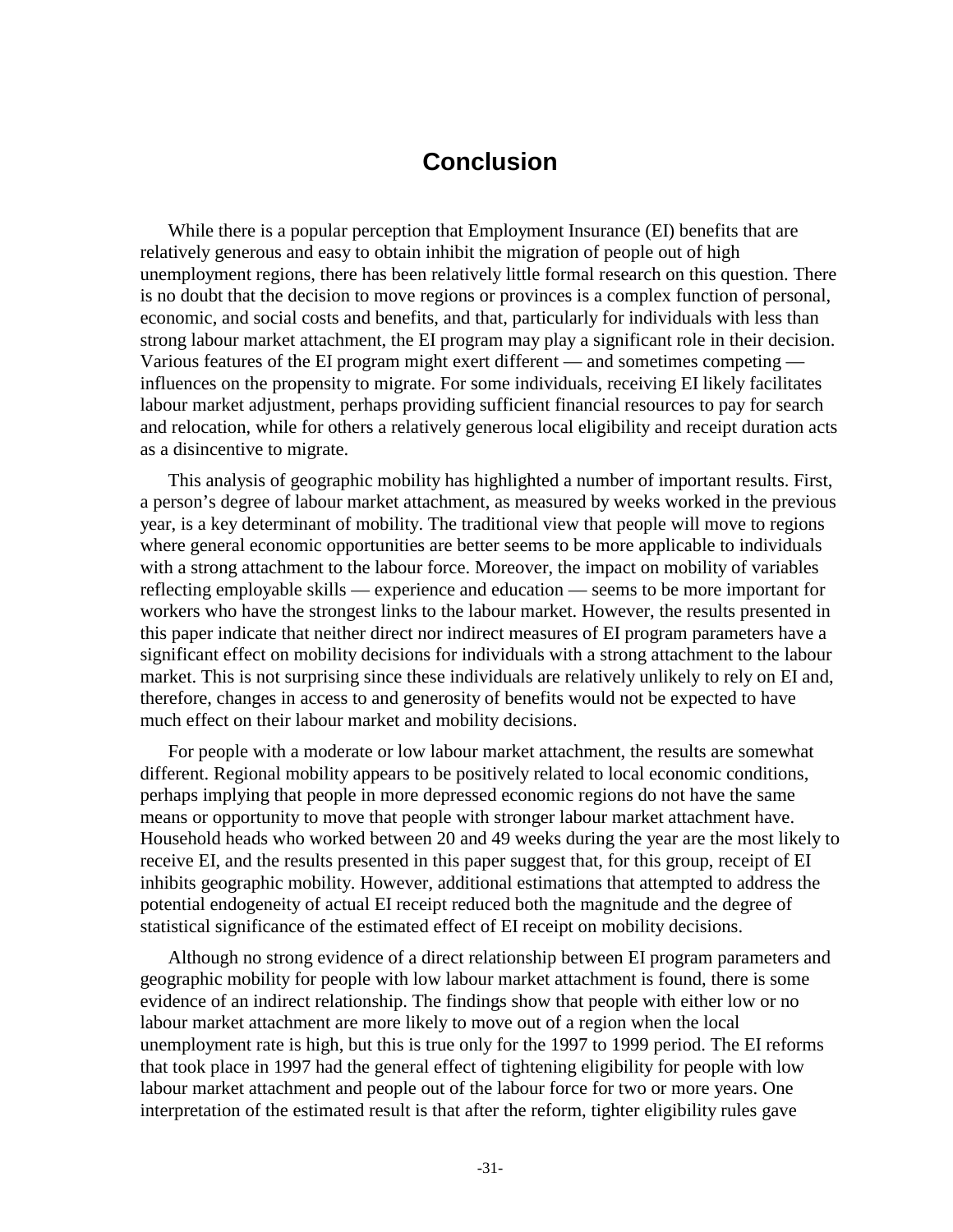people who were the most likely to rely on EI a stronger incentive to leave areas of high unemployment in order to improve their chances of gaining better employment.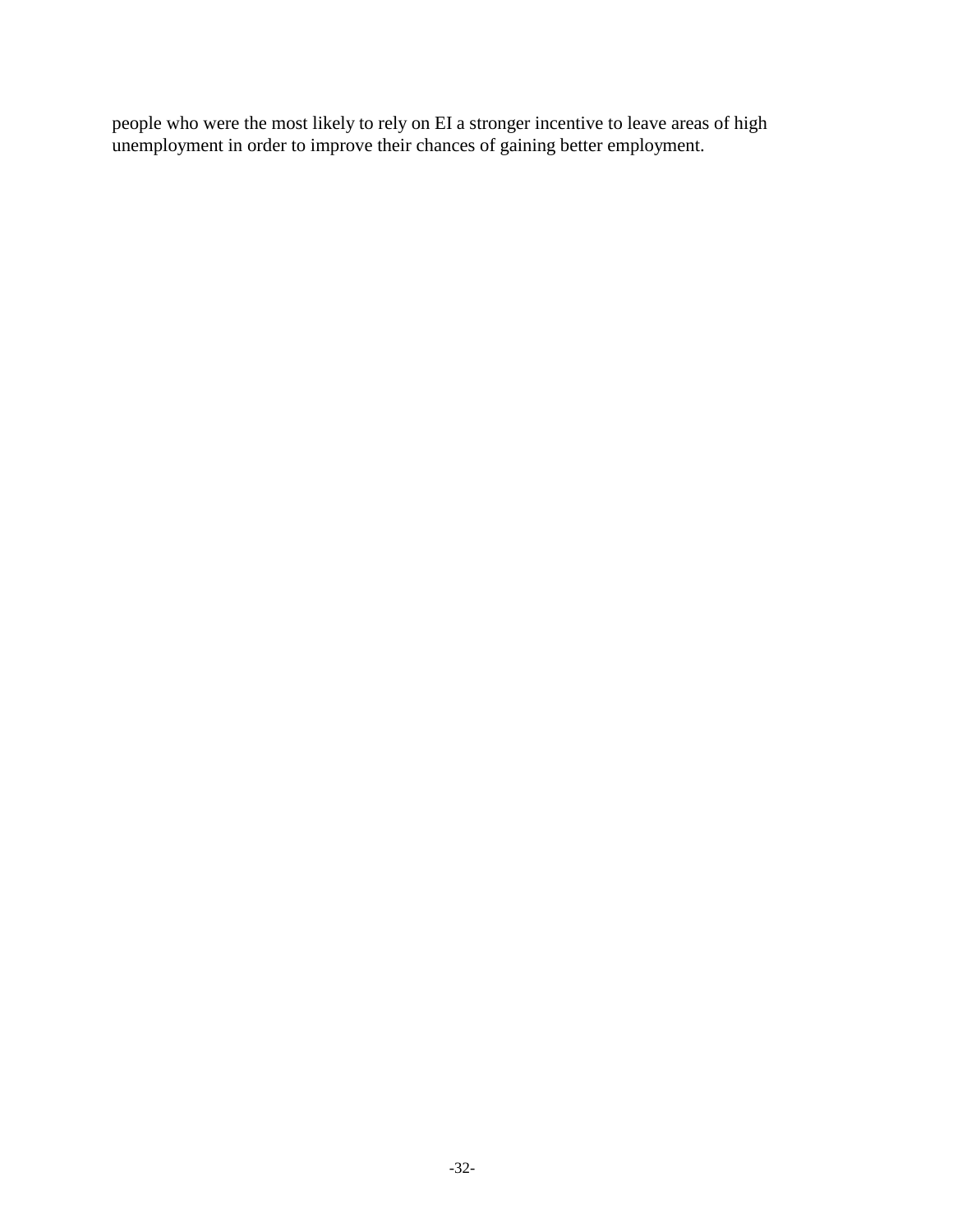## **Appendix: Procedure for Calculating the Expected Wage Gains From Moving**

One of the research hypotheses presented in this paper is that a principal determinant of mobility is the expected income gain from moving. It is assumed that expected wages vary according to an individual's skill level and that the return to skills also vary from region to region. The approach implemented here is thus to compute four different "alternative" wages that an individual could expect to receive. First, 15 distinct labour markets are defined that reflect both regional and occupational variation, using five standard geographic regions and three broad occupational categories. Then 15 separate wage equations and 15 separate employment probability equations are estimated — one for each of these distinct labour markets — where hourly wages and likelihood of employment are each regressed on a set of observable characteristics such as education, gender, age, and work experience. Additional flexibility is allowed for in wage and employment outcomes by including the relevant set of economic region indicator variables and their interactions with gender, experience, and education.

In the next stage, these equations are used to simulate a predicted wage and predicted probability of employment for each individual in the sample in each economic region of Canada. These predictions are used to define four alternative wages for each individual in the sample. These alternative wages are as follows: (1) the largest predicted wage across economic regions within the actual geographic region of residence, or "best alternative local wage"; (2) the largest predicted wage across economic regions outside of the actual geographic region of residence, or "best outside wage"; (3) the "best weighted local wage," where the weights are the corresponding predicted probability of employment associated for each economic region; and (4) the "best weighted outside wage." The weighted measures reflect the fact that while regions that offer higher wages will be more attractive than regions offering lower wages, obtaining the predicted wage might be uncertain. This adjustment effectively reduces the potential gains from migration if a high alternative wage is unlikely to be realized.

After considerable experimentation with various specifications including different combinations of wage gain measures, a single variable was established, one that is the best wage an individual could expect to receive if he or she relocated in any other part of the country (i.e. within or outside the region). The alternative of using the wage adjusted by the re-employment probability was not statistically significant.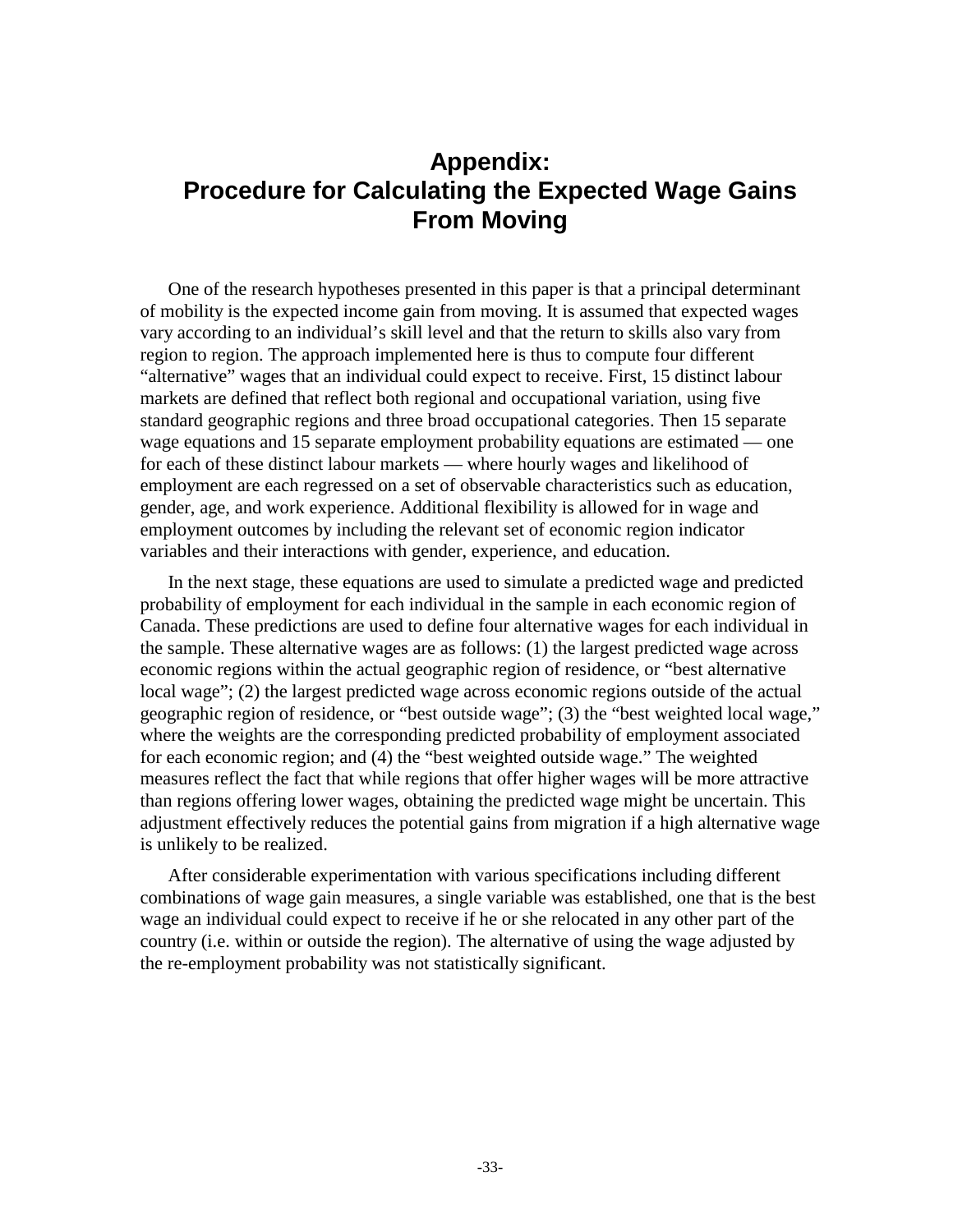|                                                               | <b>Probit Model With El Benefit</b><br><b>Generosity Indicator</b> |             | <b>Probit Model With Post-1996 Reform</b><br><b>Indicators</b> |             |
|---------------------------------------------------------------|--------------------------------------------------------------------|-------------|----------------------------------------------------------------|-------------|
|                                                               | <b>Marginal Effect</b>                                             | t-statistic | <b>Marginal Effect</b>                                         | t-statistic |
| Labour market attachment                                      |                                                                    |             |                                                                |             |
| Strong                                                        |                                                                    |             |                                                                |             |
| Moderate                                                      | $1.055***$                                                         | 5.37        | $1.053***$                                                     | 5.37        |
| Weak                                                          | $2.172***$                                                         | 5.99        | $2.175***$                                                     | 6.00        |
| No attachment                                                 | 0.185                                                              | 0.82        | 0.185                                                          | 0.82        |
| <b>Receipt of transfers</b>                                   |                                                                    |             |                                                                |             |
| EI benefits                                                   | $-0.006$                                                           | $-0.04$     | $-0.007$                                                       | $-0.05$     |
| Social assistance benefits                                    | $-0.284$                                                           | $-1.57$     | $-0.285$                                                       | $-1.58$     |
| <b>Expected wage gain from moving</b>                         | $0.391*$                                                           | 1.87        | $0.390*$                                                       | 1.86        |
| El program parameters                                         |                                                                    |             |                                                                |             |
| Region-specific EI benefit generosity                         |                                                                    |             |                                                                |             |
| indicator                                                     | 0.001                                                              | 0.04        |                                                                |             |
| El region unemployment rate                                   |                                                                    |             | $-0.053$                                                       | $-0.75$     |
| El region unemployment rate and<br>post-1996 reform indicator |                                                                    |             | 0.027                                                          | 0.96        |
| <b>Local labour market conditions</b>                         |                                                                    |             |                                                                |             |
| Employment rate                                               | $-0.018$                                                           | $-0.36$     | $-0.039$                                                       | $-0.66$     |
| Employment growth rate                                        | $-0.302***$                                                        | $-3.18$     | $-0.308***$                                                    | $-3.24$     |
| Gender                                                        |                                                                    |             |                                                                |             |
| Female                                                        | $-0.339***$                                                        | $-3.12$     | $-0.338***$                                                    | $-3.11$     |
| Male                                                          |                                                                    |             |                                                                |             |
| <b>Marital status</b>                                         |                                                                    |             |                                                                |             |
| Married                                                       | $-0.682***$                                                        | $-5.35$     | $-0.680***$                                                    | $-5.33$     |
| Sole parent                                                   | $-0.220$                                                           | $-1.11$     | $-0.219$                                                       | $-1.10$     |
| Other                                                         |                                                                    |             |                                                                |             |
| <b>Number of children</b>                                     | $-0.229***$                                                        | $-4.04$     | $-0.229***$                                                    | -4.04       |
| Age                                                           | $-0.204***$                                                        | $-4.39$     | $-0.204***$                                                    | $-4.38$     |
| Age squared                                                   | $0.001**$                                                          | 2.15        | $0.001**$                                                      | 2.14        |
| <b>Work experience</b>                                        | $-0.023$                                                           | $-1.15$     | $-0.023$                                                       | $-1.15$     |
| Work experience squared                                       | 0.000                                                              | 0.12        | 0.000                                                          | 0.12        |
| <b>Educational attainment</b>                                 |                                                                    |             |                                                                |             |
| Less than high school                                         | 0.045                                                              | 0.25        | 0.044                                                          | 0.25        |
| High school graduate                                          |                                                                    |             |                                                                |             |
| Some post-secondary                                           | $0.514***$                                                         | 3.59        | $0.514***$                                                     | 3.59        |
| Undergraduate degree                                          | $1.243***$                                                         | 5.86        | $1.247***$                                                     | 5.88        |
| Graduate degree                                               | 2.909***                                                           | 6.88        | 2.910***                                                       | 6.88        |
| Educational attainment missing                                | $0.581*$                                                           | 1.91        | $0.582*$                                                       | 1.91        |
| Language                                                      |                                                                    |             |                                                                |             |
| French speaker                                                | $0.490*$                                                           | 1.81        | $0.487*$                                                       | 1.80        |
| French speaker in Quebec                                      | $-0.899***$                                                        | $-2.98$     | $-0.892***$                                                    | $-2.96$     |
| English                                                       |                                                                    |             |                                                                |             |
| Other than English or French                                  | $-0.876***$                                                        | $-5.73$     | $-0.875***$                                                    | $-5.73$     |

#### **Table A.1: Impact of Labour Market Attachment, the EI Program, and Other Determinants on Geographic Mobility, 1994–1999**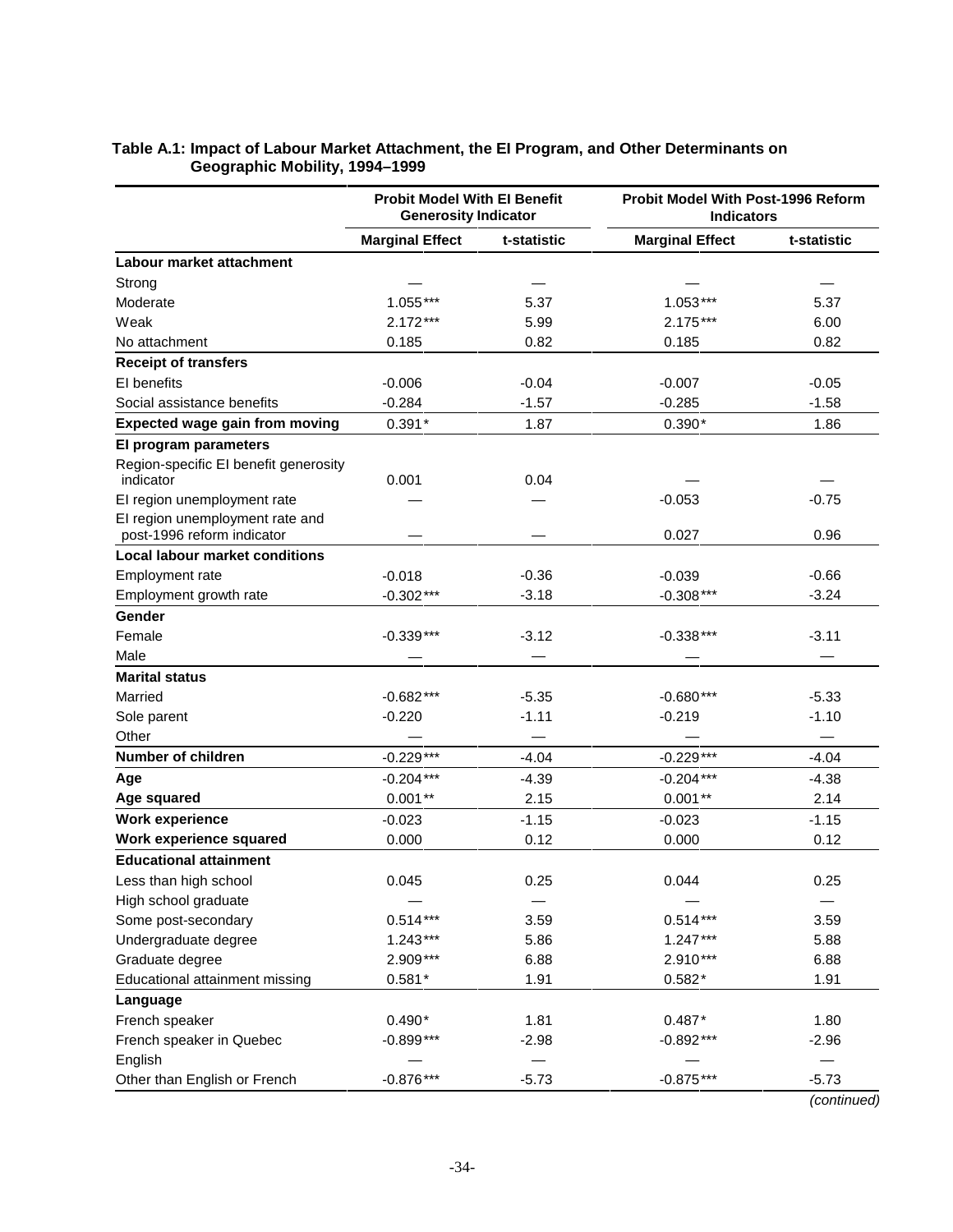|                                                | <b>Probit Model With El Benefit</b><br><b>Generosity Indicator</b> |             | <b>Probit Model With Post-1996</b><br><b>Reform Indicators</b> |             |
|------------------------------------------------|--------------------------------------------------------------------|-------------|----------------------------------------------------------------|-------------|
|                                                | <b>Marginal Effect</b>                                             | t-statistic | <b>Marginal Effect</b>                                         | t-statistic |
| Occupation                                     |                                                                    |             |                                                                |             |
| Managerial and professional (Occ1)             | 2.749                                                              | 0.95        | 2.757                                                          | 0.95        |
| Business, finance, and administrative (Occ2)   | 1.287                                                              | 0.52        | 1.292                                                          | 0.52        |
| Natural and applied sciences (Occ3)            | 12.082*                                                            | 1.81        | 11.997*                                                        | 1.80        |
| Health (Occ4)                                  | 7.466                                                              | 1.31        | 7.535                                                          | 1.32        |
| Social sciences (Occ5)                         | 8.679*                                                             | 1.69        | 8.696*                                                         | 1.69        |
| Art, culture, and recreation (Occ6)            | 6.580<br>0.81                                                      |             | 6.662                                                          | 0.82        |
| Sales and services (Occ7)                      |                                                                    |             |                                                                |             |
| Trades and transport (Occ8)                    | 0.628                                                              | 0.29        | 0.604                                                          | 0.27        |
| Primary industries (0cc9)                      | $-0.487$                                                           | $-0.17$     | $-0.496$                                                       | $-0.17$     |
| Processing industries (Occ10)                  | $-1.942$                                                           | $-1.40$     | $-1.941$                                                       | $-1.40$     |
| Occupation missing                             | 1.383                                                              | 0.78        | 1.370                                                          | 0.78        |
| Occupation and employment growth rate          |                                                                    |             |                                                                |             |
| interactions                                   |                                                                    |             |                                                                |             |
| Occ1*employment growth rate                    | 0.201                                                              | 1.50        | 0.201                                                          | 1.50        |
| Occ2*employment growth rate                    | 0.153                                                              | 1.13        | 0.154                                                          | 1.13        |
| Occ3*employment growth rate                    | 0.052                                                              | 0.30        | 0.051                                                          | 0.29        |
| Occ4*employment growth rate                    | 0.059                                                              | 0.32        | 0.057                                                          | 0.31        |
| Occ5*employment growth rate                    | $0.289*$                                                           | 1.65        | 0.287                                                          | 1.64        |
| Occ6*employment growth rate                    | $-1.008***$                                                        | $-3.76$     | $-1.005***$                                                    | $-3.75$     |
| Occ7*employment growth rate                    |                                                                    |             |                                                                |             |
| Occ8*employment growth rate                    | $0.450***$                                                         | 3.40        | $0.450***$                                                     | 3.40        |
| Occ9*employment growth rate                    | 0.286                                                              | 1.29        | 0.284                                                          | 1.29        |
| Occ10*employment growth rate                   | 0.013                                                              | 0.08        | 0.014                                                          | 0.09        |
| Occupation missing*employment growth rate      | $0.305***$                                                         | 2.85        | $0.303***$                                                     | 2.83        |
| Occupation and employment rate<br>interactions |                                                                    |             |                                                                |             |
| Occ1*employment rate                           | $-0.019$                                                           | $-0.55$     | $-0.019$                                                       | $-0.55$     |
| Occ2*employment rate                           | $-0.020$                                                           | $-0.59$     | $-0.020$                                                       | $-0.59$     |
| Occ3*employment rate                           | $-0.088**$                                                         | $-1.96$     | $-0.088*$                                                      | $-1.95$     |
| Occ4*employment rate                           | $-0.060$                                                           | $-1.28$     | $-0.061$                                                       | $-1.29$     |
| Occ5*employment rate                           | $-0.080**$                                                         | $-1.99$     | $-0.081**$                                                     | $-1.99$     |
| Occ6*employment rate                           | $-0.043$                                                           | $-0.63$     | $-0.044$                                                       | $-0.64$     |
| Occ7*employment rate                           |                                                                    |             |                                                                |             |
| Occ8*employment rate                           | $-0.019$                                                           | $-0.58$     | $-0.019$                                                       | $-0.57$     |
| Occ9*employment rate                           | $-0.009$                                                           | $-0.17$     | $-0.009$                                                       | $-0.16$     |
| Occ10*employment rate                          | 0.056                                                              | 1.27        | 0.056                                                          | 1.27        |
| Occupation missing*employment rate             | $-0.021$                                                           | $-0.79$     | $-0.021$                                                       | $-0.79$     |
| <b>Year indicators</b>                         |                                                                    |             |                                                                |             |
| Year = $1994$                                  | $-0.172$                                                           | $-0.68$     | $-0.082$                                                       | $-0.39$     |
| Year = $1995$                                  | $-0.668***$                                                        | $-3.61$     | $-0.631***$                                                    | $-3.68$     |
| Year = $1996$                                  |                                                                    |             |                                                                |             |
| Year = $1997$                                  | $-0.486***$                                                        | $-3.32$     | $-0.720**$                                                     | $-2.42$     |
| Year = $1998$                                  | $-0.354**$                                                         | $-2.31$     | $-0.609**$                                                     | $-1.98$     |
| Year = $1999$                                  | $-0.612***$                                                        | $-3.38$     | $-0.832***$                                                    | $-2.84$     |

#### **Table A.1: Impact of Labour Market Attachment, the EI Program, and Other Determinants on Geographic Mobility, 1994–1999 (Cont'd)**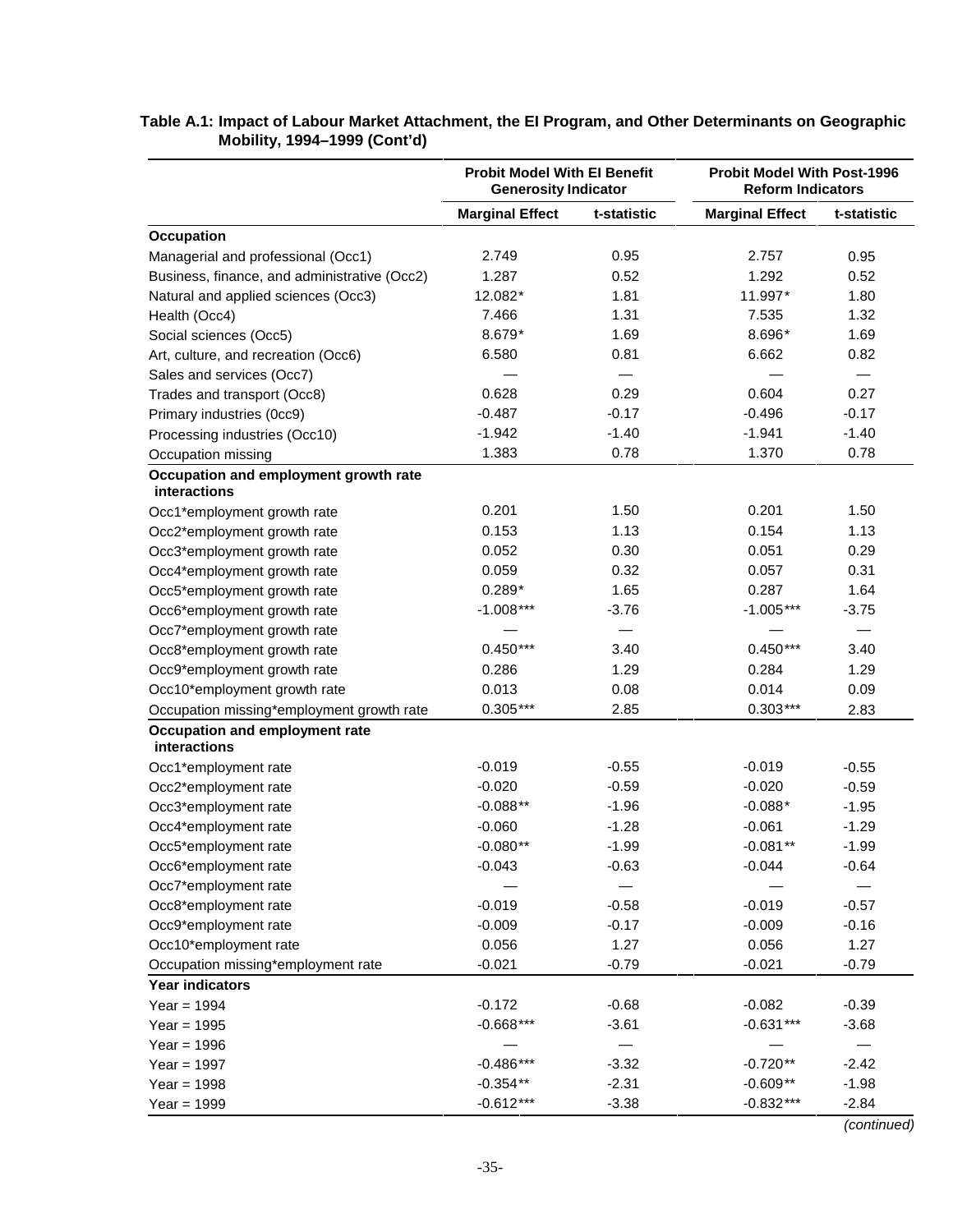|                                         | <b>Probit Model With El Benefit</b><br><b>Generosity Indicator</b> |             | <b>Probit Model With Post-1996</b><br><b>Reform Indicators</b> |             |
|-----------------------------------------|--------------------------------------------------------------------|-------------|----------------------------------------------------------------|-------------|
|                                         | <b>Marginal Effect</b>                                             | t-statistic | <b>Marginal Effect</b>                                         | t-statistic |
| <b>Economic Region indicators</b>       |                                                                    |             |                                                                |             |
| Avalon Peninsula, NL                    | $-0.242$                                                           | $-0.33$     | $-0.227$                                                       | $-0.30$     |
| South Coast-Burin Peninsula, NL         | $-0.452$                                                           | $-0.29$     | $-0.330$                                                       | $-0.20$     |
| West Coast-Northern Peninsula-Labrador, |                                                                    |             |                                                                |             |
| NL.                                     | $-0.187$                                                           | $-0.17$     | $-0.197$                                                       | $-0.18$     |
| Notre Dame-Central Bonavista Bay, NL    | $-0.119$                                                           | $-0.09$     | $-0.172$                                                       | $-0.14$     |
| Prince Edward Island                    | $-0.151$                                                           | $-0.19$     | $-0.034$                                                       | $-0.04$     |
| Cape Breton, NS                         | $-0.286$                                                           | $-0.26$     | $-0.250$                                                       | $-0.22$     |
| North Shore, NS                         | 0.931                                                              | 0.91        | 0.811                                                          | 0.81        |
| Annapolis Valley, NS                    | 0.983                                                              | 0.95        | 0.858                                                          | 0.84        |
| Southern, NS                            | 0.052                                                              | 0.05        | $-0.108$                                                       | $-0.11$     |
| Halifax, NS                             | $0.902*$                                                           | 1.81        | $0.899*$                                                       | 1.81        |
| Campbellton-Miramichi, NB               | 0.435                                                              | 0.41        | 0.377                                                          | 0.36        |
| Moncton-Richibucto, NB                  | 0.706                                                              | 1.01        | 0.691                                                          | 0.99        |
| Saint John-St. Stephen, NB              | 0.826                                                              | 1.03        | 0.691                                                          | 0.87        |
| Fredericton-Oromocto, NB                | 2.551***                                                           | 2.74        | $2.413***$                                                     | 2.62        |
| Edmundston-Woodstock, NB                | 0.483                                                              | 0.48        | 0.194                                                          | 0.20        |
| Gaspésie-Iles-de-la-Madeleine, QC       | 0.131                                                              | 0.09        | 0.168                                                          | 0.12        |
| Bas-Saint-Laurent, QC                   | $-0.294$                                                           | $-0.36$     | $-0.375$                                                       | $-0.47$     |
| Québec, QC                              | $1.804***$                                                         | 2.60        | $1.710**$                                                      | 2.47        |
| Chaudière-Appalaches, QC                | 0.688                                                              | 1.20        | 0.503                                                          | 0.85        |
| Estrie, QC                              | 0.953                                                              | 1.28        | 0.772                                                          | 1.04        |
| Centre-du-Québec, QC                    | 0.686                                                              | 0.91        | 0.530                                                          | 0.72        |
| Montérégie, QC                          | $2.510***$                                                         | 5.20        | $2.477***$                                                     | 5.19        |
| Montréal, QC                            | $1.182*$                                                           | 1.93        | $1.164*$                                                       | 1.90        |
| Laval, QC                               | 4.465***                                                           | 5.70        | 4.499***                                                       | 5.73        |
| Lanaudière, QC                          | 2.739***                                                           | 3.70        | 2.684***                                                       | 3.65        |
| Laurentides, QC                         | 3.775***                                                           | 5.22        | 3.828***                                                       | 5.23        |
| Outaouais, QC                           | 2.612***                                                           | 3.80        | 2.663***                                                       | 3.82        |
| Abitibi-Témiscamingue, QC               | 1.977**                                                            | 2.04        | $1.877**$                                                      | 1.96        |
| Mauricie, QC                            | 2.790***                                                           | 2.62        | 2.628**                                                        | 2.49        |
| Saquenay-Lac-Saint-Jean, QC             | 0.523                                                              | 0.59        | 0.426                                                          | 0.49        |
| Côte-Nord and Nord-du-Québec, QC        | 3.323***                                                           | 2.80        | $3.253***$                                                     | 2.73        |
| Ottawa, ON                              | 0.334                                                              | 1.03        | 0.276                                                          | 0.85        |
| Kingston-Pembroke, ON                   | $-0.159$                                                           | $-0.27$     | $-0.247$                                                       | $-0.43$     |
| Muskoka-Kawarthas, ON                   | 0.428                                                              | 0.65        | 0.288                                                          | 0.43        |
| Toronto, ON                             |                                                                    |             |                                                                |             |
| Kitchener-Waterloo-Barrie, ON           | 1.997***                                                           | 4.78        | $2.010***$                                                     | 4.80        |
| Hamilton-Niagara Peninsula, ON          | $0.841**$                                                          | 2.35        | $0.734**$                                                      | 1.96        |
| London, ON                              | 1.984***                                                           | 4.33        | 1.942***                                                       | 4.31        |
| Windsor-Sarnia, ON                      | $-0.799*$                                                          | $-1.93$     | $-0.833**$                                                     | $-2.02$     |
| Stratford-Bruce Peninsula, ON           | 1.495**                                                            | 2.33        | $1.338**$                                                      | 2.08        |
| Northeast, ON                           | 0.034                                                              | 0.06        | $-0.082$                                                       | $-0.14$     |
| Northwest, ON                           | 0.934                                                              | 1.44        | 0.849                                                          | 1.33        |

#### **Table A.1: Impact of Labour Market Attachment, the EI Program, and Other Determinants on Geographic Mobility, 1994–1999 (Cont'd)**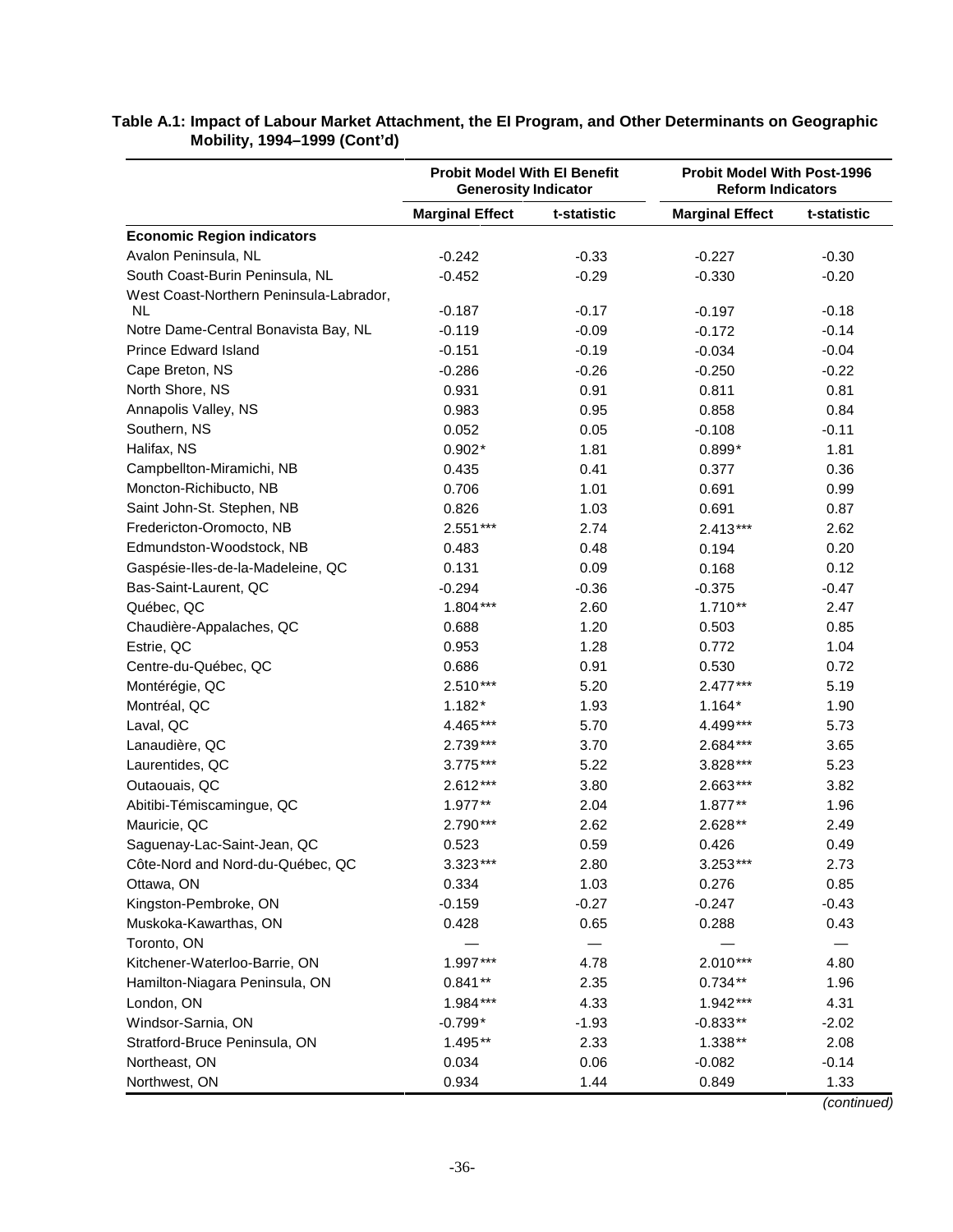|                                          | <b>Probit Model With El Benefit</b><br><b>Generosity Indicator</b> |             |                        | Probit Model With Post-1996 Reform<br><b>Indicators</b> |  |
|------------------------------------------|--------------------------------------------------------------------|-------------|------------------------|---------------------------------------------------------|--|
|                                          | <b>Marginal Effect</b>                                             | t-statistic | <b>Marginal Effect</b> | t-statistic                                             |  |
| Southeast, MB                            | $2.276**$                                                          | 2.00        | $2.030*$               | 1.81                                                    |  |
| South Central, MB                        | $-0.847$                                                           | $-0.60$     | $-0.994$               | $-0.73$                                                 |  |
| Southwest, MB                            | $-0.527$                                                           | $-0.63$     | $-0.644$               | $-0.78$                                                 |  |
| North Central, MB                        | 1.990                                                              | 1.27        | 1.689                  | 1.10                                                    |  |
| Winnipeg, MB                             | 1.668***                                                           | 3.88        | $1.634***$             | 3.80                                                    |  |
| Interlake, MB                            | 4.668***                                                           | 3.57        | 4.417***               | 3.42                                                    |  |
| Parklands and North, MB                  | 2.765**                                                            | 2.52        | $2.257**$              | 2.06                                                    |  |
| Regina-Moose Mountain, SK                | 2.057***                                                           | 3.23        | 1.928 ***              | 3.03                                                    |  |
| Swift Current-Moose Jaw, SK              | 3.432***                                                           | 2.82        | $3.062**$              | 2.52                                                    |  |
| Saskatoon-Biggar, SK                     | 1.459**                                                            | 2.41        | 1.346**                | 2.21                                                    |  |
| Yorkton-Melville, SK                     | $3.217**$                                                          | 2.42        | 2.663**                | 1.97                                                    |  |
| Prince Albert and Northern, SK           | 0.848                                                              | 1.29        | 0.651                  | 0.98                                                    |  |
| Lethbridge-Medicine Hat, AB              | 3.864***                                                           | 4.71        | $3.757***$             | 4.59                                                    |  |
| Camrose-Drumheller, AB                   | 5.924***                                                           | 5.92        | 5.615***               | 5.53                                                    |  |
| Calgary, AB                              | $1.964***$                                                         | 3.63        | 2.078***               | 3.72                                                    |  |
| Banff-Jasper-Rocky Mountain<br>House, AB | $6.743***$                                                         | 4.35        | 6.995***               | 4.41                                                    |  |
| Red Deer, AB                             | 4.962***                                                           | 4.61        | 5.086***               | 4.66                                                    |  |
| Edmonton, AB                             | $1.242***$                                                         | 2.91        | $1.320***$             | 3.00                                                    |  |
| Athabasca-Grande Prairie-Peace           |                                                                    |             |                        |                                                         |  |
| River, AB                                | 1.699*                                                             | 1.92        | $1.701*$               | 1.93                                                    |  |
| Wood Buffalo-Cold Lake, AB               | 4.582***                                                           | 3.24        | 4.864***               | 3.33                                                    |  |
| Vancouver Island and Coast, BC           | $0.866**$                                                          | 1.99        | $0.760*$               | 1.72                                                    |  |
| Lower Mainland-Southwest, BC             | $-0.426*$                                                          | $-1.82$     | $-0.459*$              | $-1.94$                                                 |  |
| Thompson-Okanagan, BC                    | $1.683***$                                                         | 3.12        | 1.533***               | 2.79                                                    |  |
| Kootenay, BC                             | 0.668                                                              | 0.82        | 0.541                  | 0.67                                                    |  |
| Cariboo, BC                              | $1.461*$                                                           | 1.86        | $1.557*$               | 1.94                                                    |  |
| North Coast and Nechako, BC              | 4.645***                                                           | 4.32        | 4.692***               | 4.40                                                    |  |
| Northeast, BC                            | 0.764                                                              | 0.65        | 0.706                  | 0.62                                                    |  |
| <b>Sample Size</b>                       | 79,145                                                             |             | 79,145                 |                                                         |  |
| <b>Pseudo R squared</b>                  | 0.083                                                              |             | 0.083                  |                                                         |  |
| Log likelihood                           | $-8,957.2$                                                         |             | $-8,956.6$             |                                                         |  |

**Table A.1: Impact of Labour Market Attachment, the EI Program, and Other Determinants on Geographic Mobility, 1994–1999 (Cont'd)** 

**Note:** Household heads with "strong" labour market attachment refers to individuals who worked at least 50 weeks during the year. Household heads with "moderate" labour market attachment refers to individuals who worked 20 to 49 weeks during the year. Household heads with "weak" labour market attachment refers to individuals who worked 1 to 19 weeks during the year. Household heads with "no attachment" to the labour market refers to individuals who did not work at all during the year. One asterisk indicates statistical significance at the 10 per cent level, two asterisks at the 5 per cent level, and three asterisks at the 1 per cent level. The "pseudo R squared" statistics indicate that the models can explain approximately 8.3 per cent of the variability in the dependent variable.